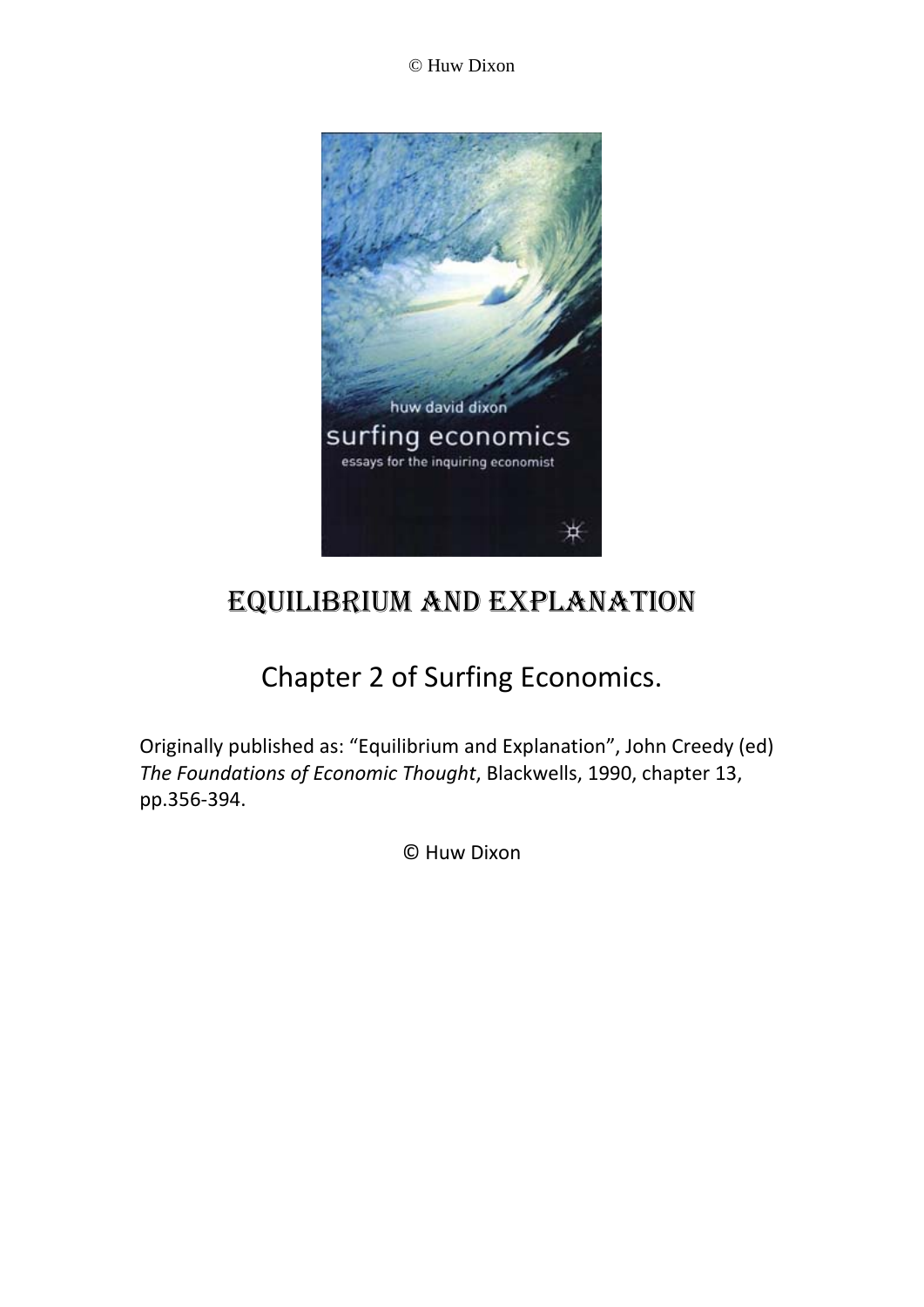# **Chapter 2 Equilibrium and explanation**

This chapter presents my personal views on the method of equilibrium in economics. The problem posed by this topic is that there is no general *concept* of equilibrium: rather, there is a *method* of equilibrium analysis that is employed in most of economics. Thus, the subject of enquiry is as diverse as economics itself. The chapter is therefore a compromise between a discussion of the general method of equilibrium itself, and an examination of its various manifestations in particular economic models. A resolution of this tension is sought by a detailed examination of the models that seem to form the core of standard undergraduate and graduate courses. This is a useful exercise since the 'concept' of equilibrium is born early on in a student's career – indeed, in the opening lectures of an introductory course. Once it has been introduced, it is rarely discussed in detail again.

Since there are so many different types of economic models with diverse preoccupations, the selection reflects personal whim and current fashion. Ten or 20 years ago<sup>1</sup>, these factors would have indicated different topics: most notably capital theory and the associated issues raised by growth theory would have been central to any discussion of equilibrium. Consideration of these issues has been omitted mainly because they were well aired at the time.

In this chapter, attempts have also been made to steer clear of technicalities. Although technicalities sometimes enable a more precise expression, they all too often embroil us in details so that we lose the more general perspective. More importantly, the technicalities often add little or nothing to the basic equilibrium concept employed. Lastly, I have sought to avoid long-winded caveats and qualifiers, leading to some sweeping generalizations. The arguments should be seen as expressing a point of view, and it is certainly accepted that there are many other possible interpretations of particular models.

At its most general, we can say that 'equilibrium' is a method of solving economic models. At a superficial level, an equilibrium is simply a solution to a set of equations. However, there is more to it than that. Whilst economists rarely argue over how to solve equations, they do argue over whether a particular solution

l

<sup>&</sup>lt;sup>1</sup> Editor. This chapter was written in 1990.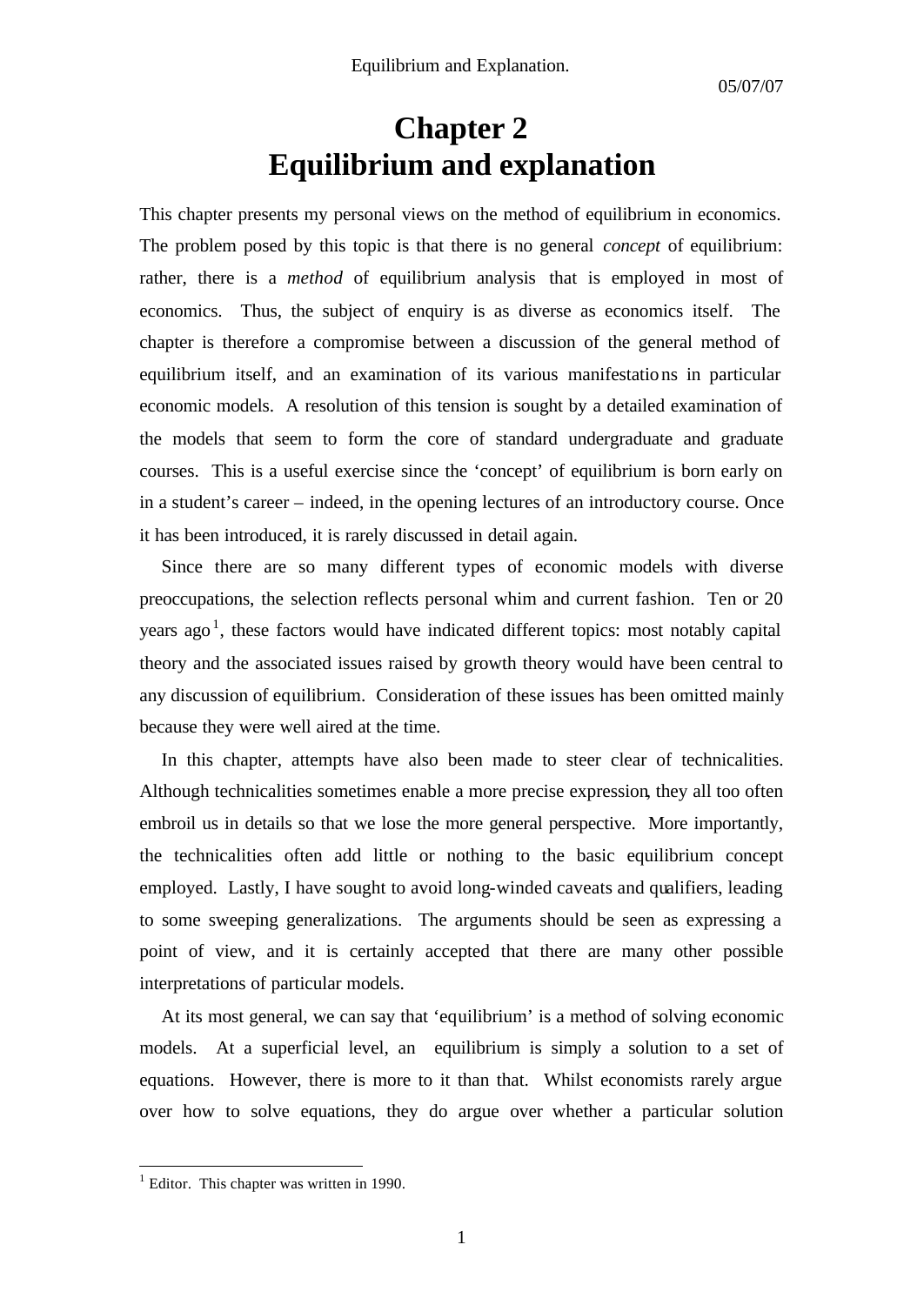represents a 'real' equilibrium or not. What is at stake is the economist's view of economic agents and the market.

Equilibrium method has come to play a central role in explanation in economics. In this it differs from other sciences, where disequilibrium states are also the object of explanation. What then is the role of equilibrium in the process of explanation in economics: how do economists explain? The remarks in this chapter are restricted to theoretical economics. Very generally, economic explanation consists of two levels. At the first level, the *microstructure*, the economist posits the behaviour of the elements of the model. In most microeconomics, the basic elements of the model consist of agents (e.g. firms and households), whose behaviour is explained and understood as some form of constrained optimization. The agent maximizes some objective function (utility, profit) subject to some constraint (budget, technology). This constrained maximization is in effect the model of individual economic rationality. In other cases, the microstructure might simply take the form of directly postulating a behavioural relationship – as for example in Keynes's consumption function. At the second level, the *macrostructure*, the individual elements of the model are put together. (The method of equilibrium consists precisely in putting together the elements in a consistent manner in solving the model.)

This dual level of explanation is best exemplified by the most common equilibrium employed in economics: the competitive equilibrium. The microstructure consists of households who maximize utility subject to a budget constraint, and firms that maximize profits subject to a technology. The microstructure is summarized by demand and supply curves. At the macro level, we put these elements together using an equilibrium concept: in the case of competitive equilibrium, we have trade occurring at the price which equates demand with supply. Actual trades equal desired trades, and demand equals supply. The theory of the competitive market (price theory) can then be used to explain prices by relating them to individual behaviour through the market equilibrium. Thus, for example, changes in the cost of inputs can be seen as altering firms' supply decisions, and hence shifting the supply curve. This will then lead to an alteration in the equilibrium price.

Equilibrium thus plays a central role in the enterprise of explanation. Parts of the model are put together and, through the application of a particular equilibrium concept, the model comes to life. Once alive, economists see what it looks like, examining the model for properties of interest (is it Pareto optimal? How does it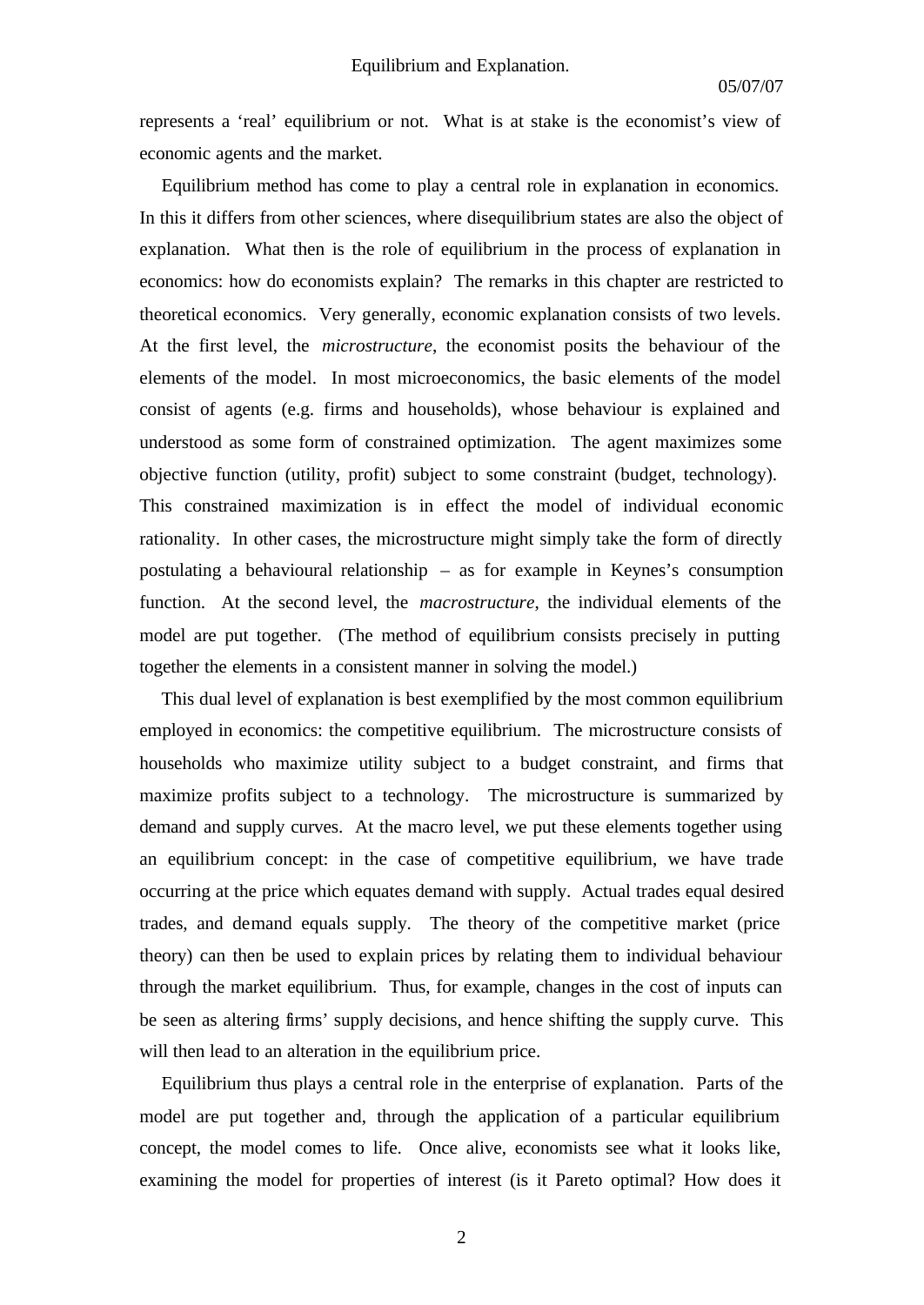compare with other models?) Sometimes the models are made to 'dance' through the method of comparative statics, twitching from one position to another. The economist has real or imagined properties he wishes to explain: if the model displays them, he exhibits the model as an explanation. The crux of the explanation is: 'everyone is doing as well as they can (microstructure): when everyone is doing as well as they can, X happens (equilibrium or macrostructure).'

This is seen as explaining phenomenon X. It is rather as if an inventor has an idea, constructs a machine and proudly exhibits its performance. For the economist, however, the machine remains an idea on paper. (A notable exception is Phillip's water model of the Keynesian income-expenditure model. This, however, is still a representation.)

Given the role of equilibrium in the process of explanation, what can be said of it in general? Perhaps the main discussion of 'equilibrium' occurs for most economists in introductory textbooks and lectures. This tends to be geared to the demand-supply model and/or the Keynesian income-expenditure model. We shall discuss these in detail in the next section. However, three basic properties of equilibrium in general are proposed.

- P1, The behaviour of agents is consistent.
- P2, No agent has an incentive to change his behaviour.
- P3, Equilibrium is the outcome of some dynamic process (stability).

These properties are illustrated for the demand-supply and income-expenditure models in table 2.1.

|                | Demand-supply                      | Income-expenditure                                        |
|----------------|------------------------------------|-----------------------------------------------------------|
| P1             | Demand equals supply               | Income equals expenditure                                 |
| P <sub>2</sub> | Actual trades equal desired trades | expenditure<br>Planned<br>equals<br>actual<br>expenditure |
| P <sub>3</sub> | Tâtonnement                        | Multiplier                                                |

Table 2.1 Equilibrium Properties

The importance of these properties is by no means equal or uniform. In particular, the stability property P3 is often played down, since it is almost impossible to provide a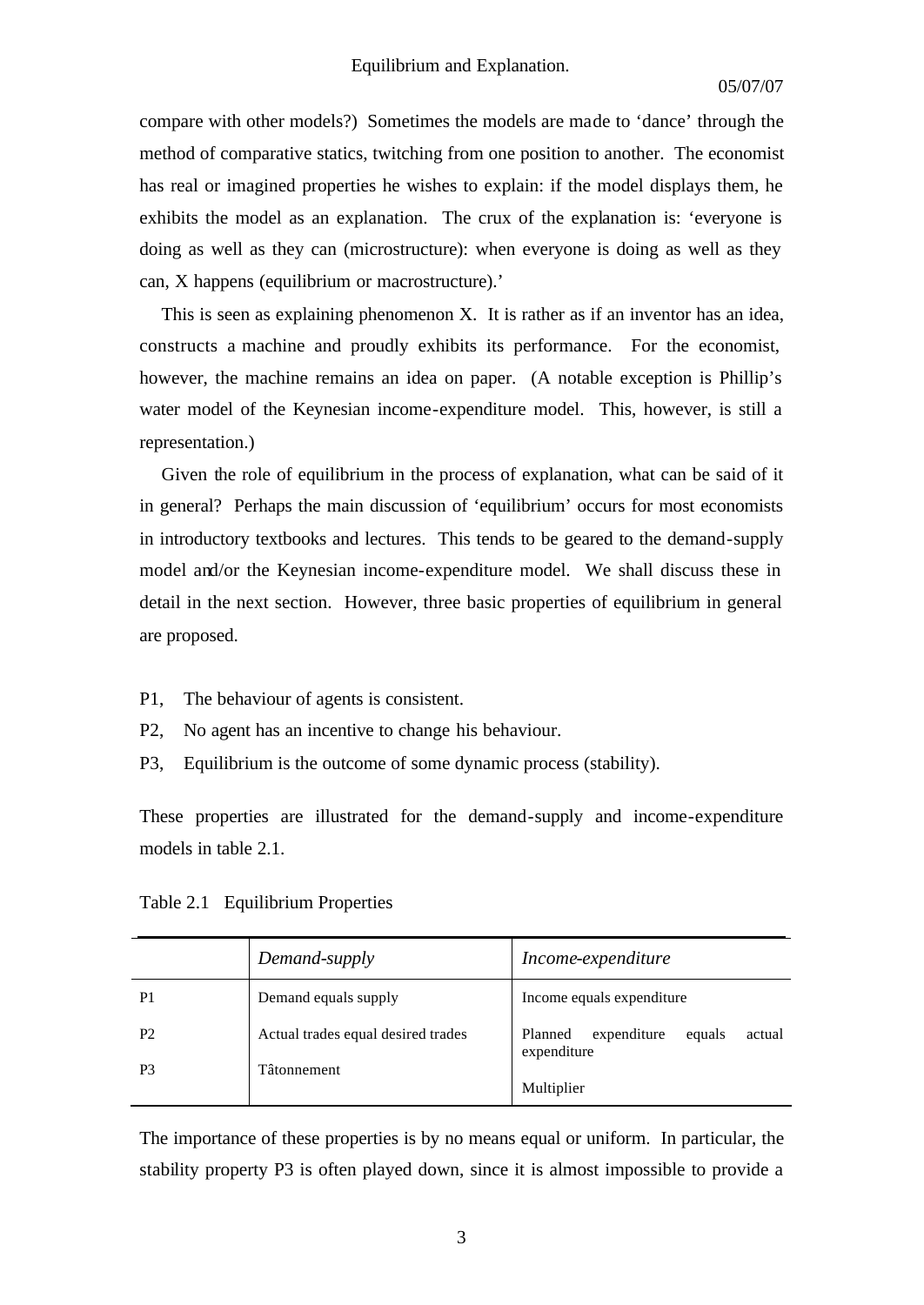coherent account of stability in economics. P2 is the key to constructing convincing economic equilibria: if a rival economist can point out that some agent can do better than he does, then the equilibrium model presented is cast into doubt. It is thus necessary to look more closely at how equilibrium consists in agents' having no incentive to alter their behaviour. In section 2.1 the three basic equilibria employed in economics are examined. Particular issues are discussed in subsequent sections: disequilibrium analysis (section 2.2), information (section 2.3) and time (section 2.4).

#### **2.1 The Three Crosses**

In this section we examine three different equilibria which are central and paradigmatic to economic analysis. First, we shall explore the competitive equilibrium, which forms the foundation of price theory and dominates the syllabus of most undergraduate economics courses. Second, we shall consider the incomeexpenditure equilibrium which forms the foundation of macroeconomic analysis, giving as it does the notion of the multiplier. Thirdly, we shall consider the Cournot-Nash equilibrium: this is the standard model of oligopoly and is chosen to represent the game-theoretic approach to equilibrium. Each of these equilibria has a central role in the teaching of economics: each is represented by a simple two-dimensional diagram in which the equilibrium is represented by the intersection of two functions (invariably drawn as straight lines in textbooks). Hence each is a cross: borne by the student and named after its creator (or some approximation thereto). The competitive equilibrium has two lines, one sloping up and one down, sometimes called the Marshallian cross; the income-expenditure equilibrium has two upward-sloping lines and is sometimes called the Keynesian cross: the Cournot-Nash equilibrium has two downward-sloping lines and for consistency is called here the Cournot cross. The three crosses are depicted in figure 2.1.

### *Figure* 2.1 Three crosses.

As we shall see, although these three equilibria lie at the centre of the discipline of economics, they are very different, and in some sense contradictory, or at least incommensurable.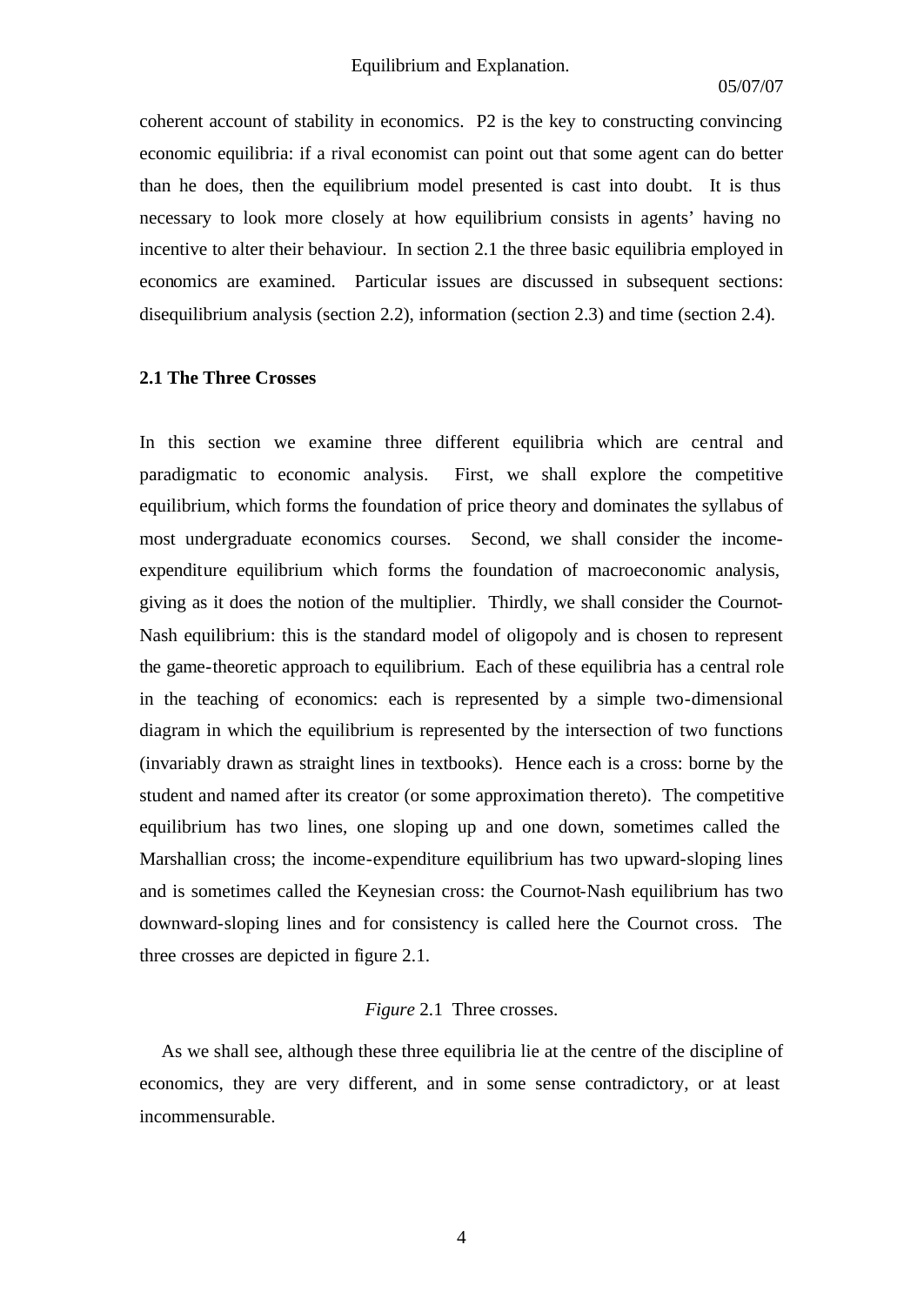### **2.1.1 The Marshallian Cross**

"I saw the best minds of my generation destroyed by madness, starving hysterical naked, dragging themselves through the Negro streets at dawn looking for an angry fix, angelheaded hipsters burning for the ancient heavenly connection to the starry dynamo in the machinery of night…" Allen Ginsburg *Howl*.

The idea of competitive equilibrium stems from the vision of the market acting as an invisible hand, the price mechanism bringing into balance the two sides of the market – demand and supply. As a formal idea it surfaces in its modern form in Marshall's *Principles* (1890). The equilibrium is represented in figure 13.2. The demand curve D slopes down; it represents the amount that households would like to buy at a given price. Thus at price *P '* demand is *X*'. The demand curve is derived under the assumption that households are *price-takers*: they treat prices as exogenous, unaffected by the action of any individual household. Under the assumption of pricetaking behaviour, households have a linear budget constraint, from which they 'choose' the utility-maximising combination of goods. The demand curve in a particular market represents the utility-maximising quantity of the goods as the price varies (holding other prices etc. constant under the *ceteris paribus* assumption).

# *Figure* 2.2 Supply and demand.

The supply curve S is also derived under the assumption of price-taking behaviour: it represents the quantity that firms wish to supply at each price. Profit-maximising firms will choose the output which equates marginal cost with price; hence the supply function is simply the summed marginal cost functions of firms in the market, and is upward sloping due to the assumption of diminishing marginal productivity of labour or diminishing returns to scale. The demand and supply curves represent the microstructure of the market.

In figure 2.2 the supply and demand functions are put together. The competitive equilibrium occurs at the intersection of the two lines, with resultant price and quantity  $(P^*, X^*)$ . Why is this seen as an equilibrium? The argument was outlined above in terms of the three properties P1-P3. At the competitive equilibrium the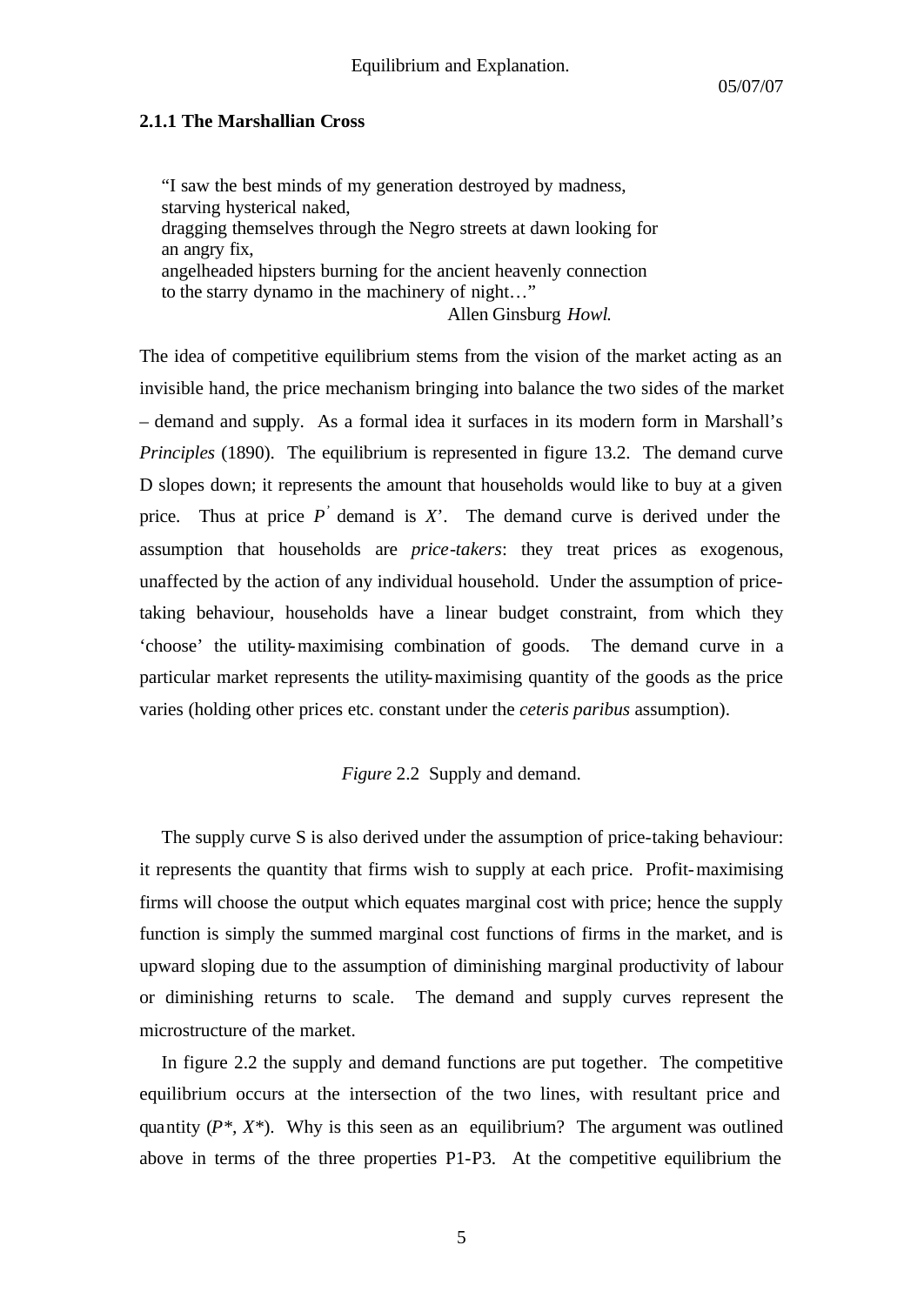amount demanded equals the amount supplied (P1); desired trades equal actual trades (P2); at any non-equilibrium price there will be excess supply or demand which will tend to lead to a movement in price towards equilibrium – the *tâtonnement* process (P3).

Let us focus on P2, the notion that agents have no incentive to change their actions in equilibrium. What exactly do firms and households 'do' in a competitive equilibrium, and how might they do something else? In one sense the answer is obvious: firms and households exchange and trade; firms produce output which households consume. So it might be thought that, in evaluating the competitive equilibrium, we might consider whether firms or households might want to alter their production or consumption. For example, suppose that a firm reduces its output so that, in terms of figure 2.2, supply reduces from equilibrium  $X^*$  to X'. What will happen? This raises the general problem of specifying non- equilibrium behaviour in any model. There are at least two possibilities: first, that the price remains at  $P^*$ , and a reduction in supply simply leads to excess demand *X\* - X'*; second, that the reduction in supply leads to a rise in price to *P'*. In the first case, the firm's behaviour simply leads it to produce at a point where price no longer equals marginal cost, thus reducing its profits. Hence the firm has no incentive to deviate from its competitive output. However, in the second case there will in general be an increase in profits: the reduction in output will increase price (even if only by a very small amount), which may result in an increase in profits (an certainly will result in an increase in profits if the reduction in output is small). In this case, then, the competitive outcome is not an equilibrium from the point of view of P2. This illustrates the strength of the pricetaking assumption: not only is it vital to define the competitive outcome (in the sense that it defines the demand and supply functions), but it is also crucial to the notion that a competitive outcome in an *equilibrium* in the sense of P2, since it ties down out-of-equilibrium outcomes.

If we turn to P3, the competitive outcome is also seen as the outcome of the *tâtonnement* price adjustment process. There is a central paradox underlying the notion of price adjustment. How can we explain changes in price in a model in which all agents treat prices as given? One approach is to invent a third type of agent in the economy: the auctioneer. Walras based his idea of the auctioneer on the 'marketmakers' of the French Bourse. The auctioneer is the visible, if imaginary, embodiment of the invisible hand. He has no economic involvement in the market: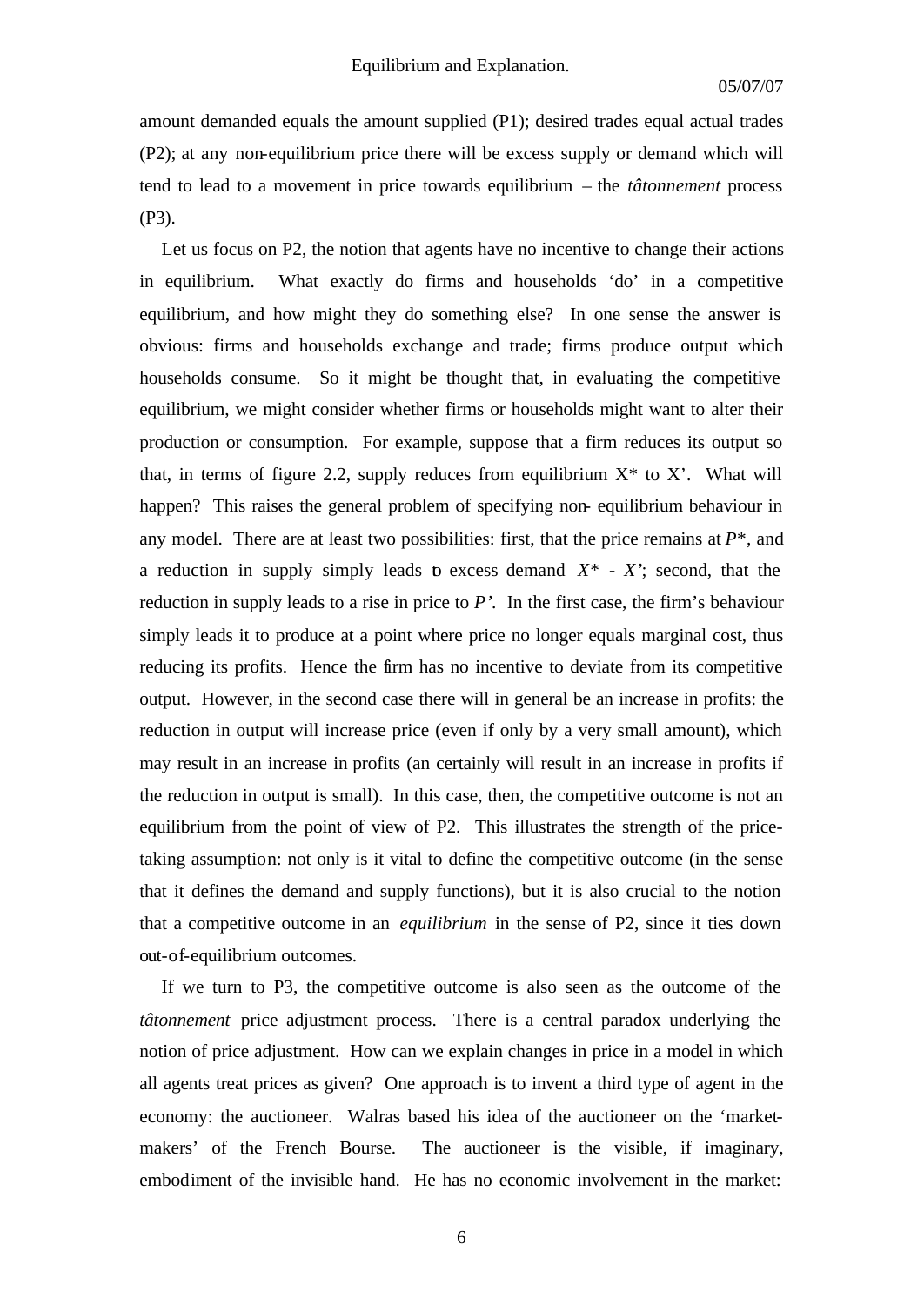no mention is made of his objectives or constraints. He just adjusts prices in response to excess supply and demand. The story is very simple; the auctioneer calls out some arbitrary prices, agents report their desired demands and supplies, and the auctioneer raises prices where there is excess demand and lowers them where there is excess supply. If and when prices attain the competitive prices and there is no excess demand, the auctioneer waves his flag (or blows his whistle) and everyone then goes ahead and trades at the competitive price: households consume and firms produce. No trade or consumption is allowed before the competitive price is reached. Hahn and Negishi (1962) suggest an alternative 'non-*tâtonnement'* process which allows for *trading* at disequilibrium prices, but not consumption. Otherwise, the story is similar. The competitive outcome can then be seen as the outcome of this dynamic process of price adjustment by the auctioneer. However, it is not clear what has been gained by inventing a fictional price adjustment process to justify the competitive outcome. Perhaps all this means is that, if prices respond to excess demands and supplies, then price will eventually settle down at the competitive level. But it does not tell us *why* prices respond to excess demand or supply.

Textbooks adopt a slightly different approach. Competitive equilibrium is usually introduced and explained to students in an introductory economics course. Whilst the competitive model is later developed and extended, there is often little or no thought as to what it all means.. The textbook writers therefore require an intuitive, plausible and convincing story. They argue that if price exceeds  $P^*$  then there will be excess supply (as in figure 2.2 at *P'*): therefore firms will want to cut prices. Below *P*\*, there is excess demand and prices will be bid up by consumers or raised by firms. When supply equals demand, everyone can buy or sell what they want to at  $P^*$ , and so no one will want to change price. This story may be convincing, but it is certainly not correct. Whilst it is true that prices may well change in the desired direction in response to excess demands and supplies, it is not generally true that prices will come to rest at the competitive level. Take the case where firms set prices. If the market price exceeds the competitive price there will be excess supply: firms would like to sell more, and will be rationed by some mechanism to sell less than their profitmaximising trade at that price. By undercutting the other firms by a little, any one firm can therefore attract customers from its competitors and expand sales to its desired supply at only a slightly lower price. Similarly, if there is excess demand, although the firms are able to sell as much as they want, they can increase profits by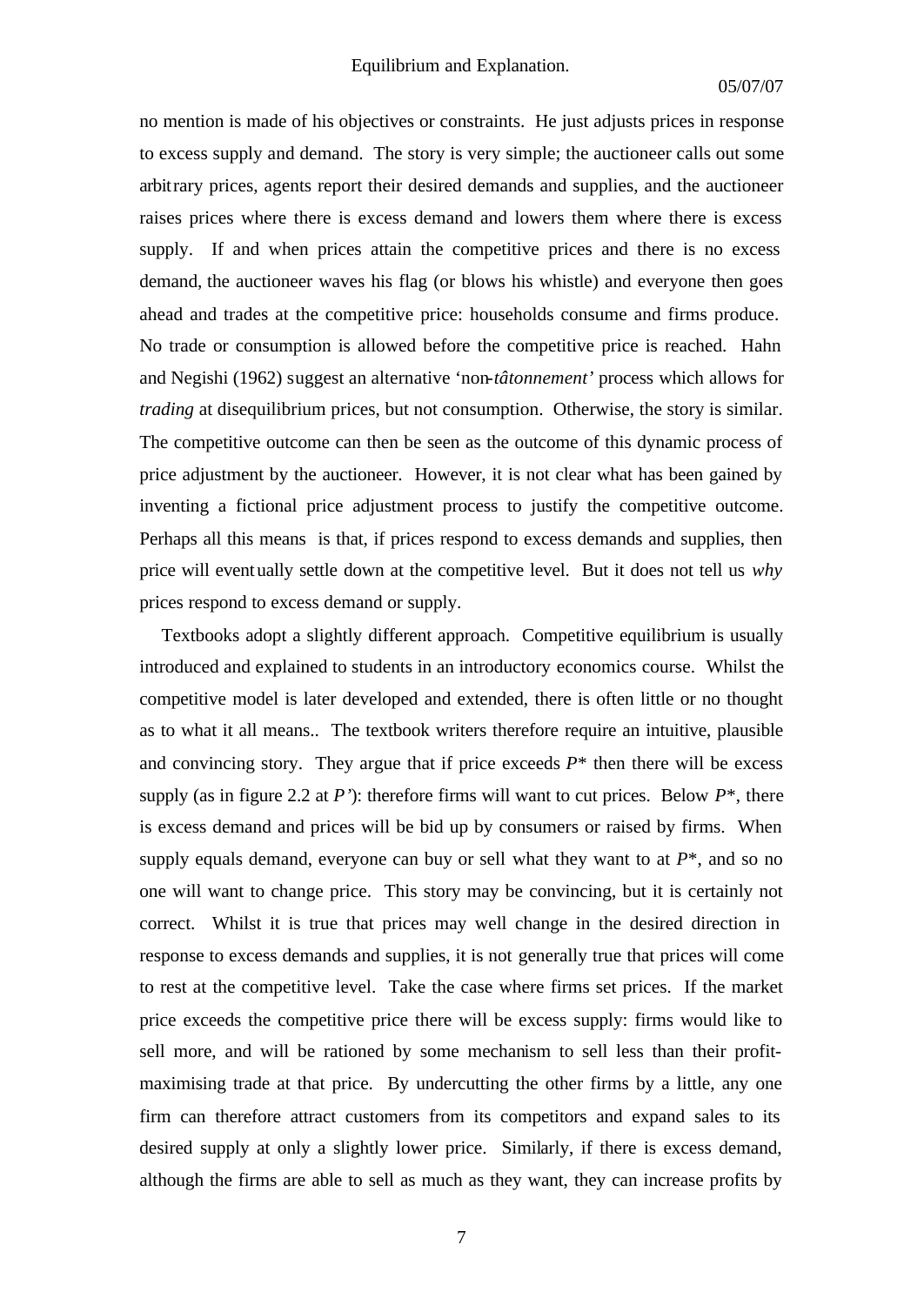raising prices. Thus, one might expect a situation where a non-competitive price would move towards the competitive price. There is a serious conceptual issue here: in the case of undercutting, the 'price-war' will never get anywhere – since price is usually modelled as a real variable, the undercut may be arbitrarily small (see Dixon, 1993).

However, the real issue is whether or not the competitive price itself is an 'equilibrium': will firms wish to continue setting the competitive price when and if they have arrived there? In general, the answer is no (see Shubik, 1958: Dixon, 1987). Firms will want to raise price at the competitive equilibrium (see Dixon, 1987, theorem 1). The reason is simple. At the competitive price, firms are on their supply function: price equals marginal cost. This can only be optimal for the firm if the demand curve it faces is actually horizontal. But if the firm raises its price (a little), it will not lose all its customers since, although consumers would like to buy from firms still setting the competitive price, those firms will not be willing to expand output to meet demand (their competitive output maximizes profits at the competitive price). Those customers turned away will be available to buy at a higher price. Thus if a firm raises its price above the competitive price, it will not lose all its customers but only some of them, and so it will face the downward-sloping residual demand curve depicted in figure 2.3. Since it faces a downward-sloping demand curve, marginal revenue is less than price: hence at the competitive price and output (point a), marginal cost exceeds marginal revenue and the firm can increase profits by raising price (to *P*' in figure 2.3). This argument rests on an upward-sloping (and smooth) marginal cost function; in the standard Bertrand case of constant marginal cost, of course, it is in the interest of firms to continue setting the competitive price. However, the Bertrand case is not at all robust, since a slight deviation from constant marginal cost destroys the competitive equilibrium.

The standard textbook story of competitive price adjustment just does not stand up to closer scrutiny. The basic problem is the contradiction between an equilibrium concept based on price taking and the notion of agents (firms or households) setting prices. Indeed, it has proven very difficult to provide a coherent account of competitive equilibrium which allows for individual agents to do anything other than choose demands or supplies at given prices. This does not mean that many minds have not put their ingenuity to solving this puzzle (see Dubey, 1982; Simon, 1984).

8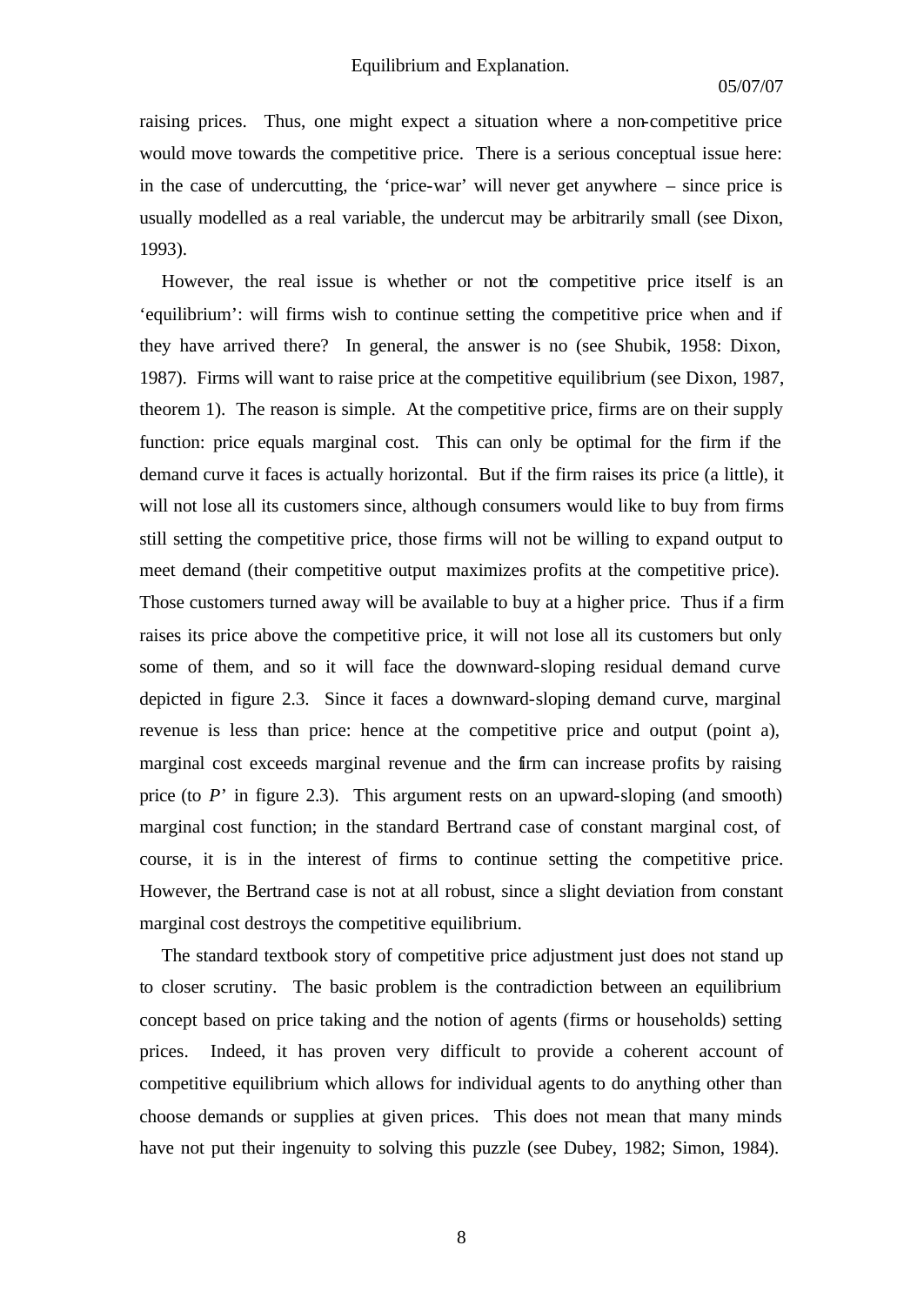However, one can but marvel at the baroque intricacies needed to provide suitable clothing for the classical simplicity of the original competitive edifice.

What are we left with? We shall return again to the Marshallian cross. However, at this stage one is tempted to say that the competitive outcome does not represent an 'equilibrium' at all. This is in a sense surprising since, for most undergraduates, competitive equilibrium is 'the' equilibrium. Certainly, for a couple of generations of academic researchers, the Arrow-Debreu incarnation of the Marshallian cross held an almost ineluctable fixation.

#### *Figure* 2.3 Non-existence of competitive equilibrium

Debreu's *Theory of Value* was published in 1959. The best minds of a few generations travelled the more arcane regions of 'general competitive analysis'. It is the fate of each generation's passion to seem unnatural to its successors. Perhaps the seduction lay in the panoply of technique needed to analyse the model: it was, after all, Debreu who established real analysis at the preferred language of economists. On the conceptual level, however, whether one looks at the competitive outcome as the fixed point of some mapping or the intersection of supply and demand makes little or no difference. Nonetheless, if we look closely at the Marshallian cross it seems difficult to give a coherent account of equilibrium in terms of either P2 or P3. The central contradiction is that, whilst price plays a central role in competitive analysis, no agent (excepting the fictitious) has any direct control over the price. Thus it makes little sense to say either that no one has any incentive to deviate from the competitive outcome or that the price will adjust towards the competitive price.

This does not mean that the competitive outcome is not useful, despite not being an equilibrium. It can be seen either as an ideal type, a (possibly unattainable) benchmark, or an approximation to a non-competitive market. For example, since a competitive market has the desirable efficiency property of Pareto optimality, governments may wish to make non-competitive markets behave more like competitive markets (e.g. as in the regulation of natural monopolists). Or again, under certain circumstances a non-competitive market may behave almost like a competitive market: for example, under certain assumptions the Cournot equilibrium 'tends' to the competitive outcome (see below) as the number of firms becomes large. This means that a Cournot market with many firms can be approximated by its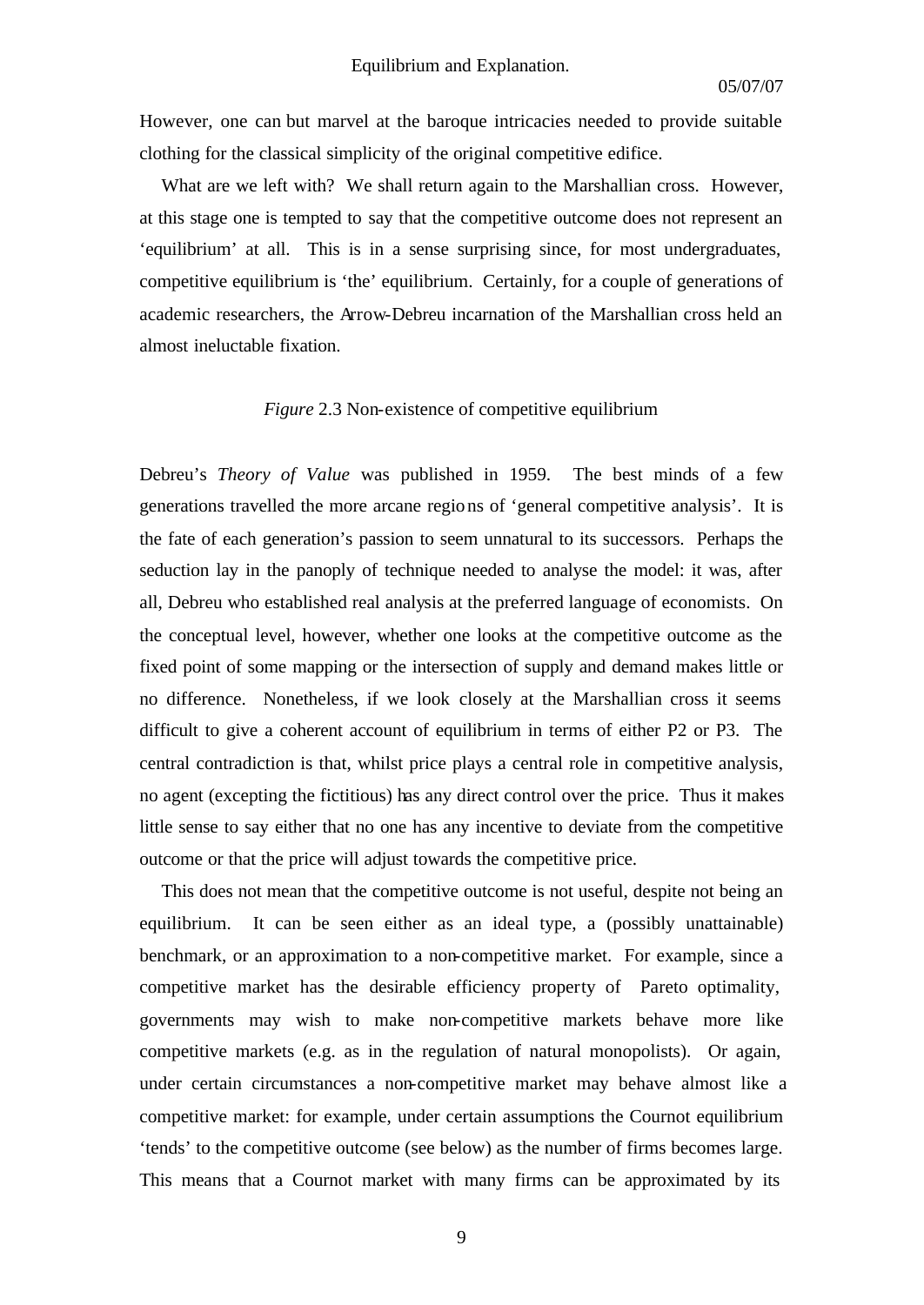'limiting case', the competitive outcome. However, that being said, it seems wrong to view the competitive outcome as an equilibrium at all (except perhaps under certain well-specified cases).

#### **2.1.2 The Keynesian Cross**

The Keynesian cross represents the equilibrium of the income-expenditure relationship developed by Keynes (1936) and is represented in textbooks by the  $45^{\circ}$ line diagram developed by Samuelson (1948). The microstructure here consists of simple behavioural relationships. First, expenditures are divided into 'autonomous' (i.e. uninfluenced by income) and 'induced' (i.e. influenced by income) expenditures. Investment and government expenditure are usually seen as autonomous, consumption as induced. A basic behavioural postulate is made about the rela tionship between income and consumption expenditure: higher income leads to higher expenditure, and furthermore the proportion on income spend falls with consumer income. The macrostructure of the model consists of putting together these two types of expenditure (autonomous and induced) and allowing income to adjust to ensure 'consistency' between income and planned expenditure. In figure 2.4 income *Y* is on the horizontal axis and expenditure is on the vertical axis. Total planned expenditure is consumption plus investment  $I + C(Y)$ . The 45<sup>0</sup> line represents the locus of equality between income and expenditure. At *Y*\* in figure 2.4, planned expenditure equals planned income, since  $I + C(Y^*)$  intersects the 45<sup>0</sup> line.

Why is  $Y^*$  seen as the equilibrium outcome? Again, look to introductory textbooks for the answer. Since at *Y*\* planned expenditure equals income, and in terms of equilibrium property P2, agents have no incentive to change behaviour. At incomes other than *Y*\*, there will either be an excess of planned expenditure over income  $(Y > Y^*)$  or the opposite  $(Y < Y^*)$ . Given the income-expenditure identity, something has to give (this is variously explained in terms of forced saving by consumers or undesired inventory charges by firms). It needs to be noted that there is no derivation of the consumption function from some constrained maximization, and so no 'explanation' of planned consumption, which is itself a datum of explanation. Furthermore it is an *aggregate* consumption function. It is not clear how we can make sense of behaviour changes by any individual, or consumers in general, and how we might judge the effects of any change. Thus P2 is very weak here.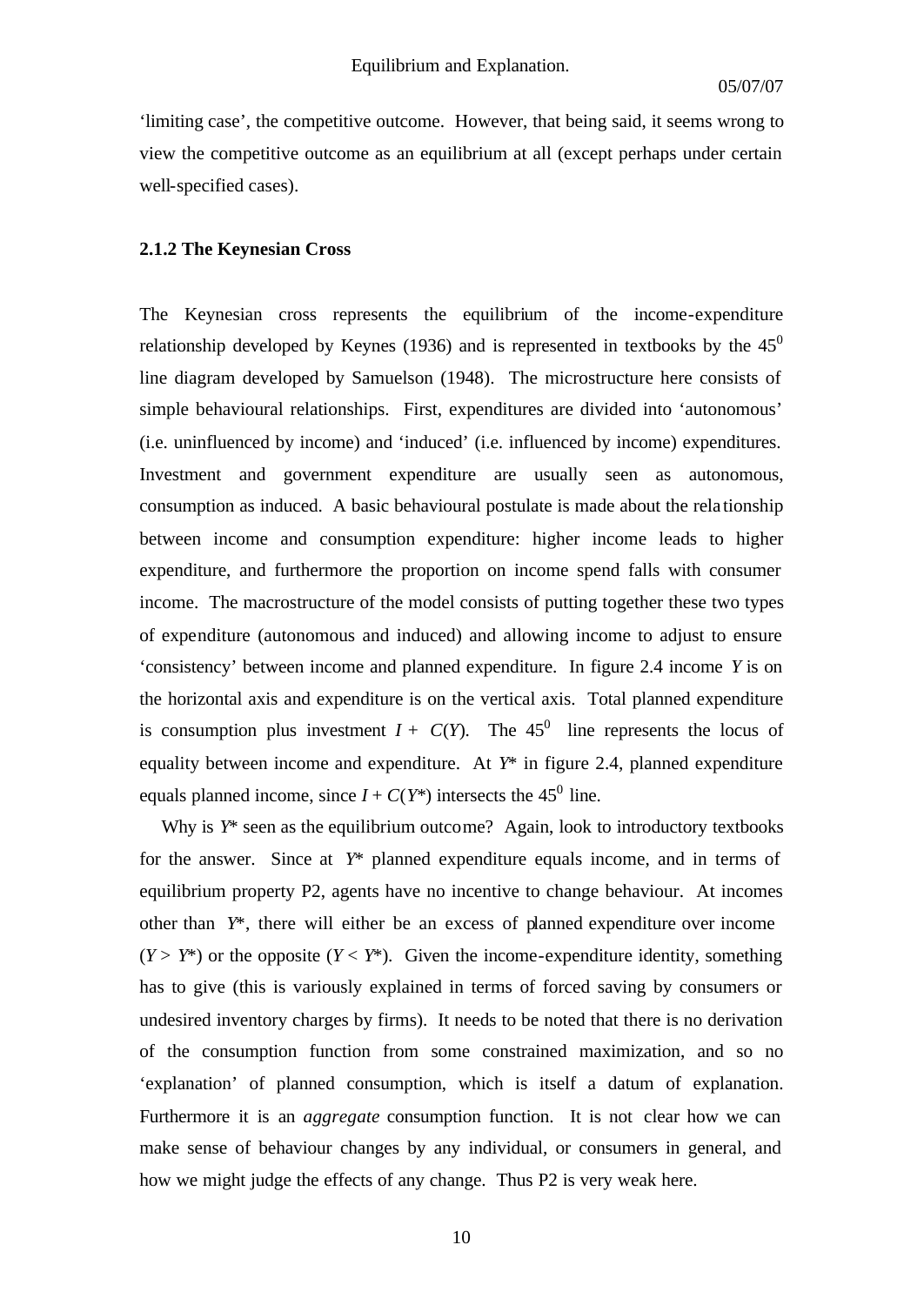#### *Figure 2.4* Income-expenditure equilibrium

However, the 'stability' equilibrium property P3 plays a much larger role in our understanding of the income-expenditure equilibrium. The driving force behind the equilibrium, the pump propelling the circular flow of income, is the multiplier process, which reflects the combination of a behavioural assumption (income generates expenditure through the consumption function) and an identity (income equals expenditure). One can view the equilibrium outcome  $Y^*$  as being generated by the following story. In the beginning there is just autonomous expenditure (for simplicity, say investment *I*). This generates income, in the sense that the act of 'expending' involves a transfer of money from the spender to the vendor (this is the income-expenditure identity). This income then generates consumption through the behavioural assumption that planned consumption depends upon income. As all economics students know, the end result of this infinite income-expenditure series is precisely income *Y*\*. This stability story is easily adjusted to allow for any 'initial' income.

If we consider the multiplier story underlying the Keynesian cross, we can see it is much more convincing and credible than the *tâtonnement* story. In one sense the multiplier process can never happen: it would take forever for the infinite geometric series to occur in real time and the process would run into serious problems of the indivisibility of currency. However, it is a process that we can observe, and the logic of geometric series implies that even a few iterations will move income close to *Y*\*. For example, when a foreign firm invests in a depressed region, it hires workers who spend money, shops open to serve them and so on. The *tâtonnement* is not observed. Whilst we see prices changing, there is no direct reason to believe that they come to rest at competitive levels. It is very important to note the contrast in emphasis on P2 and P3. Because the income-expenditure model has little microstructure to flesh out the issue of incentives to alter production or consumption, the explana tory emphasis shifts to the stability issue as embodied in the dynamic multiplier process underlying the equilibrium.

As a final comment, I do not believe that the Keynesian cross model is something of only archaeological interest in the history of macroeconomic thought. It underlies most macroeconomic models in the determination of nominal income. The behaviour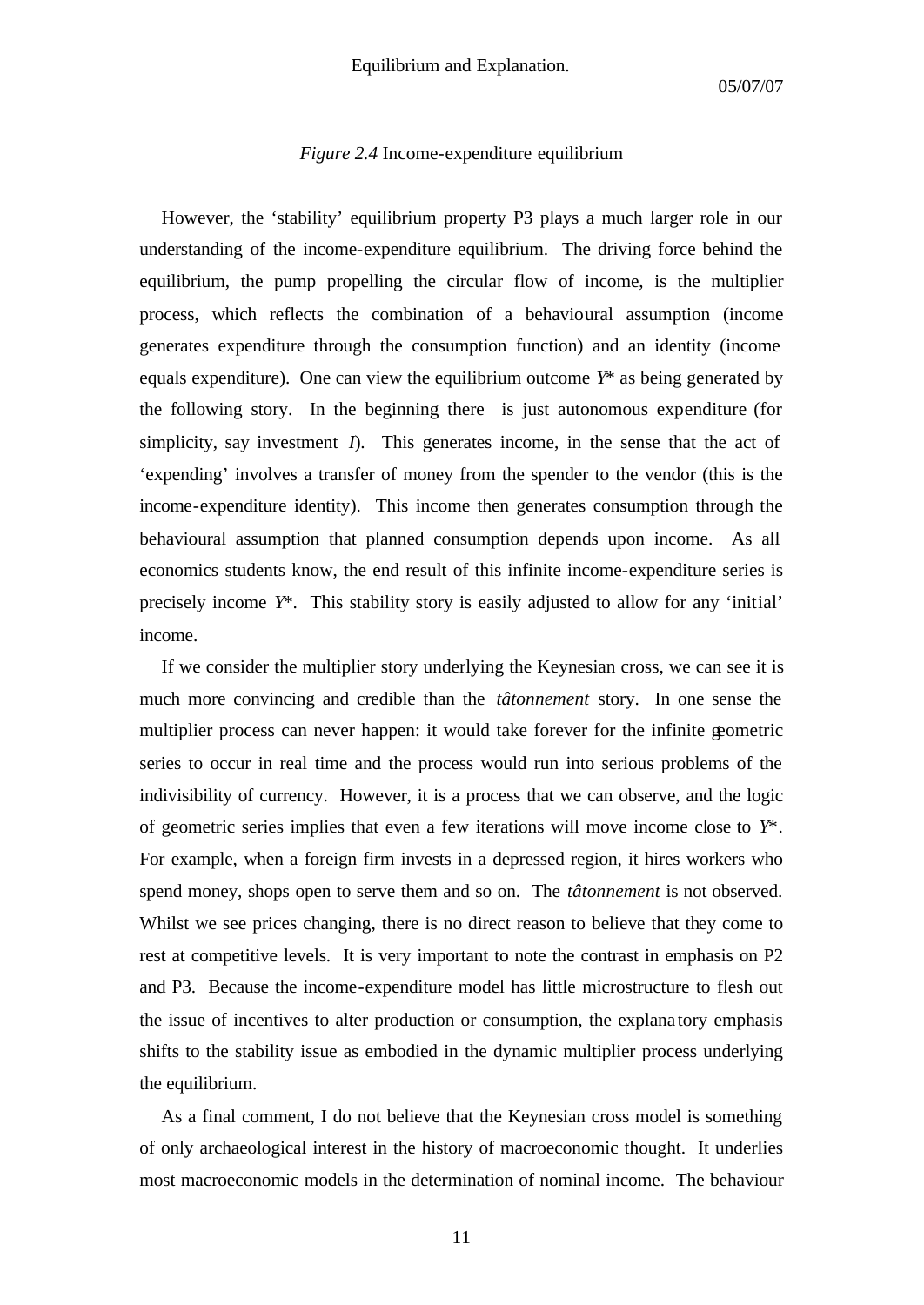of real income is of course a different matter, which depends (usually) upon what happens in the labour market.

### **2.1.3 The Cournot Cross**

The fact that Cournot published his *Recherches sur la Théorie Mathématique do la Richesse* in 1838 is remarkable. It pre-dates neoclassical economics by at least some 40 years, providing an analysis of duopoly that forms the basic model used in industrial organization, and is introduced as the oligopoly model in micro texts. More remarkable still, it introduced the basic equilibrium concept of modern game theory: the Nash equilibrium. For these reasons it is perhaps the archetypal model underlying current-day economics, just as Walras reincarnated as Debreu underlay the economic theory of a previous generation.

The basic idea of the Cournot-Nash equilibrium is very simple. Firms choose outputs, and the market clears given those outputs. The key step here is to invert the market demand function: rather than treating household demand as a function of price, price is seen as a function of firms' outputs. This mathematical inversion has significant economic implications. In the standard homogeneous good case, it imposes a single market price on the good. Thus there is not a separate price for each firm's output, but a common market price which each firm can influence by altering its output (see *Oligopoly theory made simple* for a more detailed analysis).

If we stick to the homogeneous goods case, let there be *n* firms  $I = 1, ..., n$ , with individual outputs  $X_i$ , summing to total output X. Market price P is then a function of *X*:

$$
P = P(X) \tag{2.1}
$$

We can write each firm's profits  $U_i$  as a function of the outputs **X** chosen by each firm (where **X** is the *n*-vector of each firm's outputs).

$$
u_i(\mathbf{X}) = X_i P(X) - c(X_i)
$$
\n<sup>(2.2)</sup>

where  $c(X_i)$  is the firm's cost function. A Cournot-Nash equilibrium is defined as a vector of outputs  $X^*$ , where each firm's output  $X_i^*$  yields higher profits than any other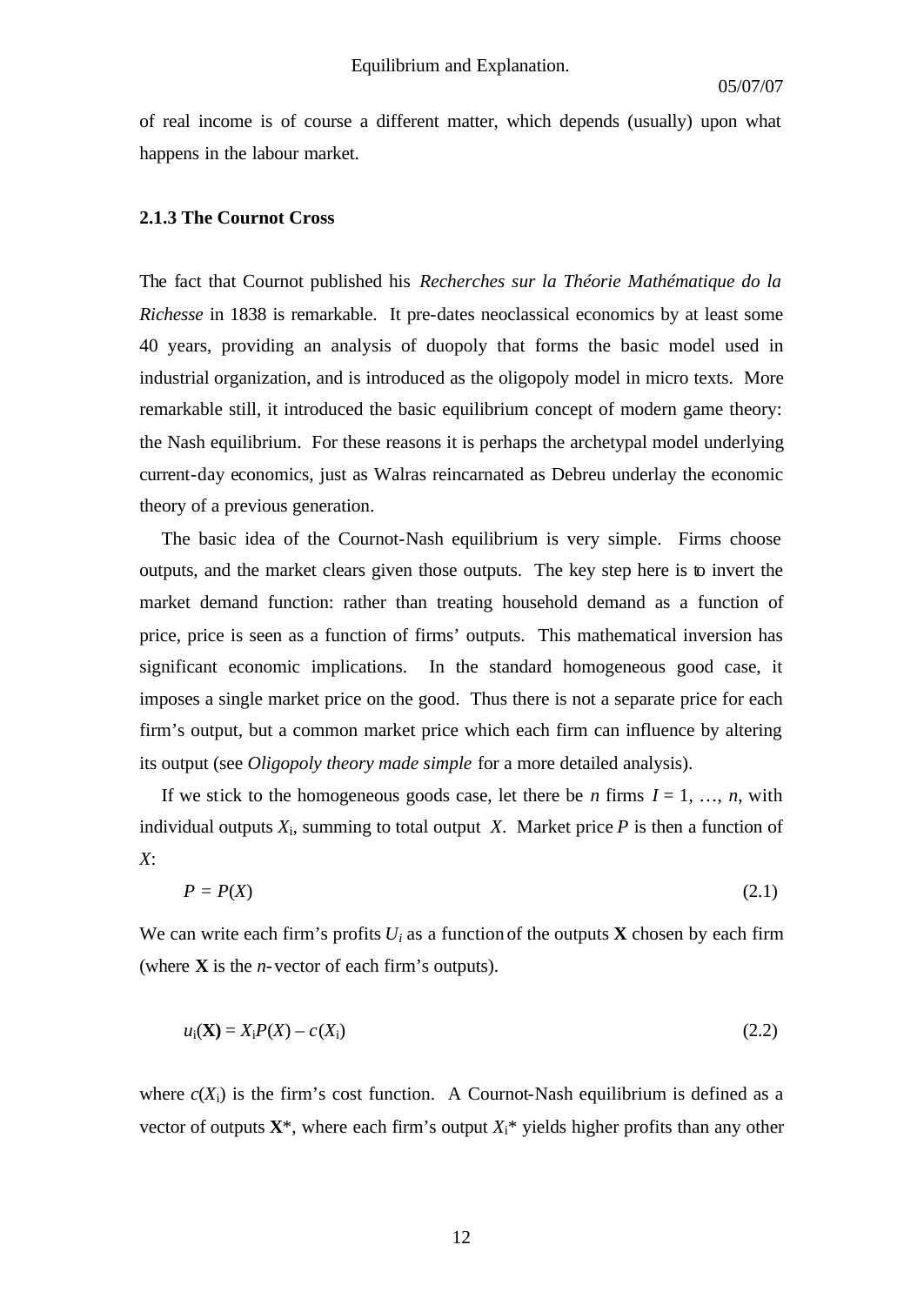output  $X_i$  given the outputs of other firms  $X^*_{-i}$  (where  $X^*_{-i}$  is the  $(n-1)$  – vector of outputs of firms other than *i*). Formally, at equilibrium *X*\*,

$$
U_{i}(X^* \, \text{, } X_{\cdot i}) \ge U_{i}(X_{i}, X_{\cdot i}) \tag{2.3}
$$

for all feasible outputs  $X_{-i}$  (usually any positive  $X_i \geq 0$ ). There may of course be multiple equilibria or no equilibria: however, we shall proceed as if there is a single Cournot-Nash equilibrium.

The Cournot-Nash equilibrium is therefore almost completely defined in terms of equilibrium property P2. At equilibrium, no firm has an incentive to change its behaviour *given* the behaviour of others. Unlike in the competitive or Keynesian cross equilibria, what happens if one agent deviates from equilibrium is precisely defined. In the Cournot case, there is a function relating the outputs chosen by each firm to their profits (equation (2.2) above). In general game-theoretic terminology firms choose strategies (output) to maximize their pay-offs (profits), given the strategies of other firms. The Nash equilibrium is central to non-co-operative game theory, and its use is spreading through economics as it evolves beyond more traditional competitive or macroeconomic frameworks. The attraction of the Cournot equilibrium is that it is self-enforcing, since no one has an incentive to defect from it. Furthermore, if everyone expects a Nash equilibrium to occur, they will play their Nash strategy.

This is illustrated by the Cournot cross. The Cournot-Nash equilibrium is usually taught using the concept of a 'reaction function' (or, as others prefer, a 'bestresponse' function). Each firm's reaction function gives its profit-maximizing output given the outputs of the other firms. In the case of duopoly, firm 1's reaction function  $X_1 = r_1(X_2)$  is derived by solving

$$
\max_{X_1} P[(X_1 + X_2) - c(X_1)] \tag{2.4}
$$

This tells us firm 1's best response to any output that firm 2 might choose. Similarly, for firm 2,  $X_2 = r_2(X_1)$ . Under standard assumptions, each reaction function is downward sloping with an (absolute) slope less than unity. In plain English, if firm 1 were to increase its output by one unit, the other firm's best response would be to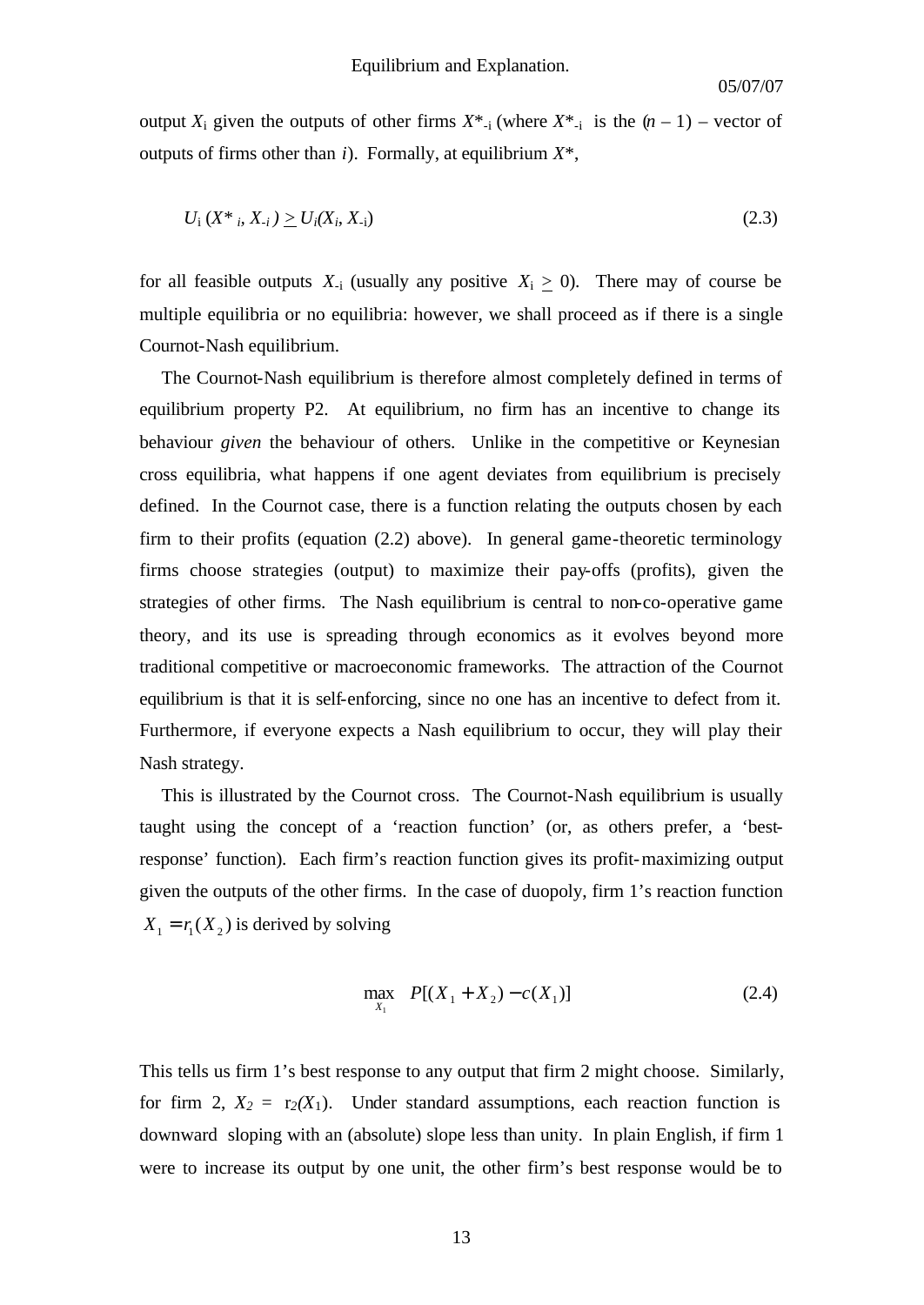reduce its output, but by less than the initial increase in firm 1's output. The Cournot cross is depicted in figure 2.5. The Cournot-Nash equilibrium occurs at point N, where the two reaction functions cross. Only at N are both firms choosing their profit-maximizing output given the output of the other firm.

## *Figure 2.5*

What of the issue of stability in the Cournot model? The usual textbook story is that, starting from some disequilibrium position, the firms take turns to choose outputs. At each step, the firm chooses its output to maximize its profits given the output of the other firm (i.e. it moves onto its reaction function). In terms of figure 2.6, starting from point a we follow the arrows: firm 1 moves first to its reaction function, firm 2 moves to its reaction function and so on. This process will 'converge' to the equilibrium at N: although the firms will never reach N, they will get closer and closer (in mathematical terminology, the outputs converge uniformly to N but do not converge pointwise). An alternative adjustment process that is harder to depict is simply to have the firms simultaneously adjust to each other's output for the previous period. Assuming that technical 'stability' restrictions are met by the reaction functions, the Cournot-Nash equilibrium can be seen as the outcome of some dynamic process (P3).

#### *Figure 2.6*

However, rather like the *tâtonnement,* the Cournot adjustment process lacks credibility. The crucial weakness is that, at each step, the firms behave myopically: they choose their output to maximize their current profits given the output of the other firm, but ignore the fact that the process specifies that the other firm will adjust its output as given at the Nash equilibrium N. Suppose that firm 1 alters its output to *X'* in figure 2.7. What would firm 2's best response be? One is tempted to say that firm 2 would move along its 'reaction function' to *X'*2. However, this will not be so in general if firm 2 envisages firm 1 making a subsequent response (since  $X'_2$  is the best response treating *X'* as given). Thus the issue of how firms respond to each other is rather convoluted: each firm's response depends on how the other firm will respond to it, which depends on what the other firm thinks that the first firm thought …

# *Fig 2.7*

However, if we alter the firm's conjectures, we not only alter the process of adjustment, but also the equilibrium itself. The reason for this is that in taking output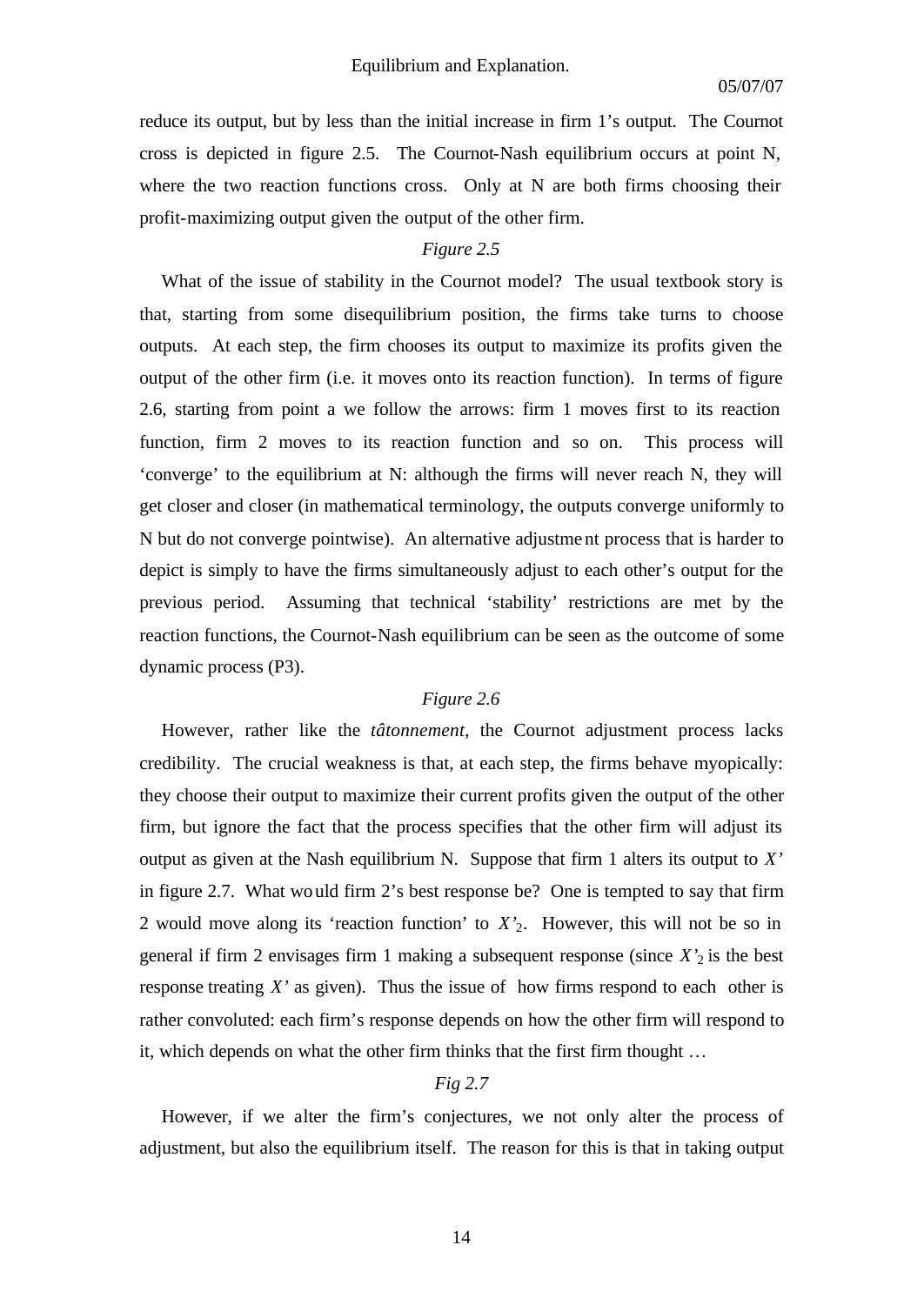decisions firms will take into account the other firm's response, rather than treating the other firm's output as given as in the Cournot-Nash equilibrium.

The nature of conjectures can be very general, allowing for the initial position and the size of the change. For example, firm1's conjecture about firm 2's output could give  $X_2$  as a function  $K$  of  $X_1$  and the initial situation  $(X_{10}, X_{20})$ :

 $X_2 = K(X_1, X_{10}, X_{20})$ 

A much simpler (and more common) form of conjecture is to restrict firms to a specific form of conjecture – namely a proportional response which is invariant to initial position. This restricts firms to constant conjectures  $\zeta$  about  $dX_i/dX_i$ , called 'conjectural variations'. In a symmetric equilibrium with two firms and a homogenous product this results in the price-cost equation

$$
\frac{P-c'}{P} = -\frac{1+z}{ne}
$$

where *z* is the conjectural variation, *c*' is marginal cost and *e* is industry elasticity of demand. If  $z = -1$ , each firm believes that industry output is constant, since the other firm reduces its output to offset an increase in firm 1's output exactly. In this case  $P = c'$  – price equals marginal cost – and we have the competitive outcome. If  $z = 0$ we have the Cournot outcome (firms believe the other's output is constant). If  $z = +1$ then the price-cost margin equals  $-1/e$ , which is the collusive or joint profitmaximizing outcome. Industrial economists often use the conjectural variation model of Cournot oligopoly because just a single parameter (conjectural variation *z*) can capture the whole range of competitive behaviour from perfect competition  $(z = -1)$  to collusion  $(z = +1)$ . The crucial point to note is that the nature of the equilibrium depends crucially on the conjectures firms have about out-of-equilibrium behaviour.

Thus the issue of whether or not firms have an incentive to deviate from equilibrium or not (P2) depends on how they conceive of disequilibrium. This causes problems for stability analysis in the Cournot model: if we allow firms to be aware of the fact that they will respond to each other out of equilibrium, then in general there is no reason for them to treat each other's output as given in equilibrium. The 'myopia'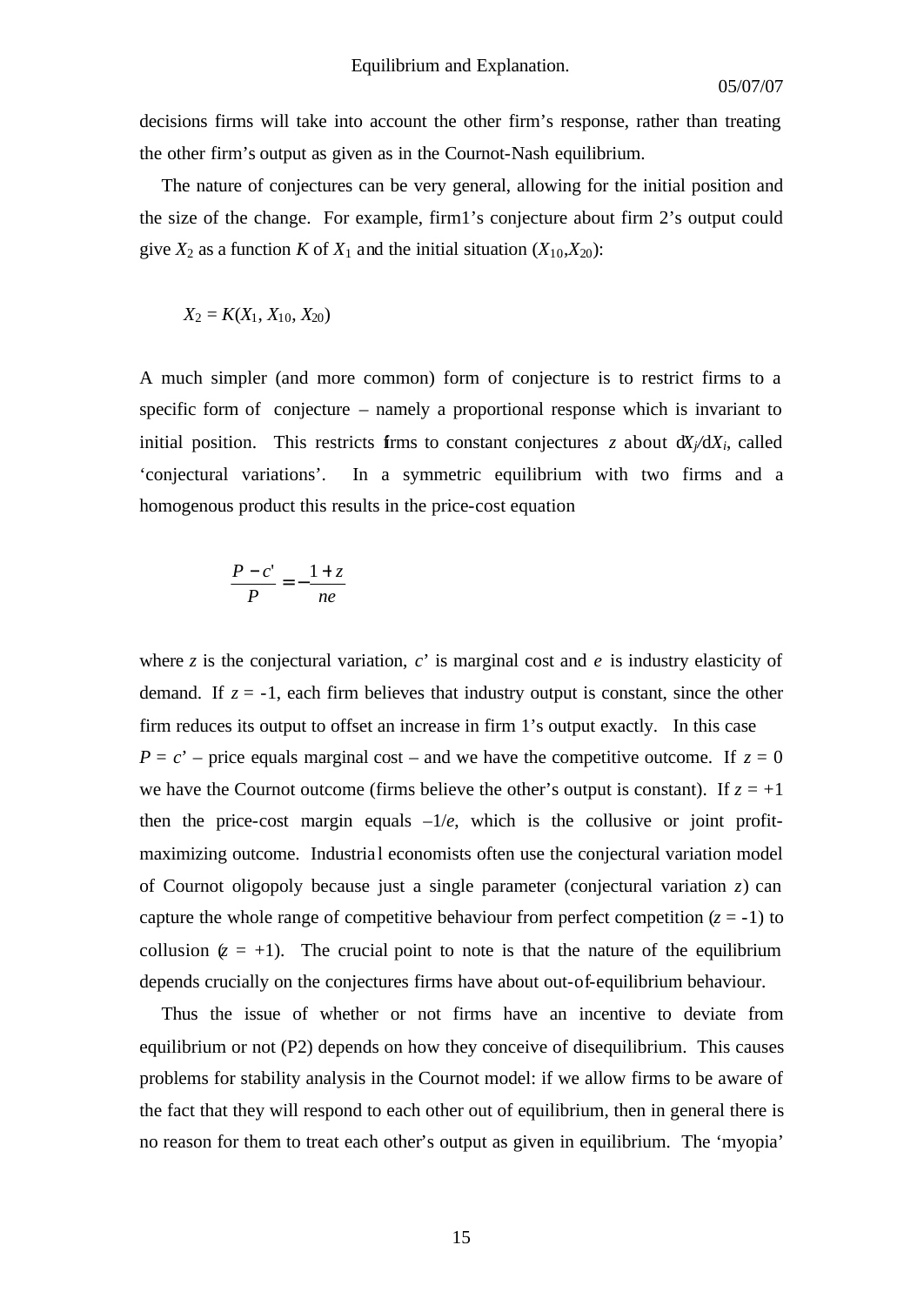of the adjustment process is crucial for its convergence to the Cournot-Nash equilibrium at N rather than at some other point.

Current sentiment, taking its cue from game theory does not view the conjectural variations approach with esteem. There are perhaps two main reasons for this. First, the Nash equilibrium is seen as the only sensible equilibrium concept to employ. There is no question of being 'out of equilibrium': rational players would never play any but the Nash equilibrium strategies. Any other choice of strategies would involve one firm or the other being off its best-response function and hence able to do better. No players who recognised each other as rational would play anything but the Nash strategy. Second, on the issue of adjustment, it is currently popular to argue that the conjectural approach attempts to capture dynamics in a static 'one-off' model. If we want to understand the responses of firms to one another over time, we need to have a fully specified dynamic model in which time is explicitly present. In game-theoretic terms, this means dealing with (finitely or infinitely) repeated games, which allow firms to react to (and anticipate) each other. In the conjectural approach, the firm simply considers a range of simultaneous possibilities (different values of its own output with the corresponding conjectures about the other's output).

Under the influence of modern game theory, many economists would reject the importance of traditional 'stability' analysis, and with it equilibrium property P3. Equilibrium is to be purely defined in the form of consistency (P1) and in terms of the incentive to play equilibrium strategies given the other player's strategies (P2). There is a price to be paid for this approach of course, i.e. the notion that we must at all times be in equilibrium. This creates some problems, particularly in repeated games which we shall discuss in section 2.4.

Comparing the Marshallian and Cournot crosses, we can see that, whereas the Marshallian cross is ill conceived and defined as an equilibrium, the Cournot cross is well defined in the sense that it is clear on what firms do and how the incentive to deviate from equilibrium is specified. This has led many economists to see the Cournot-Nash approach as a way of rationalizing the Walrasian approach. The basic idea is to see the Walrasian equilibrium as the limit of the Cournot-Nash equilibrium as the number of firms in the industry becomes infinite or, - more precisely, - as the market share of each firm tends to zero. In this sense, the Walrasian outcome can be seen as an approximation to the 'true' Cournot-Nash equilibrium if there are many firms. The argument here is simple. The Walrasian equilibrium is based on the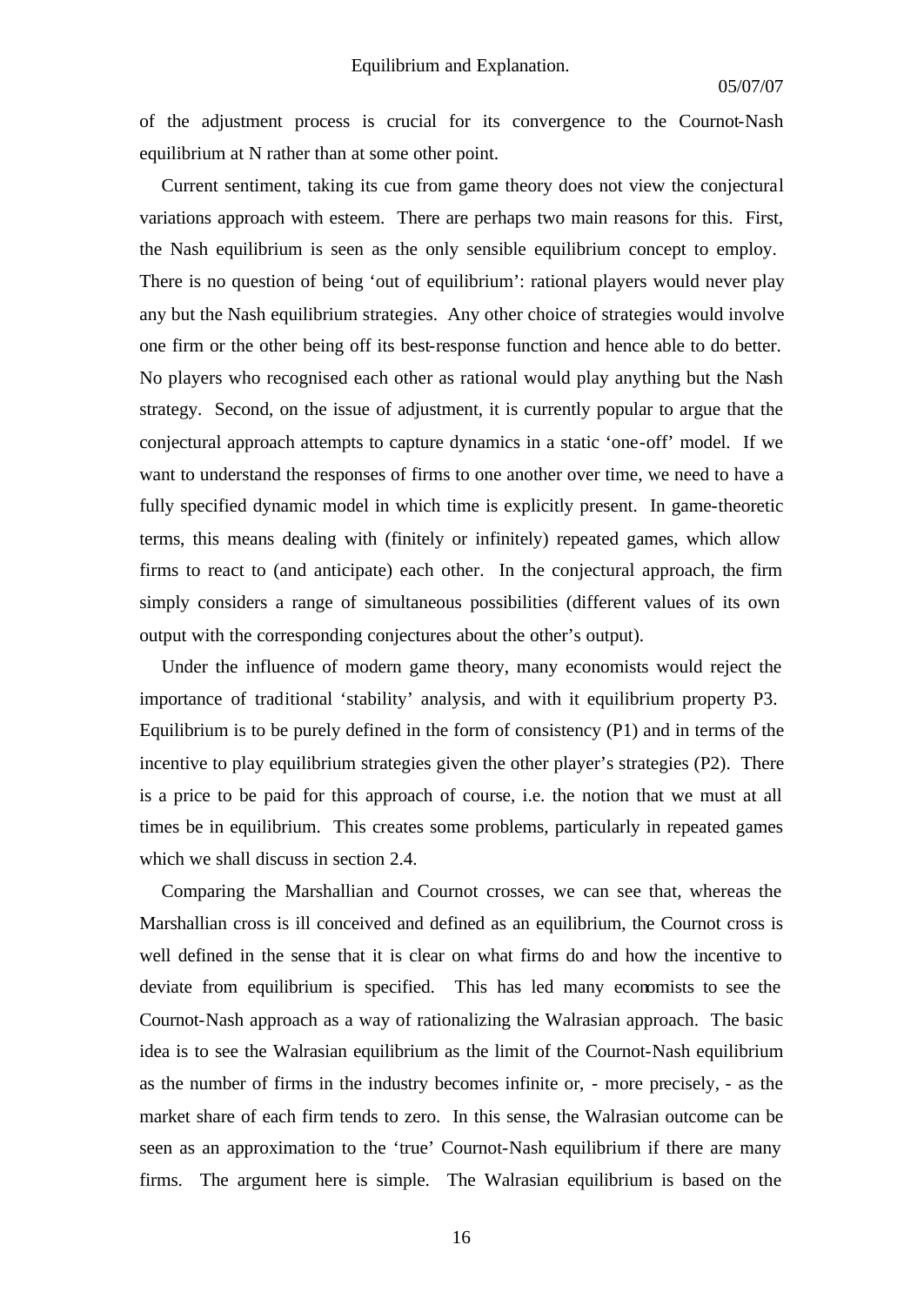notion of price-taking behaviour, which means that firms treat marginal revenue as equal to price. Under Cournot competition marginal revenue is less than price since, as the firm increases output, the price falls. The extent to which the firm's marginal revenue is less than price depends upon the firm's elasticity of demand *ei* which in turn depends upon its market share  $s_i$  and the industry elasticity  $e$ :

$$
e = \frac{P}{X_i} \frac{dP}{dX}
$$

$$
= \frac{X}{X_i} \frac{P}{X} \frac{dP}{dX}
$$

$$
= \frac{1}{S_i} e
$$

$$
= ne
$$

If the market share  $s_i$  is very small, then we would expect the firm's elasticity  $e_i$  to become very large. If the firm's elasticity becomes very large, then marginal revenue becomes closer to price (recall that price taking is often described as having a 'perfectly elastic' or horizontal demand curve). Thus the behaviour of a Cournot-Nash equilibrium with many firms will be close to that of a Walrasian equilibrium.

#### **An Evaluation**

We have explored three different equilibria which lie at the heart of economics. To what extent do they embody a common equilibrium methodology? At the most superficial level, they do. We identified the three equilibrium properties P1-P3 that are often put forward and which seem to encapsulate the general view of equilibrium. All the equilibria possess these three properties in some sense. However, when we look at the equilibria closely, we can see that there are tensions and inconsistencies between both the equilibrium properties themselves (more specifically P2 and P3) and the equilibria. The inconsistency between P2 and P3 arises because of the nature of economic explanation. The tension between different types of equilibria arises because of substantive differences in their vision of how the economic world is conceived.

Let us first address the tension between P2 and P3, a problem that arises in both the competitive and Cournot equilibria. At the heart of this tension lies the problem of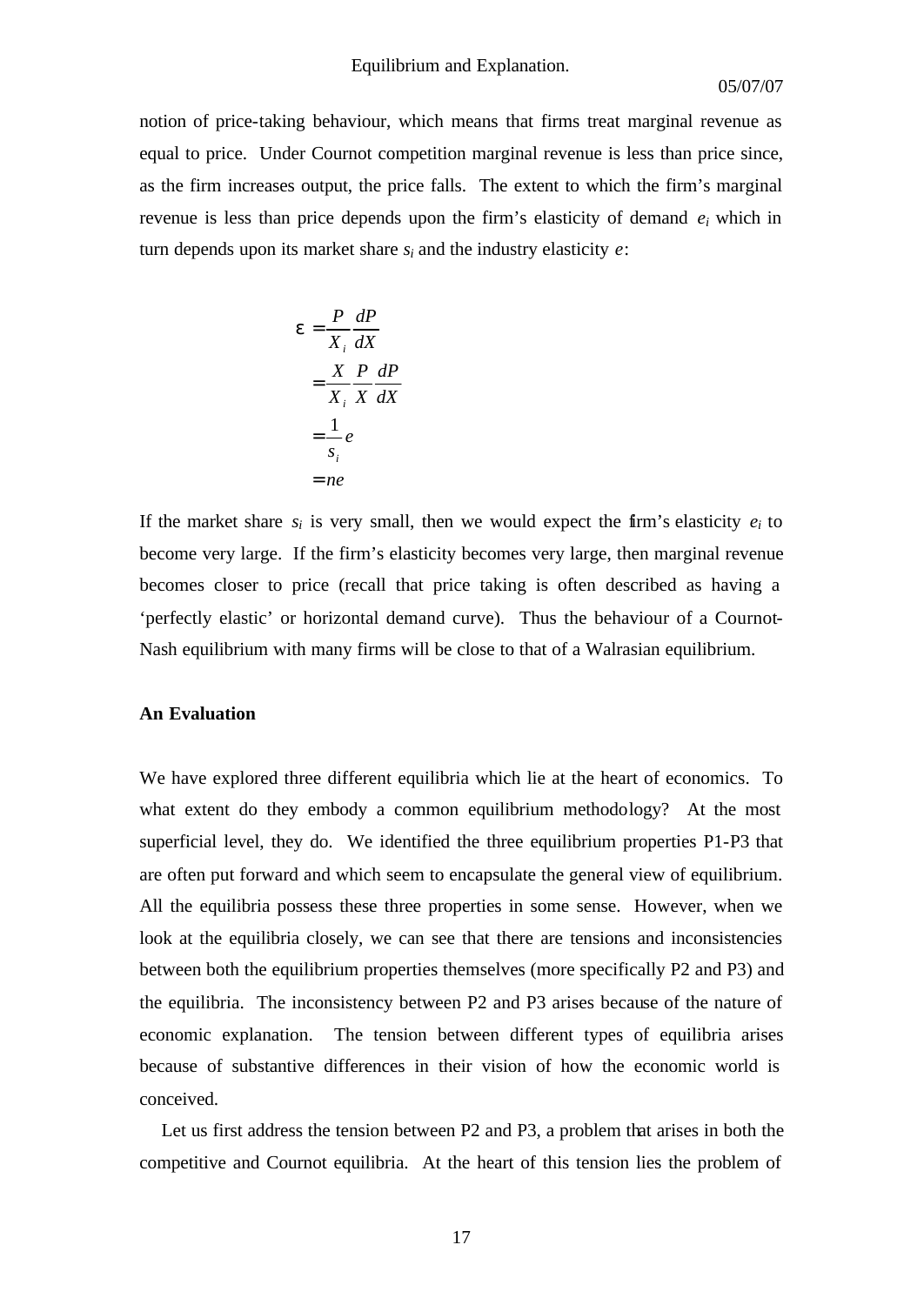explanation. The behavioural model of agents in the microstructure gives rise to the state of the macrostructure. In equilibrium, these two are consistent. Out of equilibrium, they are not. Thus the behavioural model which defines the equilibrium may not be suitable out of equilibrium. Most importantly, it may lead agents to behave suboptimally out of equilibrium, which makes explanation of such behaviour difficult for economists. This problem occurs when we consider P2 and P3: both involve some consideration of both equilibrium and disequilibrium states. In evaluating P2, we consider what happens when agents deviate from equilibrium behaviour, so moving away from equilibrium; in stability we analyse the equilibrium state as the outcome of a sequence of disequilibrium states ('outcome' in the sense of limit, end-point or destination).

The tension between P2 and P3 arises because the equilibrium behaviour used to define equilibrium under P2 seems inappropriate for analysing stability P3. The argument can be put briefly as follows.

- 1 Equilibrium is defined (partly) by behavioural postulates X.
- 2 In analysing stability (P3), the reason that the economic system moves towards equilibrium is that agents adjust their behaviour. Thus the driving force of the move towards equilibrium is the response of agents to their mistakes.
- 3 If agents adapted their behaviour to the disequilibrium situation, the motion of the economic system would differ and, most importantly, it might lead to a different equilibrium. In particular, behaviour Y which is appropriate in disequilibrium may not be consistent with the equilibrium defined by behaviour X.

This tension is present in both the Marshallian and Cournot cross equilibria. In the competitive cases, the equilibrium behaviour employed under P2 is price-taking behaviour. This makes reasonable sense in equilibrium (agents are indeed able to buy and sell as much as they wish), but, in analysing stability, P3, the assumption of pricetaking behaviour becomes silly – prices change in response to excess demand, and agents are unable to realize their desired trades. The presence of excess demands drives the *tâtonnement* process, and the presence of excess demands reflects the fact that agents are making mistakes in some sense. Were they to adapt their behaviour to disequilibrium, the resultant end-point might be different from the competitive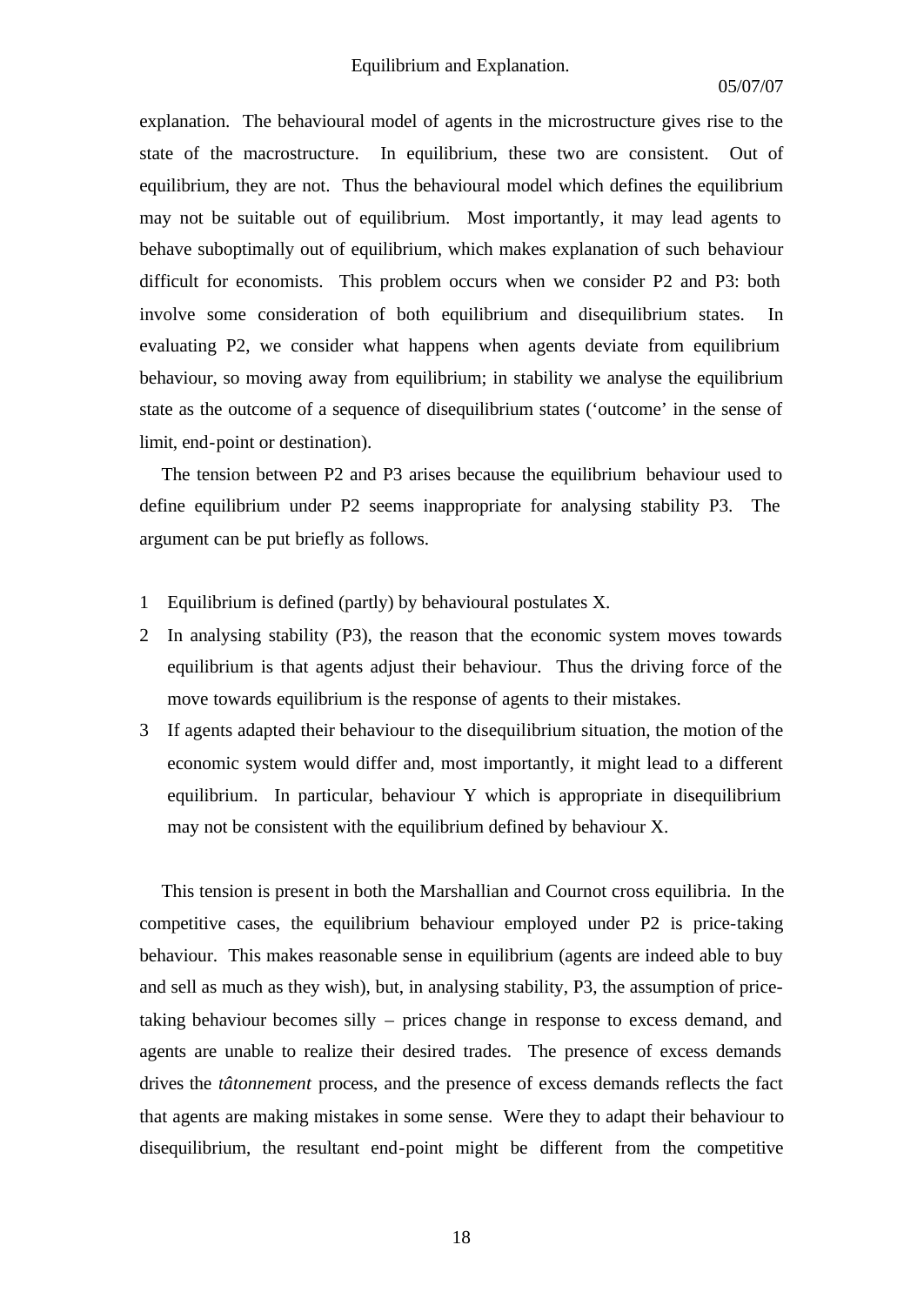equilibrium. In the Cournot case we illustrated this argument using conjectural variations.

To turn to the second issue, each of the equilibria embodies a different vision of the economic world. In the competitive world we have individual agents responding to price signals which they receive from an impersonal market. They do not see their own actions influencing anything or anyone but themselves. In the Cournot gametheoretic world, although agents act independently, they see that their own pay-offs (profits, utility) depend upon the other agents' actions as well as their own (and that their own actions influence others). There is no 'invisible hand' or price mechanism to coordinate activity across the economy. Rather, each agent acts in his own selfinterest, ignoring the effect of his actions on others. In the Keynesian cross model, there are no individuals as such. Attention is focused on impersonal aggregates which are driven by their own laws rather than through any very specific modelling of individual action.

#### **2.2 Disequilibrium and Equilibrium**

The analysis of disequilibrium poses great problems for economic explanation. Whilst it is not plausible to maintain that every market and agent is at all times in equilibrium, economists have very little to say about what happens out of equilibrium. this is because equilibrium itself lies at the heart of economic explanation. There is a sense in which economists cannot explain out-of- equilibrium phenomena. If we recall the structure of explanation in economics, it rests on two levels: microstructure, where agents' behaviour is specified (usually as the outcome of constrained optimizations); and macrostructure, where the parts are put together into a whole by the use of an equilibrium concept. Putting these two levels together, we can explain: 'everyone is doing as well as they can (microstructure); if everyone is doing as well as they can, then this happens (macrostructure)'. The equilibrium concept thus relates the properties of the whole (be it macroeconomy, general equilibrium system, market or firm) to behaviour and motivation of the individual agents or parts.

The problem of disequilibrium analysis is that it is not an equilibrium, so that by definition the desired behaviour of agents is not consistent and in some sense their actions are not the best they could take. In essence, explanation of disequilibrium involves the explanation of a mistake. In a theory bases on formal rationality (as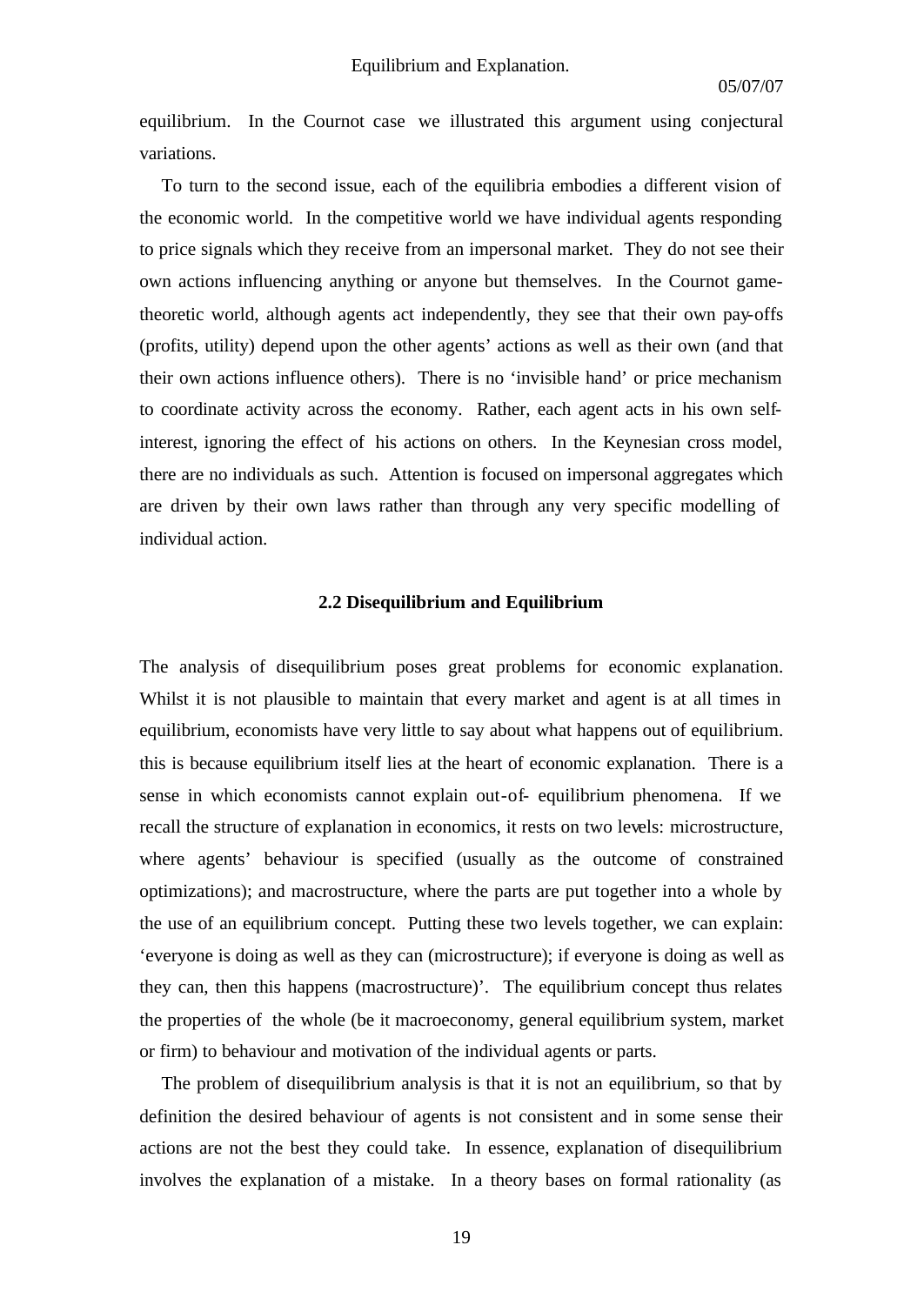#### Equilibrium and Explanation.

opposed to procedural rationality), it is difficult to explain mistakes. With a procedural model of rationality, the explanation of a mistake can consist in showing that (in a particular instance) the procedure generating choices and actions is wrong. With a formal notion of rationality, there is no reference to the procedure: the decision is linked directly to the basic conditions of the problem, and there is no room for explaining the mistake. This difference is perhaps best illustrated by the contrast between adaptive and rational expectations in the context of the Lucas supply curve. With adaptive expectations, there is a procedure generating the expectations of agents in the economy; it may be a good or bad procedure depending on the behaviour of inflation. Whether it is a good or bad procedure, it can explain why agents may make systematic mistakes under certain circumstances (e.g. if inflation accelerates). With rational expectations, however, there can in principle be no explanation of how people make systematic mistakes. Indeed, that people make systematic mistakes would in itself be a refutation of the rational expectations hypothesis. Thus the formal notion of rationality employed by most economists is rather ill equipped to deal with disequilibrium.

This point is perhaps best illustrated by looking at disequilibrium in a competitive market. Although more of an allegory than a serious explanation of what happens, we can consider the *tâtonnement* process. Suppose that the price is above the competitive price. Supply exceeds demand, so that desired trades are 'inconsistent' (equilibrium property P1 is not satisfied). the price is falling, so 'price taking' is not appropriate. As to the issue of whether or not agents are doing as well as they can, that depends on how what goes out of equilibrium is specified. The traditiona l *tâtonnement* story gets around this by saying that there is no trade: in effect nothing happens. In the Hahn-Negishi (1962) story, trade occurs out of equilibrium: the Hahn-Negishi condition states that all agents have the excess demand of same sign. This means that only one side of the market is unable to meet its desired (or 'target') trades at the disequilibrium price. In terms of figure 2.2, this means that at *P'* demanding the good are able to obtain their desired trades, whilst suppliers will in some sense be 'rationed' (more about this later). Thus actual trades will be given by *X0*. The rationale for the Hahn-Negishi condition is that markets are 'efficient': if there is someone who wants to buy and someone who wants to sell, they will find each other. If the Hahn-Negishi condition were violated, then there could be agents on both sides of the market unable to trade. Clearly, there must be a sense in which those unable to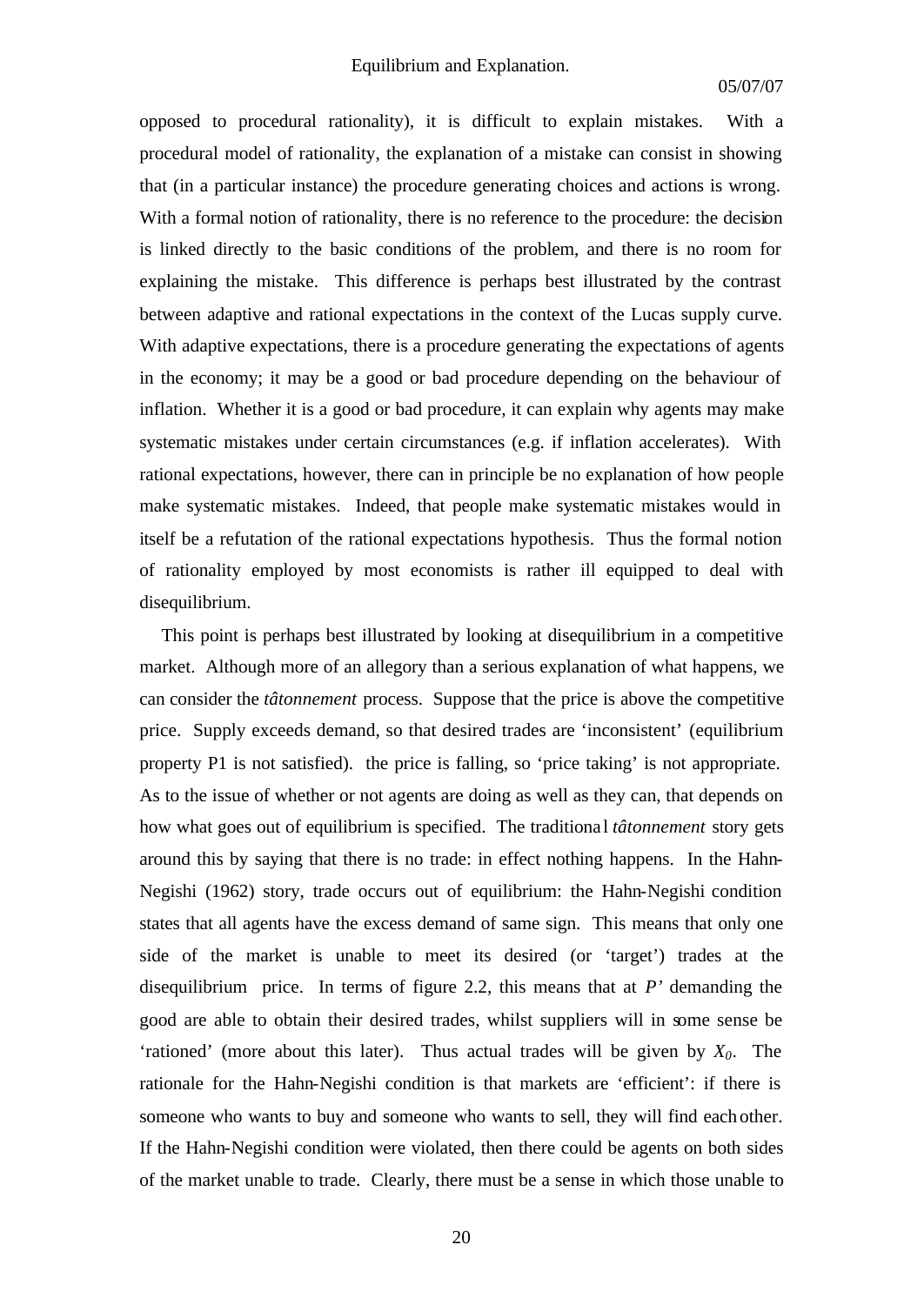realize their desired trade could do better. In terms of figure 2.2, the rationed suppliers could cut their price: again, the price-taking assumption is not appropriate out of competitive equilibrium. The basic assumptions about the behaviour of economic agents (demands and supplies are derived by treating prices as given, and there are no constraints on trades) are not consistent unless they are assumptions of competitive equilibrium. Or, to put it another way, agents display no 'disequilibrium awareness' in Fischer's (1981) terminology; they behave as if they were in equilibrium even when they are not.

One response to this is to extend the model to allow agents to behave in a fundamentally different and appropriate manner out of equilibrium. For the case of competitive price adjustment, Fischer (1981) has attempted the non-*tâtonnement* process in this way. The resultant model is extremely complex and unwieldy. Fischer contemplated submitting an equation in his model to the *Guinness Book of Records* for the longest ever Lagrangean (1981 p.290n)! This is not the place to discuss whether or not this attempt was successful. However, even if successful, it would simply come close to defining a new equilibrium for when prices are adjusting to the competitive equilibrium rather than studying disequilibrium itself.

This illustrates the fundamental problem posed by disequilibrium: the explanation is either unsatisfactory or it leads to the definition of a new equilibrium. The best illustration of this is the literature on fix-price 'disequilibrium' models.

In the 1960s, workers on the reinterpretation of Keynes (Clower, 1965; Leijonhufvud, 1968) argued that Keynesian macroeconomics was incompatible with Walrasian equilibrium, and that phenomena such as rationing and the incomeexpenditure process arose from 'false trading' at non-competitive prices. Unless prices were seen as adjusting instantaneously to their Walrasian values, microeconomics would need to be revised to take account of trading 'in disequilibrium'. The response of economists in the 1970s was to pursue the study of *disequilibrium* by defining a new sort of *equilibrium*, fixed-price equilibrium, the main contributions being by Barro and Grossman (1971), Benassy (1975) and Malinvaud (1977). The study of fixed-price equilibria adopted the basic notion of price-taking from the Walrasian approach, but made prices *exogenous* (rather than trying them down to the market-clearing level). The basic task was to provide a consistent and coherent account of trade at 'disequilibrium prices'. In Walrasian microeconomics, agents believe that they can buy or sell as much as they wish at the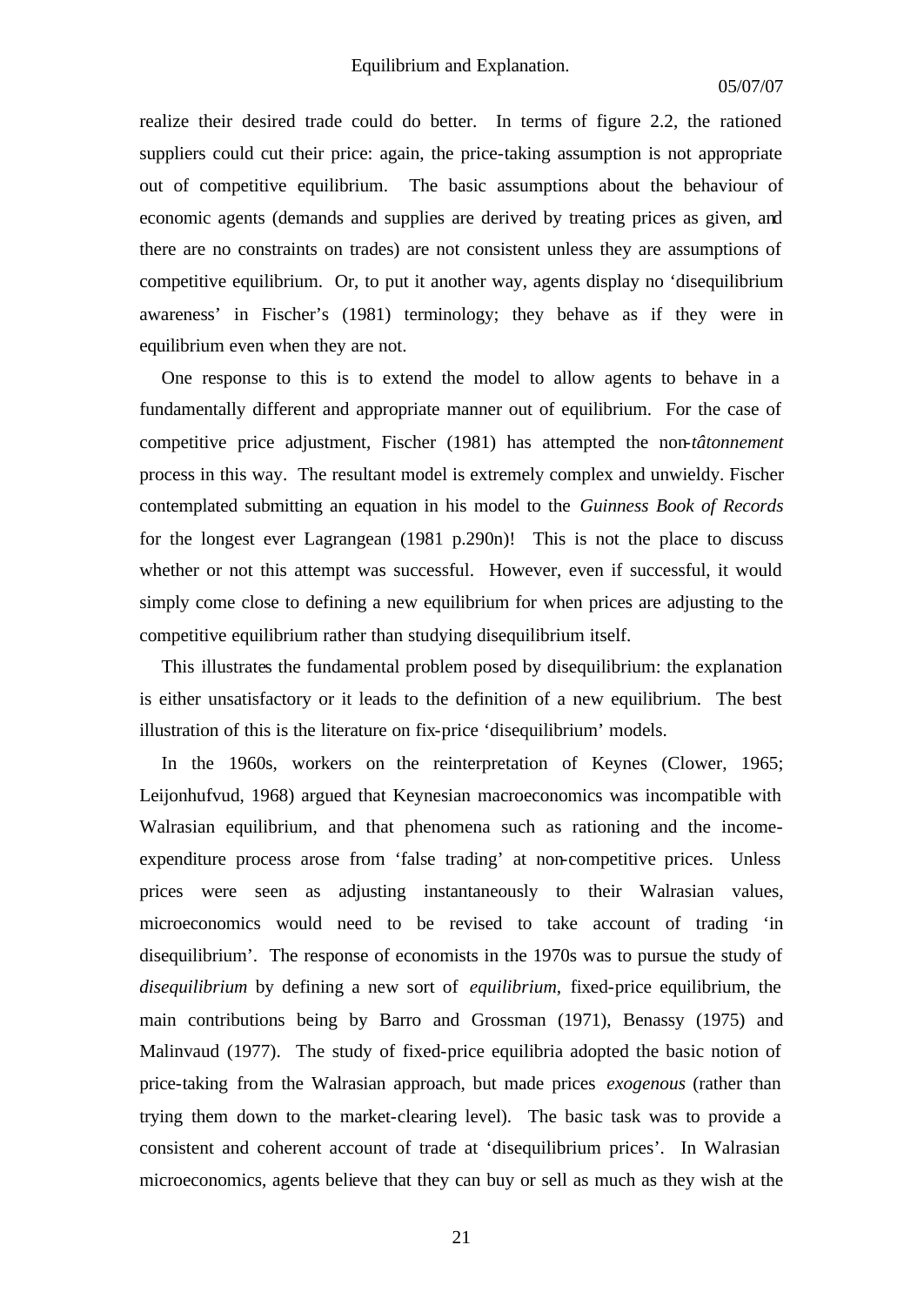given price. Out of competitive equilibrium this is inappropriate, and so a new economic variable was introduced – the quantity or rationing constraint. The notion of *effective demand* was specified as the demand which (in the household's case) maximizes utility *given* the quantity constraints that it faces in other markets. Thus if a worker is unable to sell his labour (there is an excess supply of labour), this will restrict his demand for consumption goods. Similarly, if a firm cannot sell all it would like to at the current price, then its demand for labour will be influenced. This is the essence of the 'spillover' effect: if an agent is unable to realize his trades in one market, it may affect his demand or supply in other markets. In the eyes of the 'reinterpretation of Keynes' school, this was the very essence of the multiplier process and the income-expenditure feedback, which meant that quantities (rather than just prices, as in the Walrasian case) entered into demand functions.

By introducing a rationing regime into the market process, and allowing rationing constraints to influence individual agents' decisions, the fixed-price approach was able to reconcile the microstructure of the model with the macrostructure. In essence, at non-Walrasian prices, demands and supplies do not equalize; agents are unable to realize their desired trades (macrostructure). Recognizing the constraints on trade, agents revise their desired trades to take these into account (microstructure).

Thus the analysis of competitive 'disequilibrium' led to the invention of a new type of 'non-Walrasian' equilibrium. The analysis of 'disequilibrium' did not lead to a genuine disequilibrium analysis. Rather the logic of economic explanation led to the generation of another equilibrium concept. In this case, fix-price equilibria are a *generalization* of Walrasian equilibria: a Walrasian equilibrium is merely a fix-price equilibrium where agents face no (binding) rationing constraints.

Given the real disequilibrium analysis is to some extent incompatible with standard economic explanation and rationality, to what extent is economics possible without equilibrium? To see what economics looks like without equilibrium, it is salutary to look at one of the few economic models to reach textbook popularity which did not employ the equilibrium method. The example I have chosen is Kaldor's growth model (see Jones, 1975, pp. 146-9, for a concise exposition of Kaldor, 1975). The central issue in Harrod's growth model was the possible divergence of the 'warranted' growth rate (which equates planned saving and planned investment) from the 'natural' growth rate (determined by demography, technological progress etc.). Kaldor's microstructure consisted of the differential savings propensities out of wage and profit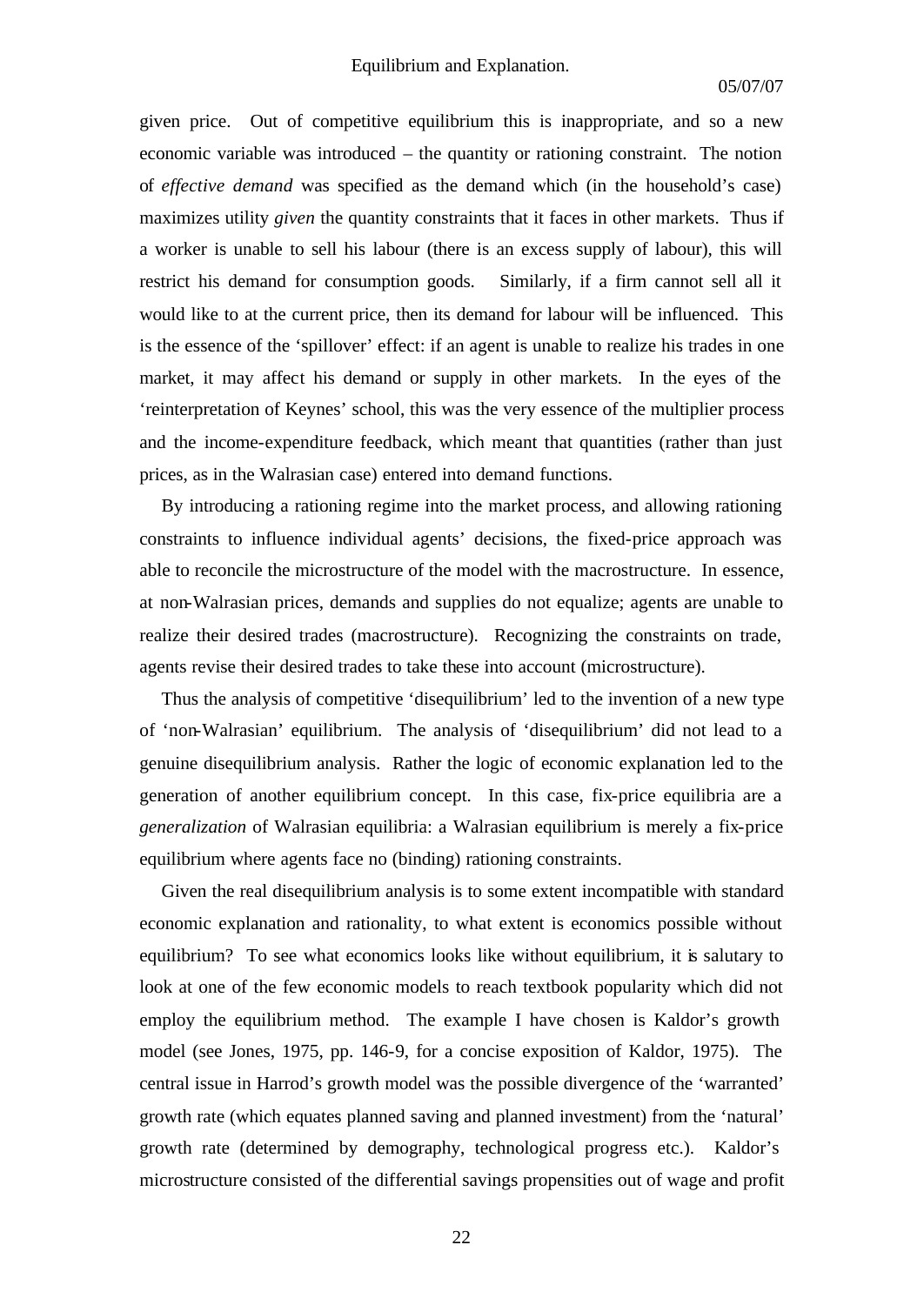income. Thus savings were influenced by the distribution of income between wages and profits. Rather than employ an equilibrium concept in his model, Kaldor used a 'stylized fact': namely that there had been full employment in post-war European economies. Kaldor argued that the distribution of income between wages and profits would adjust to maintain consistency between the warranted and natural growth rates. Thus a feature of the macrostructure was employed to tie down the distribution of income (to 'close the model'), rather than an equilibrium concept. This explanation is viewed as odd because it works backwards: rather than deducing macro properties from individual and market behaviour, it deduces the distribution of income across wages and profits from the macrostructure. Indeed, Modigliani and Samuelson went so far as to say 'If you can believe this, you can believe anything' (1966, p. 234). The equilibrium methodology is so ingrained in economists' minds that they will not be convinced by non-equilibrium explanations.

#### **2.3 Information and Equilibrium**

Until now we have been considering only 'full-information' models, where agents have a given information set including all the relevant information for them to take decisions. In the 1970s there was a blossoming of interest in exploring the implications of imperfect information for economic behaviour and equilibrium. Perhaps the earliest interest was in the 'search' models of unemployment in the late 1960s. In these models, agents have imperfect information about prices (wages), e.g. what prices (wages) a particular firm is offering. Search models of unemployment modelled the response of the unemployed to this problem: do they take the next job offered to them at a particular wage, or will they continue to search and incur the cost of further unemployment? The general solution to this problem was the 'reservation wage' rule: the unemployed continue searching until they are offered at least their 'reservation wage'. However, these were not *equilibrium* models, since there was no explanation of the initial distribution of wage offers. Why should firms offer different wages to the same worker or type of worker? However, the model was nonetheless very influential, not least in its influence on Friedman's formulation of the natural rate hypothesis (Friedman, 1968). We shall take Spence's (1974) signalling model as our archetypal imperfect information model. This had a tremendous impact at the time, and introduced the fundamental concept of a *signalling equilibrium* and the crucial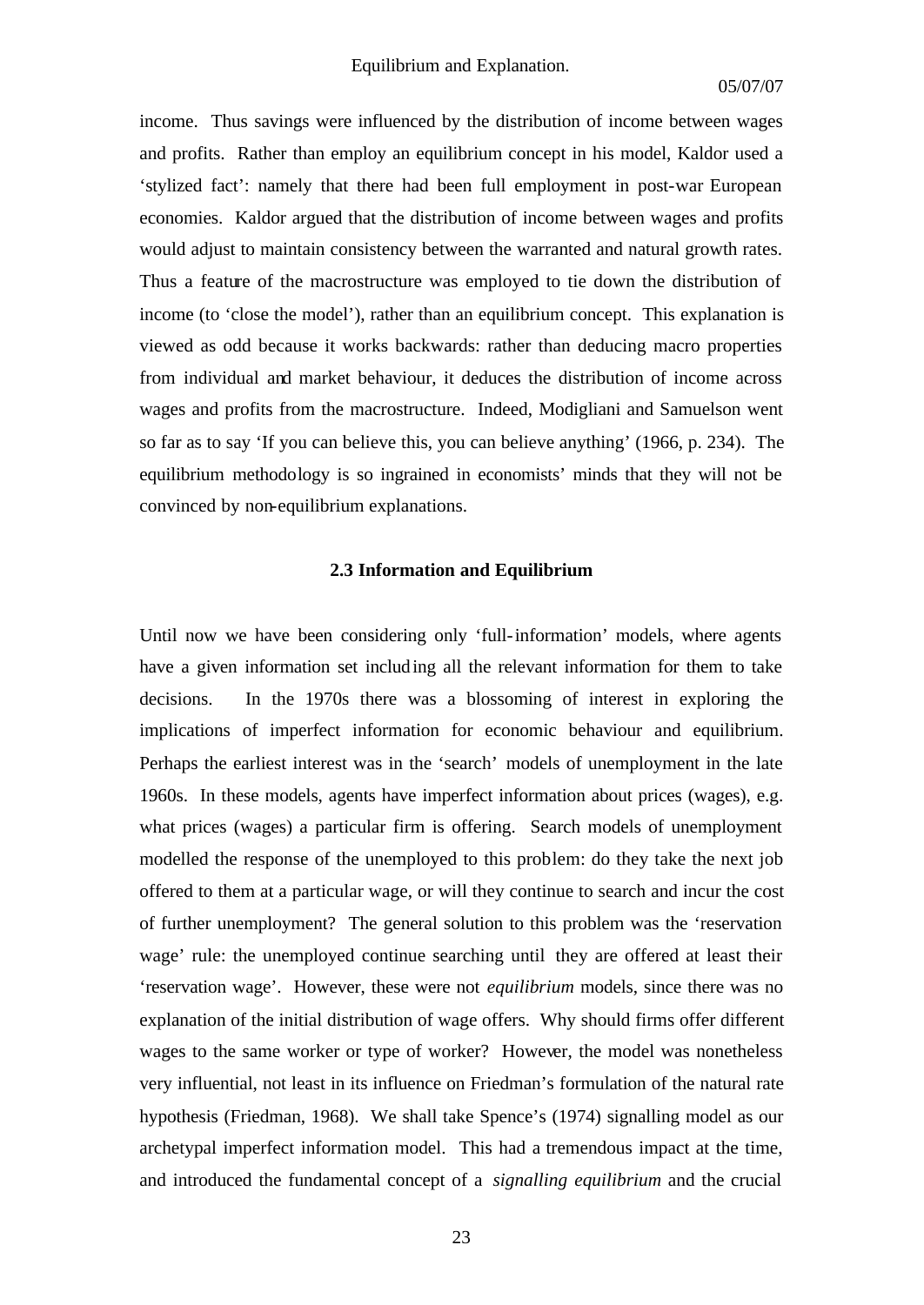distinction between *separating* and *pooling* equilibria which has proved to be so important in subsequent years.

The standard approach to imperfect information is to presume that if agents do not know the true value of  $X_1$  they have some subjective probability density function for *X*, *f*(*X*), in effect treating *X* as a random variable. Spence took the case of worker productivity, where there was asymmetric information so that, whilst workers knew their own productivity, firms did not. For example, let worker productivity *X* take discrete values, being either low or high  $(X_L, X_H$  respectively). Suppose that it is not possible to test directly for productivity. Whilst the employer might not know the actual productivity of an individual worker, it might have a subjective belief about the probability that the worker is high productivity  $q$ ) or low productivity  $(1 - q)$ . Assuming that firms are risk neutral and minimize costs, they will be willing to offer workers their expected productivity E[*X*]:

$$
W = E[X] = qX_{H} + (1 - q)X_{L}
$$
\n(2.5)

The wage offer depends upon both the subjective probability *q* and the values  $(X_L, X_H)$ . If we take the latter as given, what is the 'equilibrium' value of *W* and *q*?

This raises an issue about beliefs in economic models. Given that beliefs are not 'tied down' by the truth (there is not full information), how do we explain agents' beliefs? We shall consider this issue in this sections and the next. However, there now enters the notion of *epistemological* rationality. The agent is presumed to have (in some sense) the 'best' beliefs given the information available. 'Best' here usually means statistically optimal. An agent's beliefs are then explained by saying that they are (in some sense) statistically optimal. 'Best' in this context means something completely different from the notion of 'best' in the theory of rational choice, where it means the choice which yie lds maximum utility given the constraints faced. Different notions of rationality are employed in explaining beliefs and explaining consumption or production decisions. The key point is that beliefs are not chosen to maximize utility. It may increase my utility if I believe that I am Napoleon: however, that is not a 'rational' belief. Let us first define economic rationality: it is an *instrumental* rationality in which choices are made merely as a means to an end (utility or profit). If we were to extend economic rationality to beliefs, people would choose beliefs so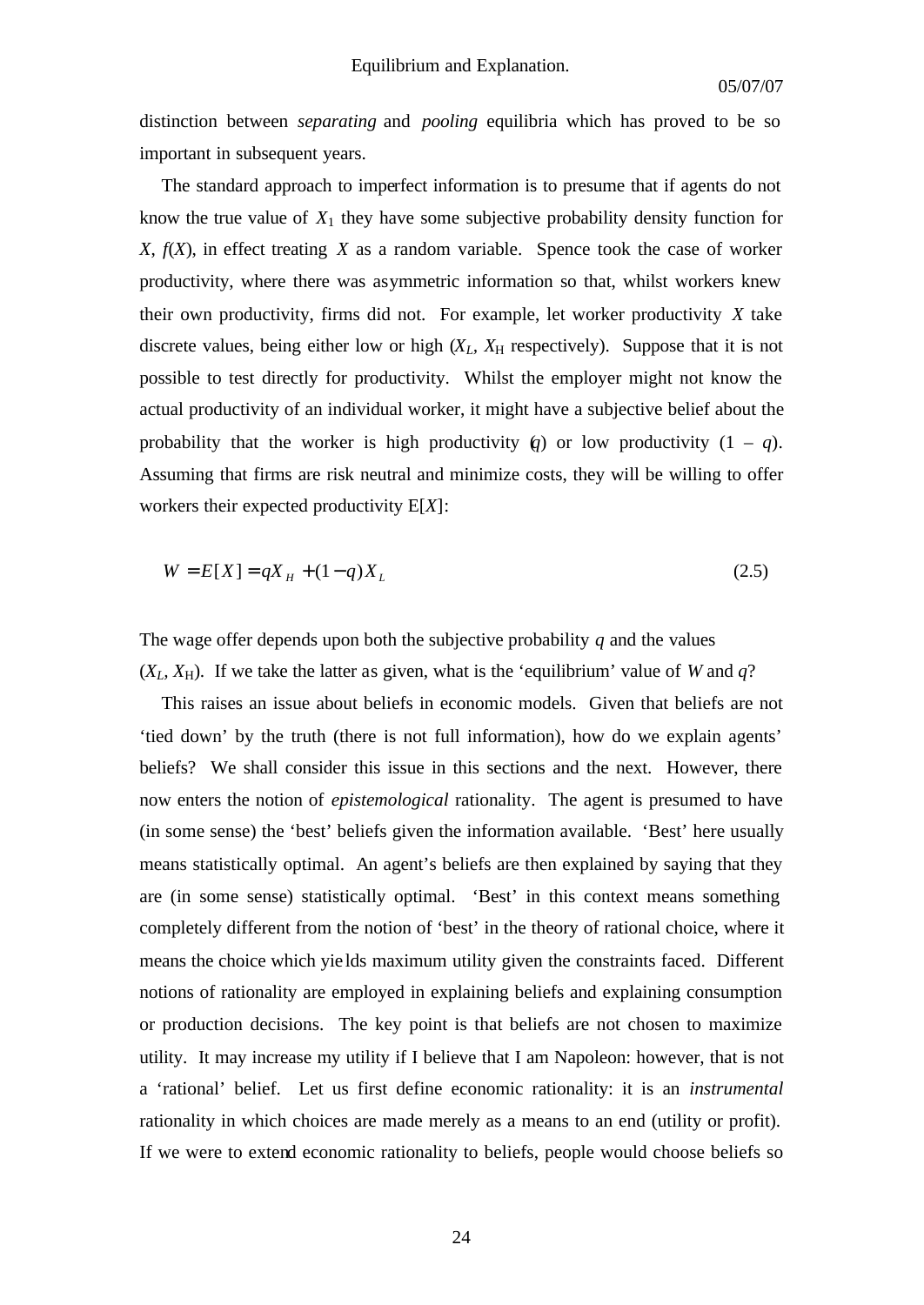as to maximize their utility. The belief that I am Napoleon might then be perfectly rational (indeed, not to believe I am Napoleon might be to involve some suboptimality). When beliefs clearly do matter in that they directly affect well-being (in some sense), economic rationality can be used to explain beliefs. However, in most economic models, beliefs do not enter the utility function of households directly. Debreu's households might be deist, pantheist or atheist: they might believe in general relativity or be creationists.

When explaining beliefs, however, a different notion of rationality is employed by economists. Let us take the example above of the firm hiring workers of unknown productivity. In equilibrium, is there any restriction to be placed on the firm's subjective probability *q*? The usual constraint suggested is that *in equilibrium* the belief is 'confirmed'. In the case sketched above, suppose that the objective (i.e. population) proportion of high-productivity workers is *q*\*. Then we require that  $q = q^*$ : the subjective probability equals the objective probability. Assuming that the firm employs a large number of workers, the average productivity of workers the firm employs is

$$
\overline{X} = q^* X_H + (1 - q^*) X_L \tag{2.6}
$$

for the firm's beliefs are only 'confirmed' if

$$
E[X] = \overline{X}
$$

requiring that  $q = q^*$ . If the firm's subjective probability differs from the population proportion, then the average productivity of the workforce differs from what the firm expects.

If  $q^*$  >  $q$ , workers would (on average) be more productive, and vice versa. In the statistical sense, the firm would have an 'incentive' to revise its beliefs If *X* deviated from E*X*. 'Incentive' here is used not in its standard economic sense but in a statistical sense that the optimal estimation of the population parameter would be different. Economists often tend to confuse the language and concepts of economic and statistical rationality. this is probably because both can be expressed mathematically as an optimization. However, the fact that in one case it is utility (or profit) to be maximized and in the other it is the likelihood (or some such statistical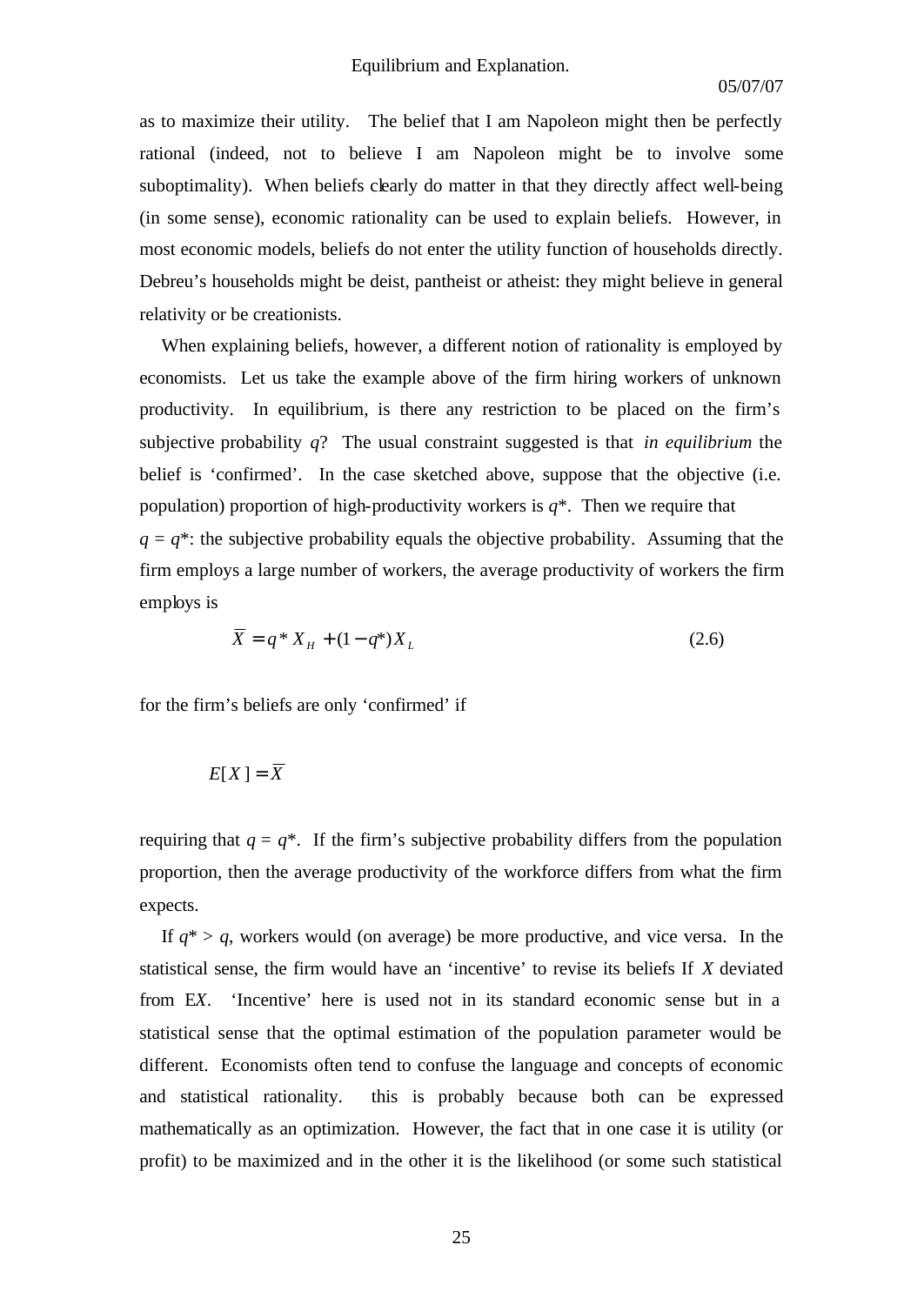criterion) to be maximized makes the two rationalities completely separate and incommensurable.

In most economic models, this incommensurability does not give rise to any incompatibility. However, I will give an example of when economic and epistemological rationality are incompatible. Let us return to the example of Cournot-Nash equilibrium which we explored in section 2.1. In figure 2.8, the Cournot-Nash equilibrium occurs at N: firm 1 is choosing its profit-maximizing output given the other firm's output  $X^N$ . In effect, firm 1 believes (or expects) firm 2 to play  $X^N$ , and chooses its best response. Furthermore, in equilibrium this belief is confirmed: if firm 1 produces  $X^N$ , it is firm 2's best response to produce  $X^N$ . However, suppose that firm 1 believed that firm 2 was producing  $X^{Oh}$ : its best response would be  $X^L$ .

# *Figure* 2.8

However, suppose that firm 1 believed that firm 2 was producing  $X^{Oh}$ : its best response would be  $X^L$ . If firm 1 stuck to this belief, firm 2 would (eventually) produce  $X^F$ , its best response to  $X^L$ . This is the standard 'Stackelberg' or 'leaderfollower' equilibrium with firm 1 the 'leader' producing  $X<sup>L</sup>$ , and firm 2 the follower producing  $X^F$ . Is this an equilibrium? In one sense it is: firm 2 is choosing its best response to  $X^F$ ; firm 1 is choosing its best response to the output it believes firm 2 to be producing, namely  $X^0$ . The problem is that firm 1's beliefs are not correct:  $X^0$  does not equal  $X^F$ . If we require firm 1's beliefs to be correct, in addition to both firms' choosing their best response, there is only one possible outcome – the Nash equilibrium at N. In terms of its pay-off (economic rationality), the firm does better to have incorrect beliefs at  $(X^L, X^F)$ : it loses no profits by the fact that its beliefs about the other firm's output are incorrect  $(X^0$  differs from  $X^L$ ), but clearly it gains profits by being the Stackelberg leader as a result  $(u^L > u^N)$ . However, most economists would not maintain that this was an equilibrium: the firm would have an 'incentive' (in the sense of epistemic rationality) to revise its beliefs about the other firm's output. Thus the firm (it is argued) will change its beliefs about  $X_2$ , so that the Stackelberg point  $(X^L, X^F)$  is not an 'equilibrium'. Thus despite the reduction in profits caused by the change of belief, epistemological rationality dictates that the belief cannot be maintained in equilibrium. There is thus a clash of rationalities, which are in this instance incompatible.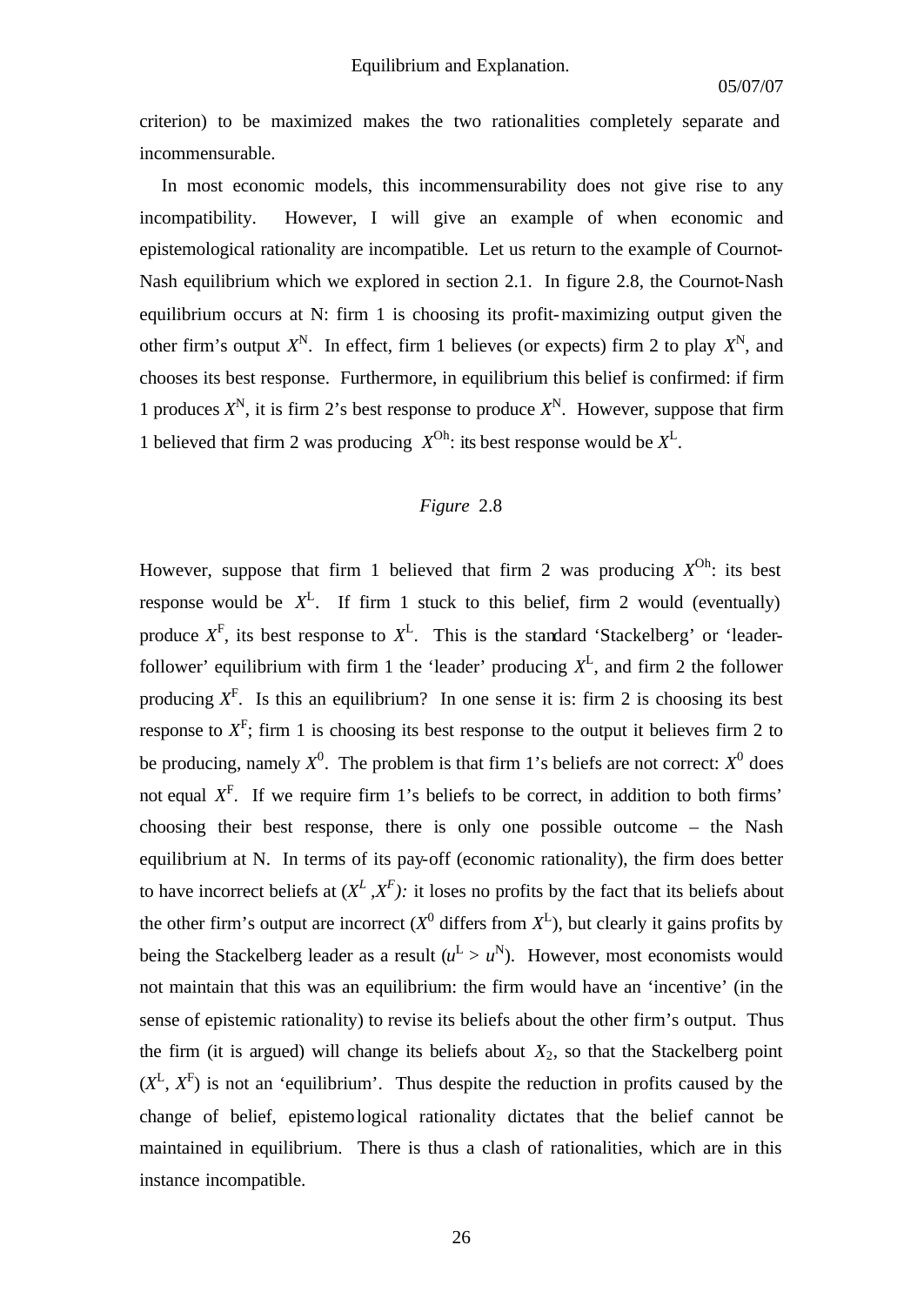In this clash of incommensurable rationalities, economists let epistemological rationality overrule economic rationality. Even though the Stackelberg leader's delusion is profitable, he is not allowed to maintain his belief in the presence of clear evidence to the contrary. Thus we can add a fourth equilibrium property to our list:

P4, in equilibrium, agents have no incentive to alter their beliefs,

where 'incentive' is interpreted in the strictly epistemological sense, not the economic sense of P2. In the case of the simple example of firms hiring workers, P4 requires that subjective beliefs are 'confirmed', i.e. that  $q^* = q$ . In more complicated models, where  $X$  is a continuous variable, the beliefs might be subjective probability distributions, and P4 might require beliefs about mean, variance and possibly higher moments to be correct.

Having explored the new notion of rationality introduced to tie down beliefs in equilibrium with imperfect information, we can move on to examine perhaps the most important type of such equilibria: signalling equilibria (as introduced by Spence, 1974).

Suppose that we take the case where the firm hires workers of unknown quality, taking the model introduced earlier in this section. In equilibrium, we argued that the wage offer would equal the average productivity *X* of workers. This is called a pooling equilibrium, because both low- and high-productivity workers are pooled together (i.e. they are treated the same, and receive the same wages). In the fullinformation case, high-productivity workers would obtain their full marginal product  $X_{\text{H}}$  low-productivity workers would obtain  $X_{\text{L}}$ . Thus the high-productivity workers do worse in the pooled equilibrium  $(X < X_H)$  than in the full-information case, and lowproductivity workers do better. There is thus an incentive for high-productivity workers to 'signal' their ability to their prospective employer. Very simply, a highproductivity worker can signal his ability if he can do something which a low-ability worker is unwilling or unable to do. This signalling activity need have no direct causal relationship with the workers' productivity. All that matters is that the highproductivity workers have lower costs of undertaking the activity. It has long been recognized that education is used as a 'screening' device by employers to sift applicants.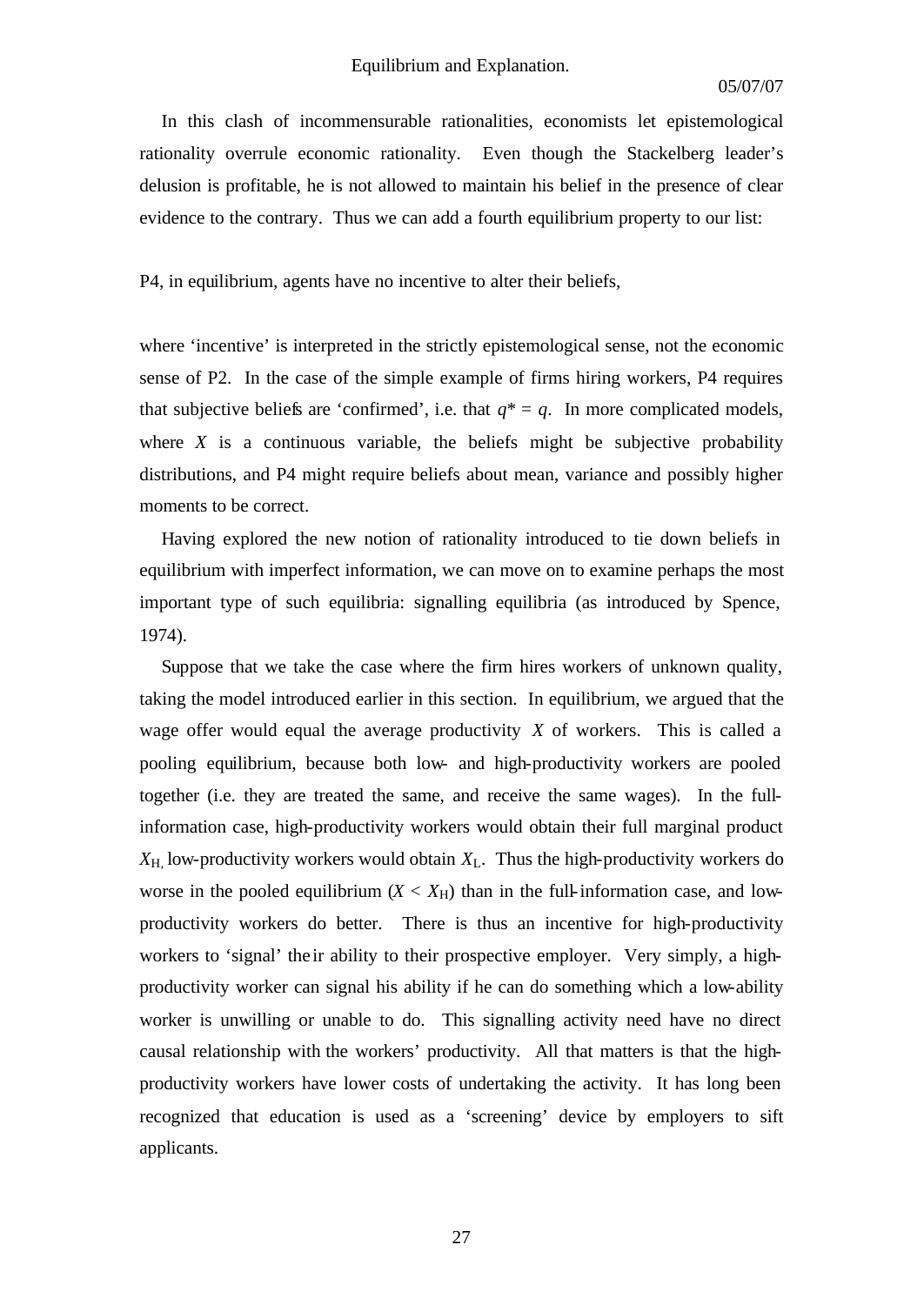# *Figure* 2.9

Whilst education may sometimes have little direct or vocational content, it can be seen as enhancing the general ability of the educated. However, Spence (1974) abstracts from this, and focuses purely on the signalling element.

The essence of a signalling equilibrium is a circular relationship between the beliefs of agents and their behaviour. the essence is that the beliefs induce behaviour which confirms these beliefs. Thus, in the context of Spence's model, employers have a belief about the relationship between education and productivity (higher education is related to higher productivity); this causes firms to offer higher wages to more educated workers; this sets up the incentives workers face to obtain educational qualifications; workers' decisions about education determine the *actual* relationship (if any) between education and productivity. There is an equilibrium if the employer's beliefs are confirmed (P4 is satisfied). Figure 2.9 is a schematic representation.

The crucial feature of the equilibrium is that the *costs* of signalling (being educated) differ with productivity. More specifically, higher-productivity workers must have lower 'signalling' costs – in this case they must have lower costs of achieving a given level of education. The reason for this is that otherwise (given that the firm's wages are related to education) the low-productivity workers would also find it in their interest to obtain higher educational qualifications, so that the firm would offer them higher wages (in the belief that they were high-productivity workers). This is often called the 'incentive compatibility' constraint. The idea is that, in equilibrium, each different type of worker has the appropriate incentive to behave appropriately to its type. Thus, in the above case, the two types of worker differ by productivity. Suppose that the employer believes that low-productivity workers have no education, whilst those with *y*\* units of education (a B.A. degree) are high productivity. This wage offer might therefore be

$$
W = \begin{cases} X_H & y \ge y^* \\ X_L & y < y^* \end{cases}
$$

Assuming that there is no intrinsic value to education, workers will either choose no education ( $y = 0$ ), or  $y = y^*$  to get the higher wages. Workers will undertake the education if and only if the cost is less than the extra wages obtained. 'Incentive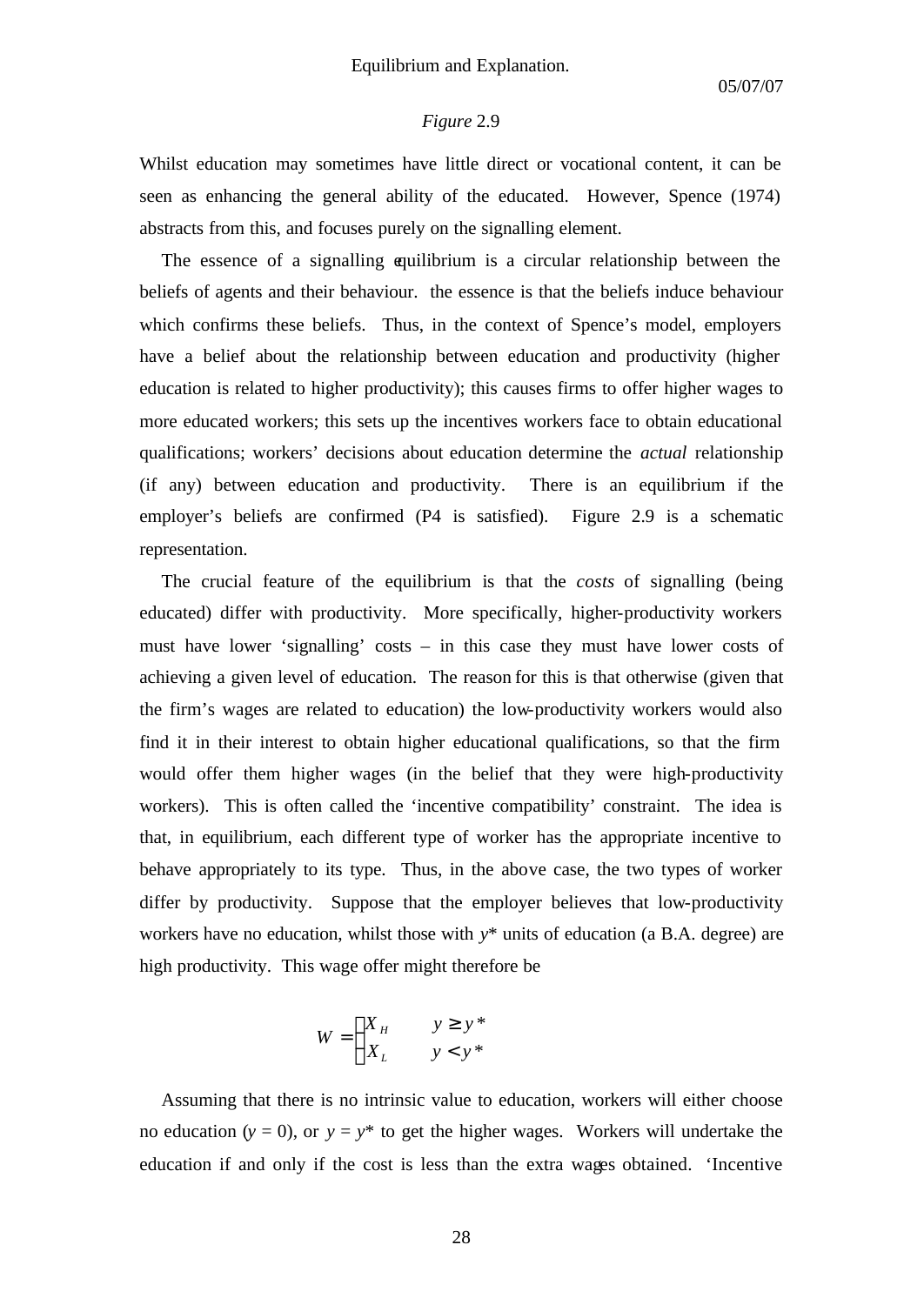compatibility' requires that it is in the interest of high-productivity workers to obtain their B.A. (for them, the cost of attaining  $y^*$  is less than  $X_H - X_L$ ); low-productivity workers, on the other hand, would find it too costly to obtain a B.A. (the cost of attaining  $y^*$  is greater than  $X_H - X_L$ ). In the signalling equilibrium (if it exists), the two types of workers are *separated*: the incentives are such that they reveal their true type through their behaviour. When this occurs, there is said to be a *separating* equilibrium. If the employers beliefs were different, there could be a *pooling* equilibrium: if the employer believed that there was no relationship between education and productivity, he would offer the same wage regardless of education; no one would become educated, and thus the employer's beliefs would be confirmed.

In this type of equilibrium with asymmetric information and signalling, there is a very intimate relationship between economic incentives (P2) and the confirmation of beliefs (P4). However, it must be noted that in Spence's model the treatment of beliefs is very rudimentary, which results in multiple equilibria. The possibility of multiple signalling equilibria is easily illustrated using the educational signalling model. Following Spence, suppose that high-productivity workers have a cost *y*/2 of achieving education level *y*:

$$
X_H - \frac{y}{2} \ge X_L
$$
 (a)  

$$
X_H - y < X_L
$$
 (b)

Condition (a) states that, given *y*, it pays the high-productivity worker to invest in education (cost  $y/2$ ), to obtain extra income  $X_H - X_L$ ; condition (b) states that this is not so for the low-productivity worker, who has to invest more effort and resources to obtain *y*. Both (a) and (b) will be satisfied if

$$
X_H - X_L \le y^* \le 2(X_H - X_L)
$$
 (c)

Thus, if the employer's beliefs about the 'critical' level of education *y*\* are in the interval (c), then there will be a separating equilibrium with workers' activity so as to confirm the employer's belief. There is thus a continuum of equilibria. Is there any sense in which one can sensibly rank the equilibria?

Suppose that the employer and workers are economists and understand Spence's model. Then the employer will understand the incentive constraints (a) and (b). He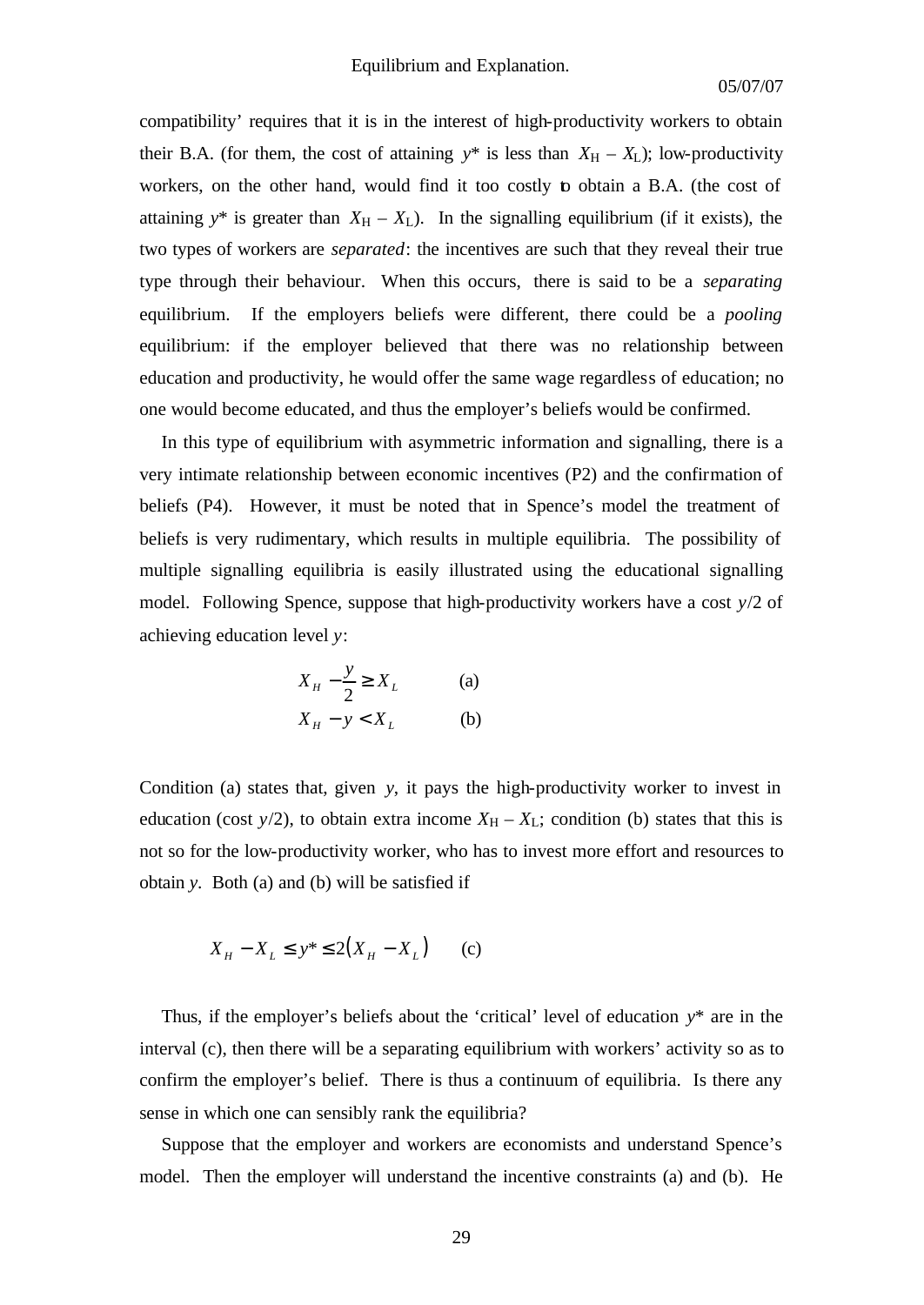will deduce that anyone undertaking a level of education greater than  $X_H - X_L$  must be a high-productivity worker: there is no way that a low-productivity worker would conceivably want to undertake a course of education that would cost more than the possible extra earnings. Thus, if we consider the equilibria with must be a highproductivity worker: there is no way that a low-productivity worker would conceivably want to undertake a course of education that would cost more than the possible extra earnings. Thus, if we consider the equilibria with  $y^* = X_H - X_L$ , they involve and unnecessary cost in the form of education in excess of the minimum required. It has been argued (Cho, 1987) that these equilibria will not be 'stable'. A high-productivity worker can educate below *y* but above  $X_H - X_L$  and still single himself out as being high productivity. Thus with 'sophisticated' knowledge about the way the model works, the equilibrium with the minimum amount of signalling necessary to separate types is the most plausible (in the above case,  $y^* = X_H - X_L$ ).

## **2.4 Time and Equilibrium**

The passing of time is a central feature of human experience. It plays a central role in much economic activity, since production takes time and consumers have to decide how to spread their consumption and labour supply over their (uncertain) lifetime. Yet, all three equilibria studied in section 2.1 were in a fundamental sense static equilibria. They were equilibria in a timeless world, or at most equilibria at a point in time which is unconnected to the past or future. How does our conception and evaluation of equilibria alter when we allow for time?

First, consider the Walrasian equilibrium. If we introduce time into the picture, there are two fundamentally different ways of conceiving of equilibrium. First is the Arrow-Debreu model, which sees the earth as a large market-place and world history as the working out of contingent contracts. Second is the notion of temporary equilibrium, which sees history as a *sequence* of transitory equilibria. We shall deal with these two ideas in turn.

Competitive general equilibrium theory explores the issue of the existence and characterization of competitive equilibrium in an economy with an arbitrary number of markets. For example, these might be seen as corresponding to *n* basic commodity types (bananas, nuts etc.). As such, the model is timeless. We can then ask how time can be brought into a timeless model. This can be done by a logical exercise of dating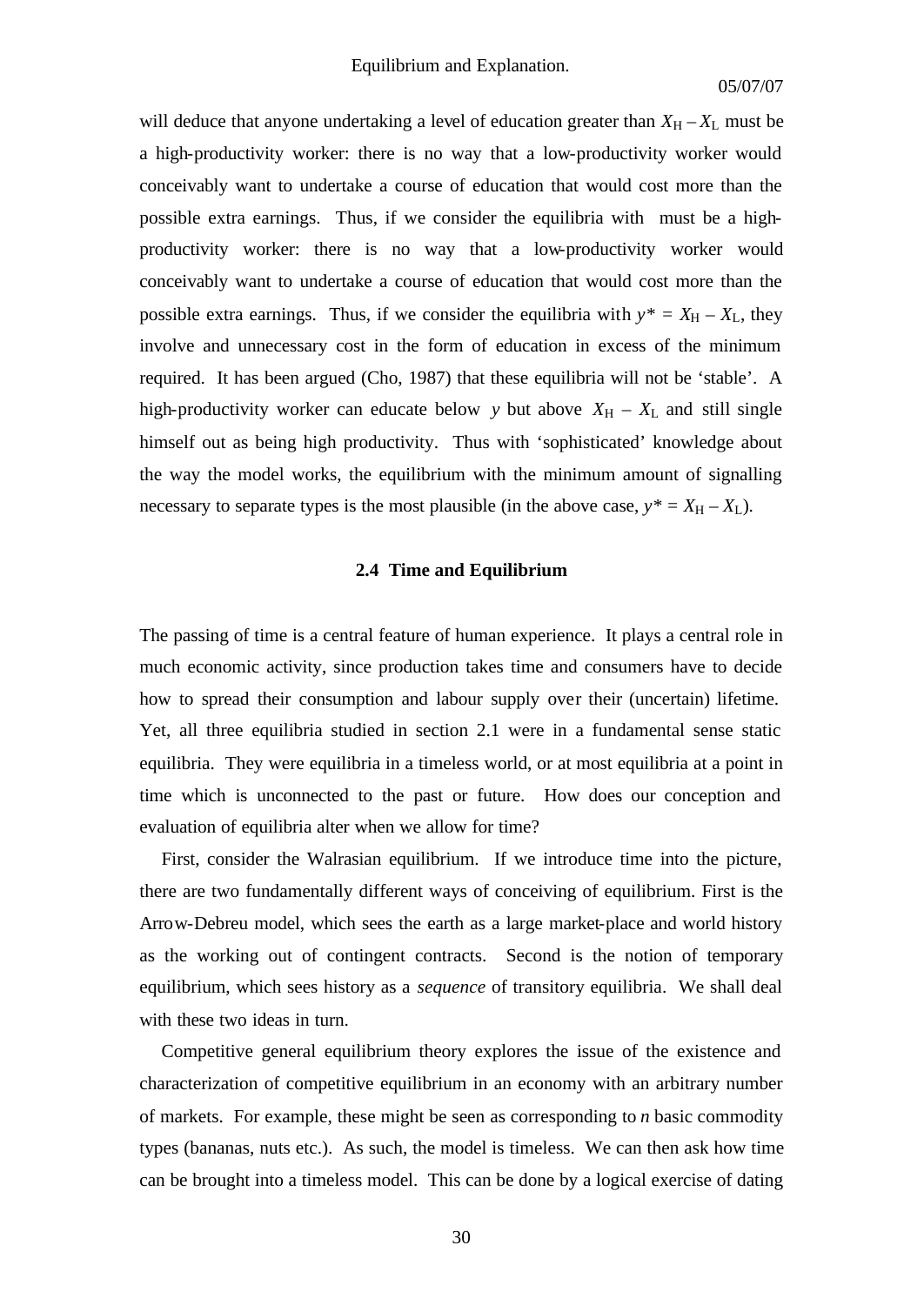commodities. Suppose that the world lasts *T* periods  $t = 1, \ldots, T$ . We can call a banana at time *t* a particular commodity, to be different from a banana at time *s* (where *s* is not equal to *t*). Rather than having *n* markets, we will now have *nT* markets, corresponding to the *n* basic commodity types over *T* periods. This is depicted in figure 2.10 where time proceeds from left to right, each row representing a commodity type, and column a date.

# *Figure* 2.10.

A particular square represents the market for a particular commodity *i* at a specific date *t*. Each market has a price  $P_{it}$ . Consumers will derive utility from the consumption of all *nT* dated commodities, which they will maximize subject to a budget constraint reflecting relative prices. Thus a household can as much sell an umbrella in the year 2000 for a corset in the year 1901 as it can exchange a banana for a nut in 1990.

In a certain sense, then, introducing dated commodities and their corresponding markets and prices into the abstract notion of competitive general equilibrium enables time to be included in the model. This is really just a purely logical exercise, however. To see why, just think what the Arrow-Debreu world would be like to live in! Competitive general equilibrium occurs at a list of prices – one for each market – at which demand equals supply in each market (or, more generally, there is no excess demand).

The key feature is that there is *simultaneous* equilibrium across markets. In the full Arrow-Debreu world, prices across history need to be "simultaneously" determined together "outside" the historical process itself. Following the great religious texts, we can place that which is beyond time at some notional beginning of time. Thus we can imagine that at the beginning of time the souls of all the world's population-to-be assemble in a large building (let us say the Albert Hall). The auctioneer would cry out a long vector of prices covering each commodity over world history. A *tâtonnement* process would occur, until every market was in equilibrium, whether for second-hand animal skins in 2000 BC or microwave ovens in 2000 AD. Once equilibrium had been reached, the final prices would be struck. The souls of the future world would then dissolve from the Albert Hall to return to the unmanifest,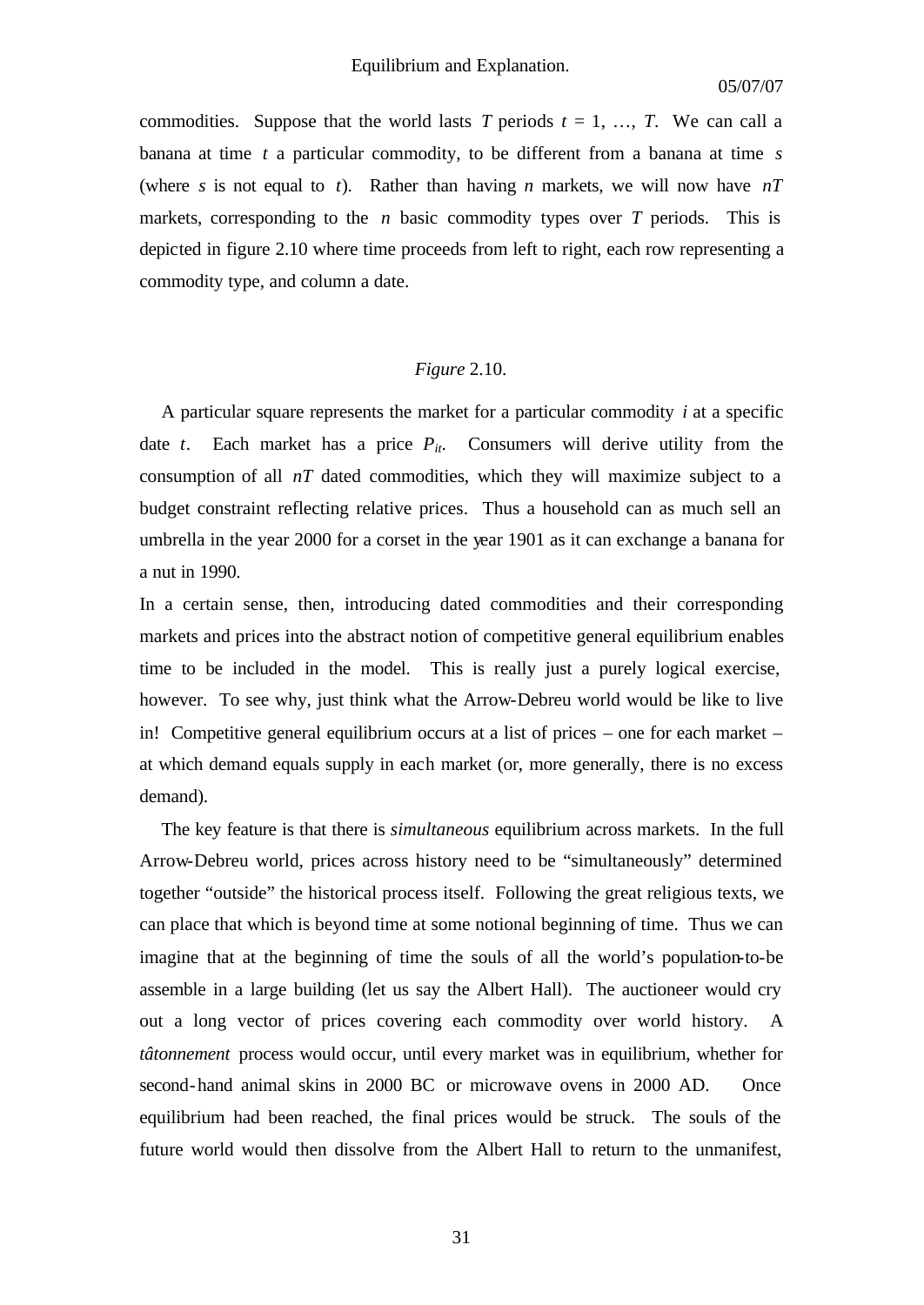each with a contract. This contract would tell them the prices of each commodity at every time, and their trades. Time would then begin, and souls would become manifest as people and live their allotted lives. History would simply be the working out of the original contract: each day economic man would look at his contract, and carry out his pre-ordained trades (as would economic woman). Economists have competing views as to whether this world would last forever ('infinite horizon' with *T* infinite), or whether the world would end after some period *T*. In the latter case, others have argued that perhaps, the world having ended, the whole process would begin again: perhaps the same souls involved in the infinite repetition of the same history, or different souls subject to the same laws. Alas, econometrics remains powerless to adjudicate on this issue. Clearly, the Arrow-Debreu world has little in common with our own world.

A more realistic vision of world history is given by the *temporary equilibrium* approach. This has the advantage that price formation is historically situated. It also has the advantage that each day that economic man wakes up he does not know what is going to happen. The basic vision in its simplest form is to *truncate* the Arrow-Debreu model. At time *t*, we can differentiate between *spot* markets, which are for goods to be traded in the current period *t,* and futures markets at which deal with trades to be made in the future, in dates *s* following *t*,  $s = t...\infty$ . An extreme form of temporary equilibrium is to assume that the economy is rather like an adolescent punk – *all spots and no future<sup>2</sup>* . Thus at any time there would be a market for each basic commodity, but no markets for future commodities. Suppose an infinitely lived household wishes to sell its 2000 BC sheepskin to buy a 1990 AD microwave. Whereas in the Arrow-Debreu world this can be done directly at the Albert Hall in year 0, in a temporary equilibrium sequence economy the transaction is more difficult. The sheepskin would have to be sold in 2000 BC and exchanged for money (or some other store of value). The money could then be held as an asset until 1990 AD arrives, when it is handed over for the microwave. The reverse transaction is rather more difficult: without a futures market for microwaves, our household would have to persuade the then equivalent of a bank manager to provide it with a bridging loan until the microwave sale in 1990 AD. This should prove no problem with perfect information and perfect foresight. However, if money balances are constrained to be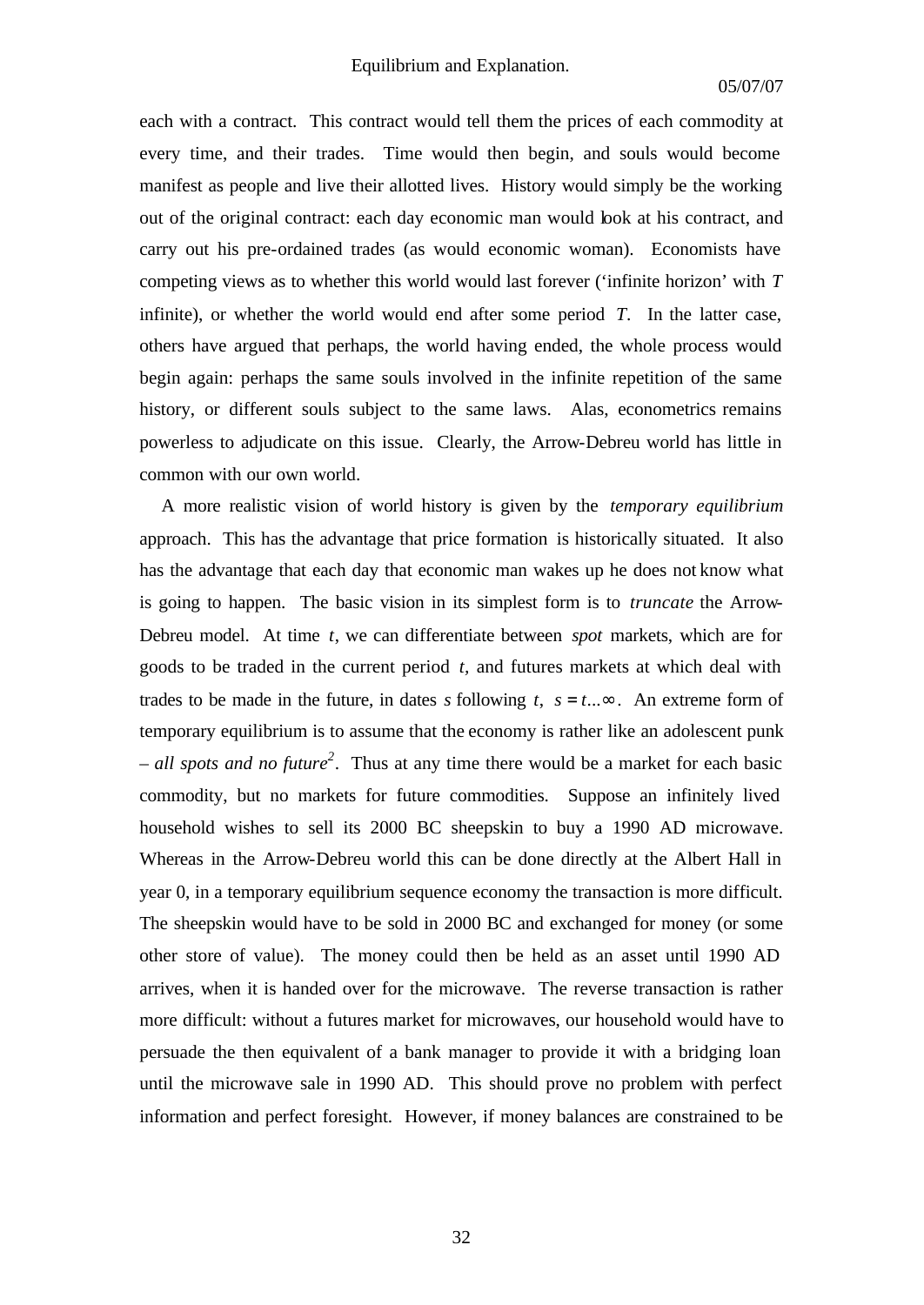positive (i.e. no borrowing), then the absence of this futures market might prevent the purchase of the sheepskin in

200 BC.

l

'All spots and no future' is an extreme form of temporary equilibrium. There might be some futures markets allowed (e.g. in financial assets or chosen commodities). In the above example, our household could then trade in these futures markets to finance the sheepskin purchase, e.g. by selling future money for current (i.e. 2000 BC) money. This is in effect borrowing the money to buy the sheepskin.

World history here is a sequence of temporary equilibria. Unlike the Arrow-Debreu world, markets unfold sequentially, rather than all at once. From the household's point of view, rather than there being one big intertemporal budget covering all of time at once, there is a sequence of budget constraints, one for each point in time (or, with uncertainty, for each state of nature at each point in time). At any one time, all the consumer 'observes' are current prices in the markets in which the consumer trades. Whilst the consumer will of course base his current consumption decisions on what he thinks may happen in the future, the absence of futures markets gives him little or no indication of what future prices might be. This contrasts with the Arrow-Debreu story, where all prices for all time are known in the Albert Hall. This of course raises problems of intertemporal coordination. Taking our previous example, if the ancient Briton wishes to exchange his sheepskins for a future microwave, he will have to save (i.e. hold money). This act of saving transmits no direct signal to the microwave manufacturer to invest in order to provide for the eventual demand. This contrasts with the Arrow-Debreu story, where this is all sorted out in the Albert Hall. The absence of futures markets thus poses a decisive problem for coordinating economic activity over time, a problem first highlighted by Keynes (1936) and also highlighted by his subsequent reinterpreters (e.g. Shackle, 1974; Liejunhufvud, 1968; *inter alia*). The first 'fundamental theorem' of welfare economics – which states that any competitive equilibrium is Pareto optimal – is only generally valid in the Arrow-Debreu world: in a temporary equilibrium sequence economy the problem of intertemporal coordination is almost insuperable.

Although the Arrow-Debreu and temporary equilibrium approaches seem so different, economic theorists have taken pains to demonstrate that their outcomes need

 $2^2$  For readers not familiar with the late 70's and early 80's, one of the themes of the punk generation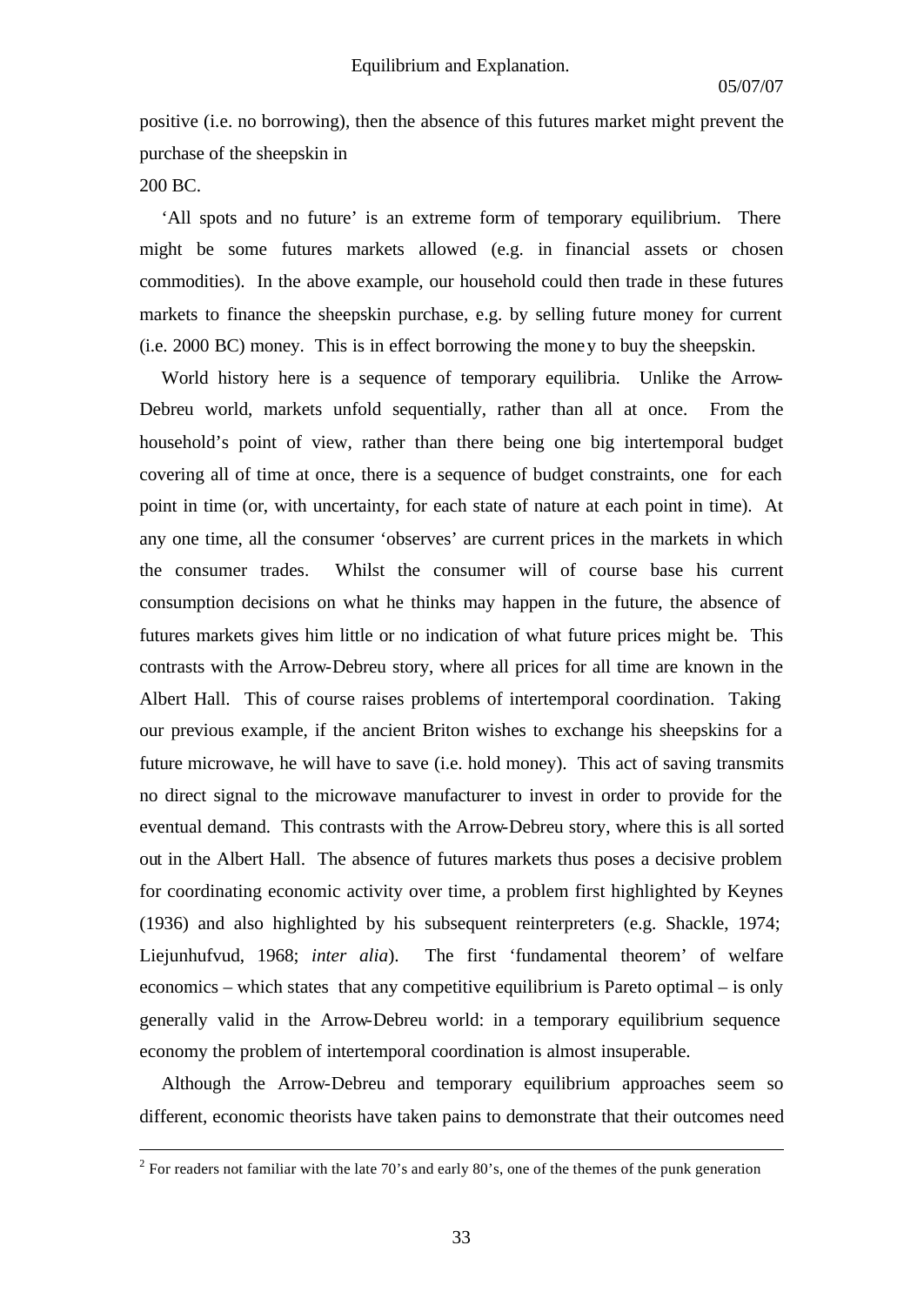not be so different. With perfect foresight, for example, the history of the world (in terms of prices, consumption and so on) will look the same as if history had started in the Albert Hall. Whilst it might be reasonable to assume that infinitely lived households have perfect foresight, it is less appealing in the case of mortal households. The assumption of perfect foresight assumes that each and every agent can work out the equilibrium prices over time. This destroys the appealing notion of 'decentralization' by the price mechanism. Rather than each agent simply responding to prices on the basis of his own information, in a perfect foresight sequence economy each agent is required to have full information about the whole economy. In effect, each agent in the economy becomes the auctioneer. Indeed, each agent knows more than Walras's auctioneer, since he merely groped blindly to equilibrium, whereas our prescient agents calculate the path of prices over history. Of more interest, perhaps, are results which show that a full set of futures markets is not needed to replicate the Arrow-Debreu world: see Marimon (1987) for a survey and discussion of some of the important results.

We have seen the implications of time for Walrasian equilibrium. What of Cournot? The Cournot-Nash equilibrium is best conceived of as a one-shot game. What happens if firms compete over time? We shall examine the issues raised by competition over time to explore the concept of *subgame-perfect* equilibrium; for a fuller exposition, see *Oligopoly theory made simple*. The basic idea of a subgameperfect equilibrium is that at each point in time agents choose their best responses to each other, given that, in each subsequent period, they will continue to do so. The main use of this equilibrium concept has been to rule out non-credible threats, by which it is meant threats that it is not in the interest of the threatener to carry out (put another way, if the threatened agent called the bluff of the threatener, the threatener would not carry out the threat). The logic of subgame-perfect equilibrium rules out such non-credible threats by requiring agents to act in their best interest for each and subsequent periods. For example, I could threaten to kill you in a most unpleasant manner if you did not send me a £5 postal order. This is not a credible threat since, were you not to comply, it would not be in my interest to kill you (certain readers excepted). Suppose that the Cournot scenario is repeated for *T* periods. The 'subgame' for each period  $t = 1, \ldots, T$  is simply the remainder of the game from

l

was that they had "no future".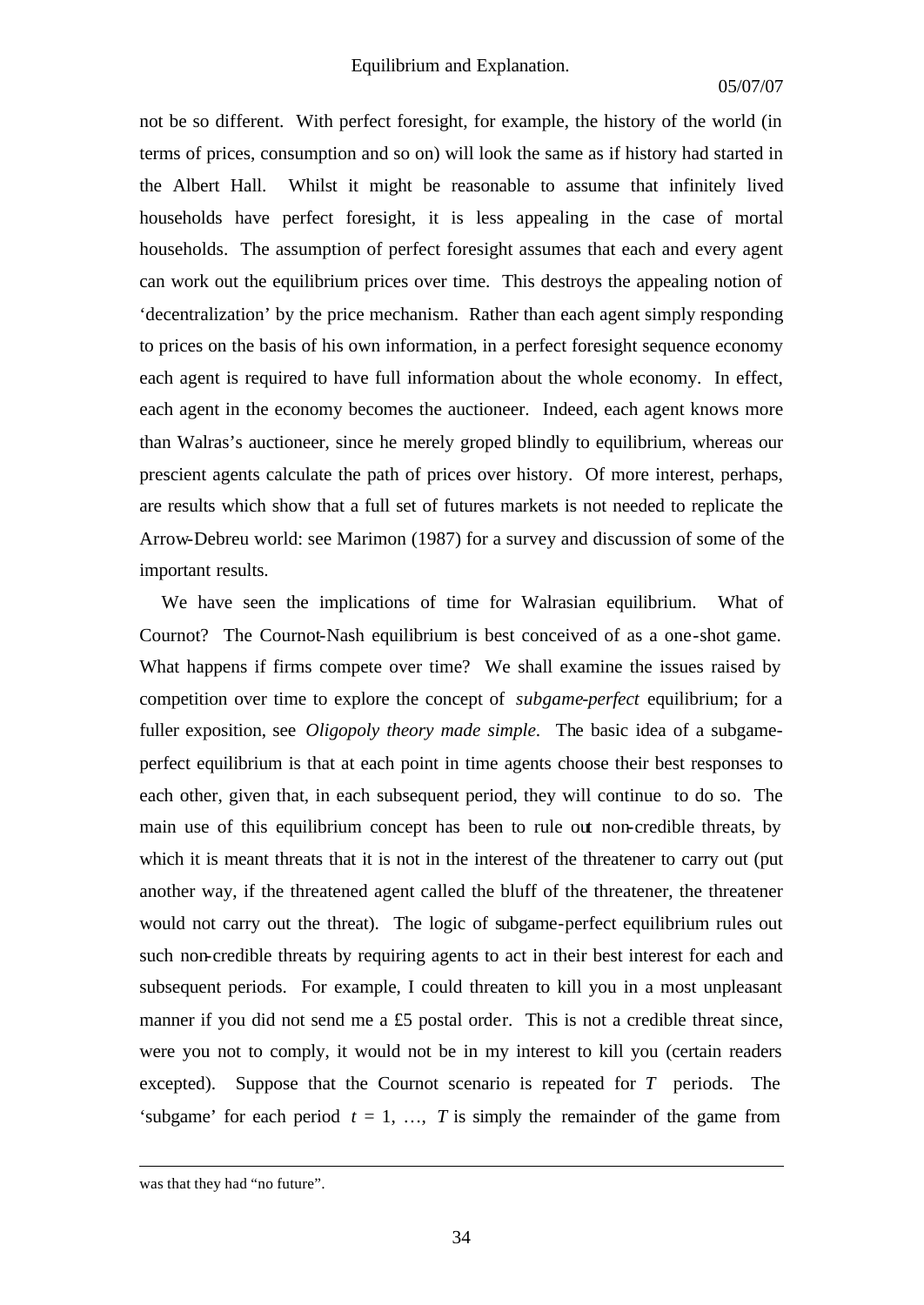period *t* through to *T* (for example, in period 5 of a ten-year game, the subgame consists of periods 5 through to 10). At each point in time *t*, we can imagine each Cournot duopolist choosing his outputs for the remaining periods (i.e. choosing outputs to produce in each period  $s = t, t + 1, ..., T$ . If the outputs chosen over the remaining periods by each firm are the best response to the other firm's choice, there is a Nash equilibrium in the period to subgame. Subgame perfection requires that the firms' strategies are a Nash equilibrium in each and every subgame. This rules out non-credible threats, since in effect it requires the firm to choose its strategy optimally at each stage of the game. When we arrive at the period when the non-credible threat needs to be carried out, the firm will not do this because it is not in its interest to do so.

In order to solve for a perfect equilibrium, agents need to 'work backwards'. In order to know what they will do in period  $T - 1$ , they need to work out what they will do in period *T* to evaluate the consequences of their choice of strategy in  $T - 1$ . They then proceed to work out what will happen in period  $T-1$  conditional on the choice of strategies in  $T - 2$  and so on. In a perfect equilibrium, agents in effect become super-rational game theorists: in evaluating the consequences of their actions, each agent takes into account that future responses by all agents will be chosen optimally.

This equilibrium notion has been very popular in the last decade. However, it has a serious methodological paradox at its heart. If the players of the game are superrational and solve the game, then the equilibrium will occur. However, in evaluating the equilibrium, the agents considered the possibility of taking non-equilibrium actions (i.e. actions off the equilibrium path) but, if agents were rational, then they would never take actions off the equilibrium path. If an agent were to move off the equilibrium path, then he could not be 'rational' in the sense required by the equilibrium concept. Indeed, what would his fellow players think of the player who deviated from the equilibrium path? It is as if the rationality of the players binds and constrains them to a certain course of action. Thus the equilibrium property P2 which defines equilibrium is in conflict with the notion of rationality underlying the equilibrium. Equilibrium is defined by comparison with a hypothetical deviation from equilibrium: yet no such deviation is consistent with the rationality of players.

There are of course ways of attempting to resolve this paradox: the players may be rational, but may make mistakes in choosing their actions (their hands might 'tremble'). However, the paradox remains and stems from the same source as the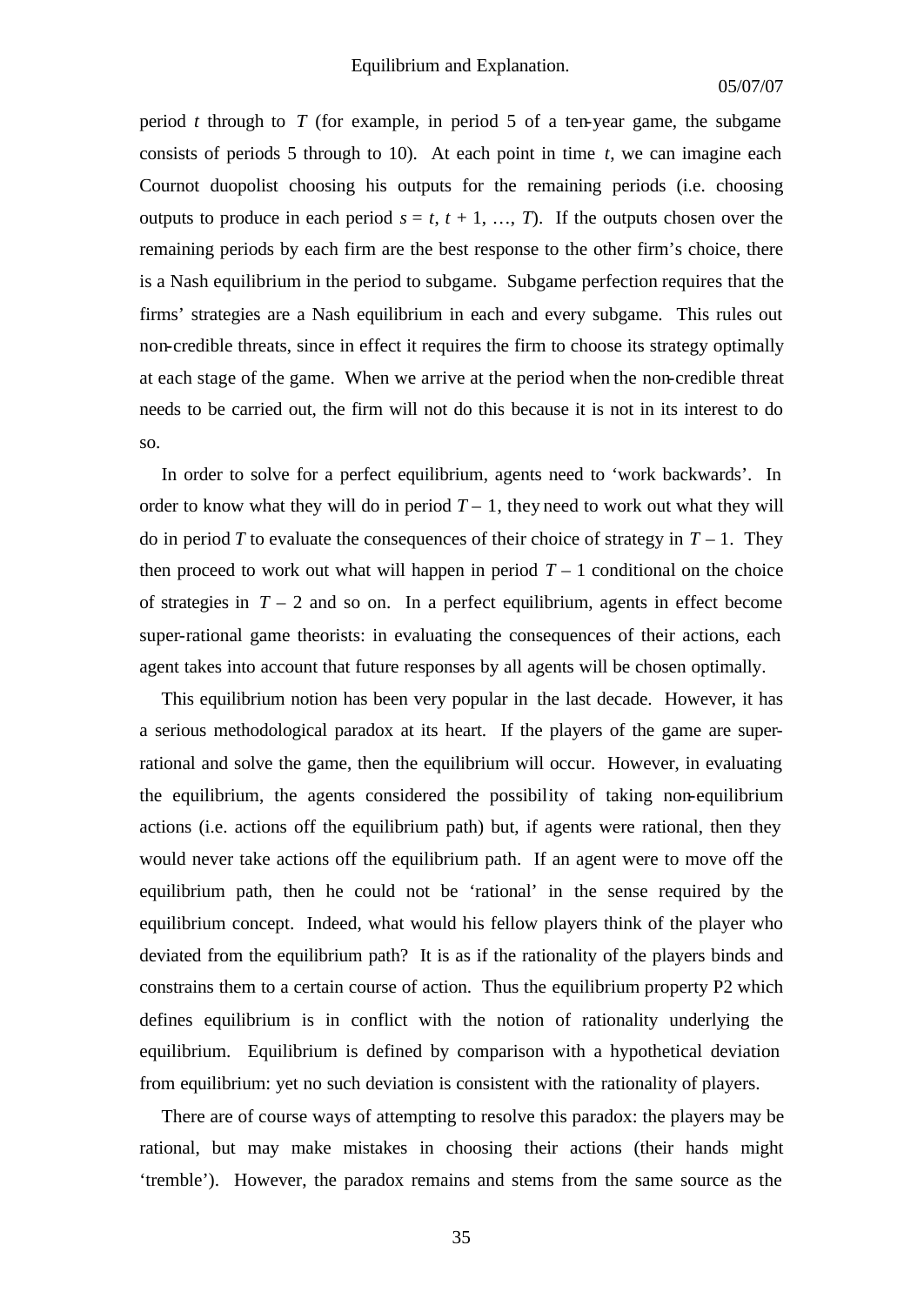general problem with disequilibrium analysis that we noted in section 2.2. If agents deviate from equilibrium, then in some sense they could do better: they have made a mistake. A formal notion of economic rationality cannot explain such mistakes: as economists we cannot understand such mistakes.

To close this section on time and equilibrium, it is worth noting that in the case of an intertemporal equilibrium (e.g. the Arrow-Debreu world or a perfect equilibrium) the stability property P3 is redundant. In an intertemporal equilibrium, actions are made consistent across time. The question of how you get to equilibrium is not possible: you are always already there. In the case of a static equilibrium, you can imagine starting in a disequilibrium state and moving towards equilibrium. If equilibrium spreads across time, there is no possibility of a pocket or era of disequilibrium. This comment is still valid in adjustment models: there is an equilibrium adjustment path to a long-run steady state equilibrium.

#### **2.5 Conclusion**

In this chapter, some important equilibria have been looked at, and others have been ignored. What general lessons can be learned from the exercise? I will conclude with personal thoughts.

First, although there is a loosely defined equilibrium method employed in economics, there are many different types of equilibrium which embody different views of the world. It makes little or no sense to talk of 'the equilibrium concept in economics'. At most there is a family resemblance present.

Second, the equilibrium method plays a crucial role in the process of explanation in economics. Out of equilibrium, actions of agents become inconsistent, or plans cannot be realized, or agents do worse than they could. Mistakes are made. With a formal notion of rationality, economists cannot explain mistakes. In equilibrium, in contrast, the interactions of agents are brought together and made consistent, and in some sense their actions are the right ones to take. We can thus explain things by saying: 'if everyone does as well as they can, then this happens'. This puts a great constraint on economics. Because economists seek to explain, they seek to expand the equilibrium method to embrace more and more phenomena, real or imagined. Thus what is initially seen as a disequilibrium situation becomes a challenge to economists, who invent new equilibria to cover it (as in the case of 'disequilibrium'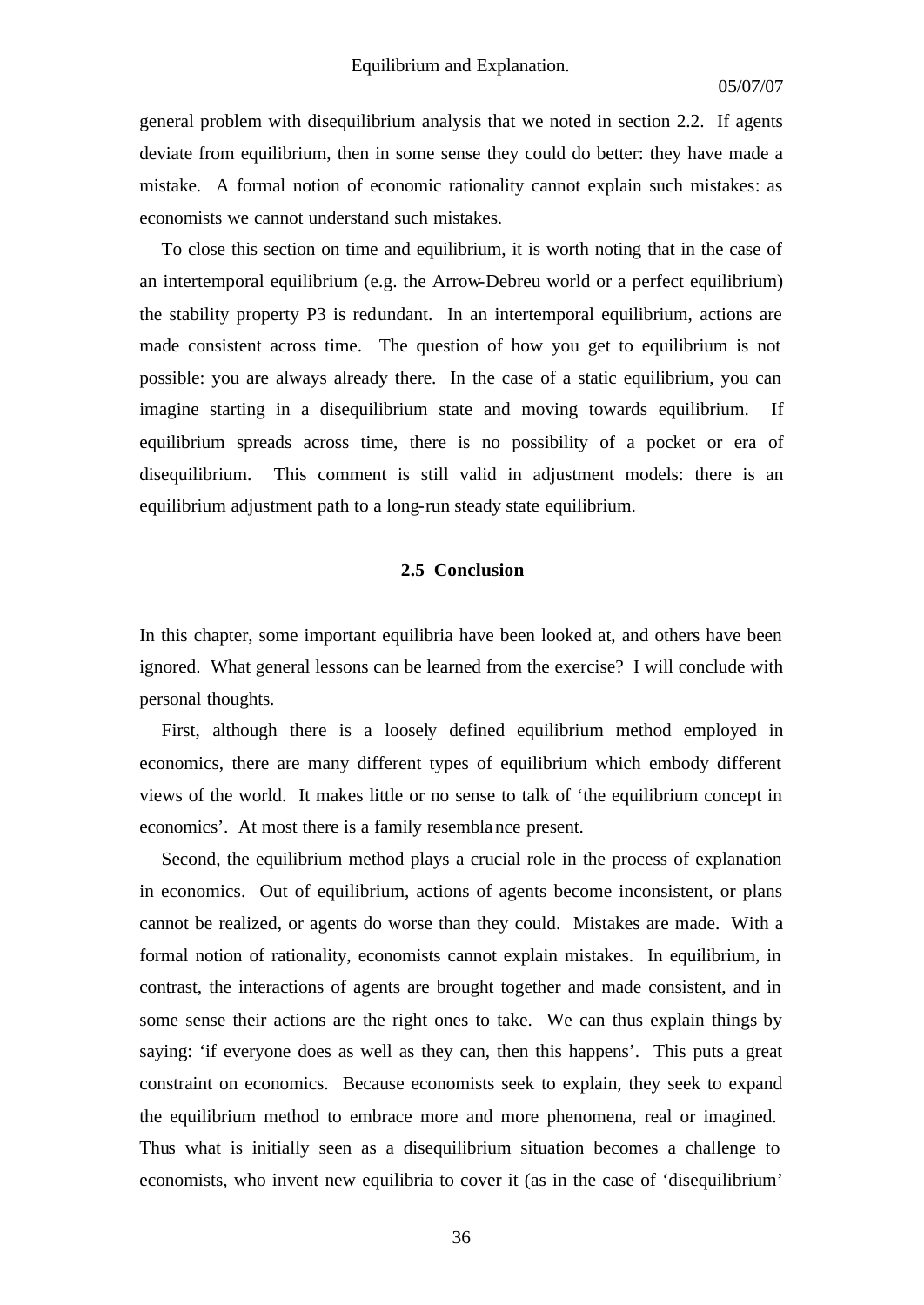macroeconomics resting on fix-price equilibria). This paradox is particularly acute in game theory, where equilibrium is defined by hypothetical deviations from equilibrium which should not occur if agents are rational. The answer to the problem might seem obvious: replace a formal model of economic rationality with a substantive model of rationality. If we model the actual decision-making process, we can then explain why it might go wrong. Whilst this may well prove to be the way forward in future, at present it seems an unacceptable alternative to most: to economists there is no obvious model of substantive rationality that is consistent with economics as practised today (which is of course based on formal rationality). Alternatively, the spread of equilibrium may represent an expansion of our explanatory power, an advance of knowledge.

Third, different types of equilibria embody different visions of the world, and with the passing of time economists' perspectives change. Thus what economists view as the paradigmatic equilibrium has varied over time (as it may also vary geographically). Thus, recent years have seen a shift in interest from the Arrow-Debreu world of price-taking agents to a game-theoretic world of large or small agents strategically interacting within and across markets non-cooperatively. It will be interesting to see what comes next.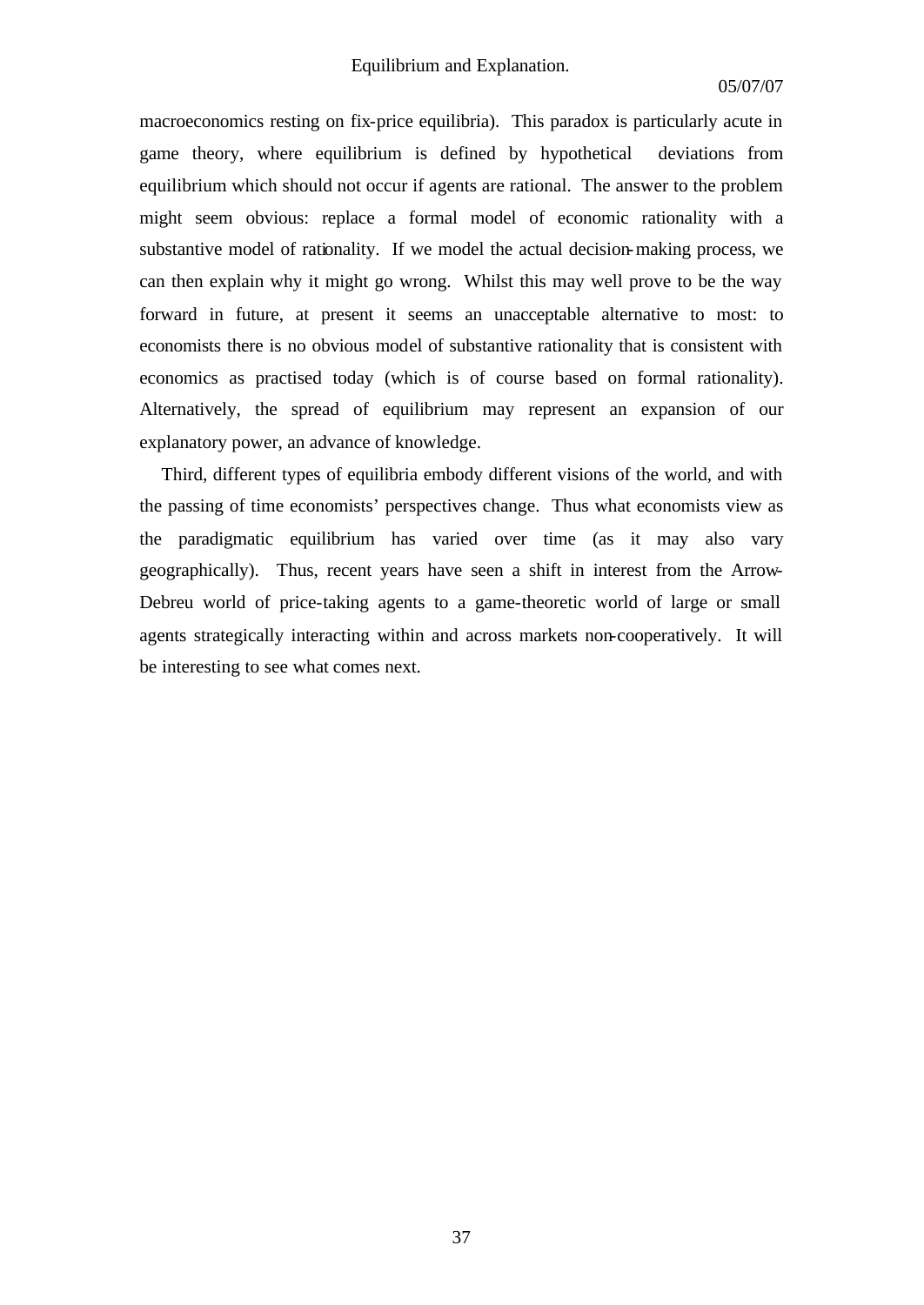

(a) Keynesian (b) Marshallian (c) Cournot

Figure 2:1 The Three Crosses.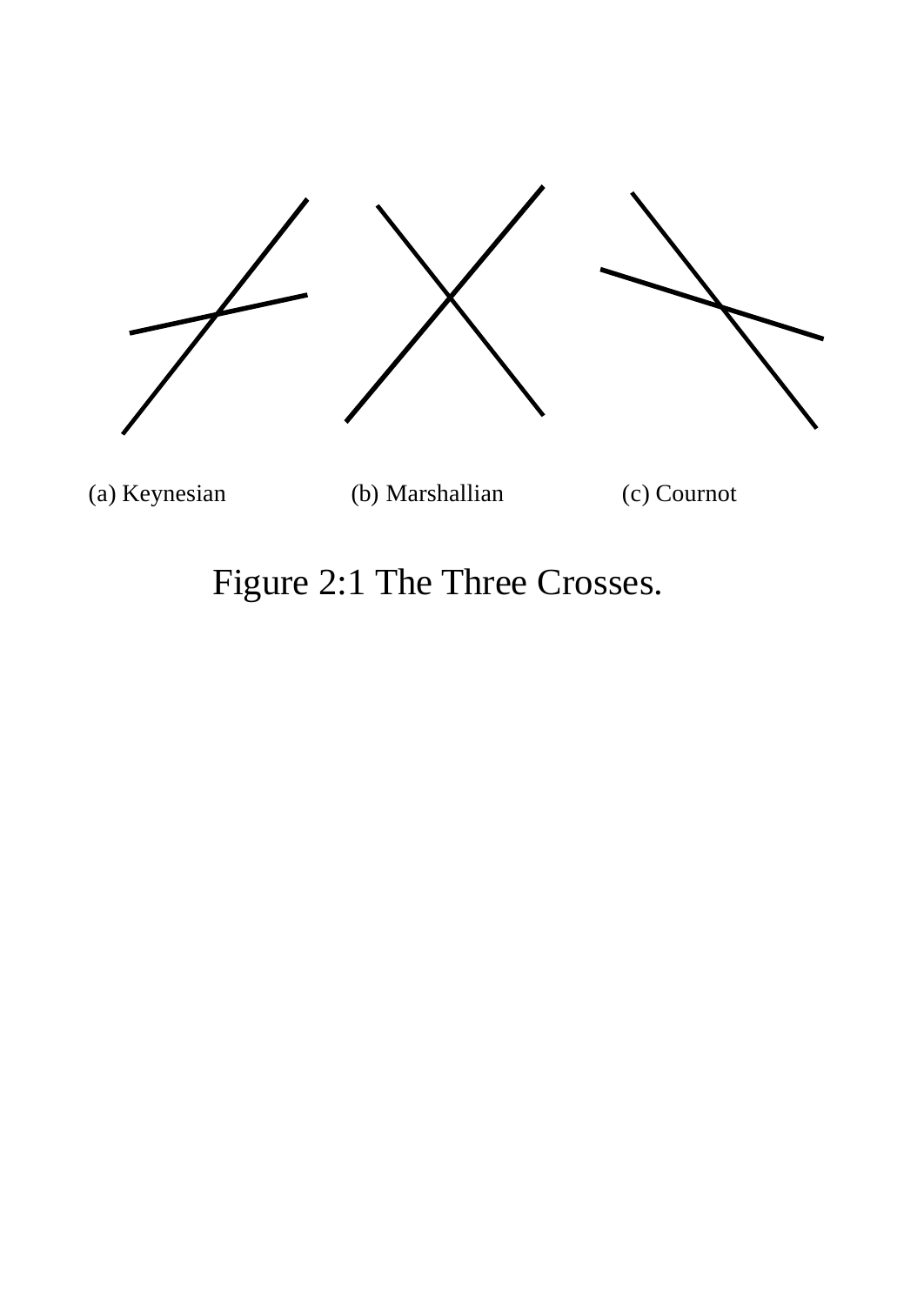

Figure 2.2: Supply and Demand.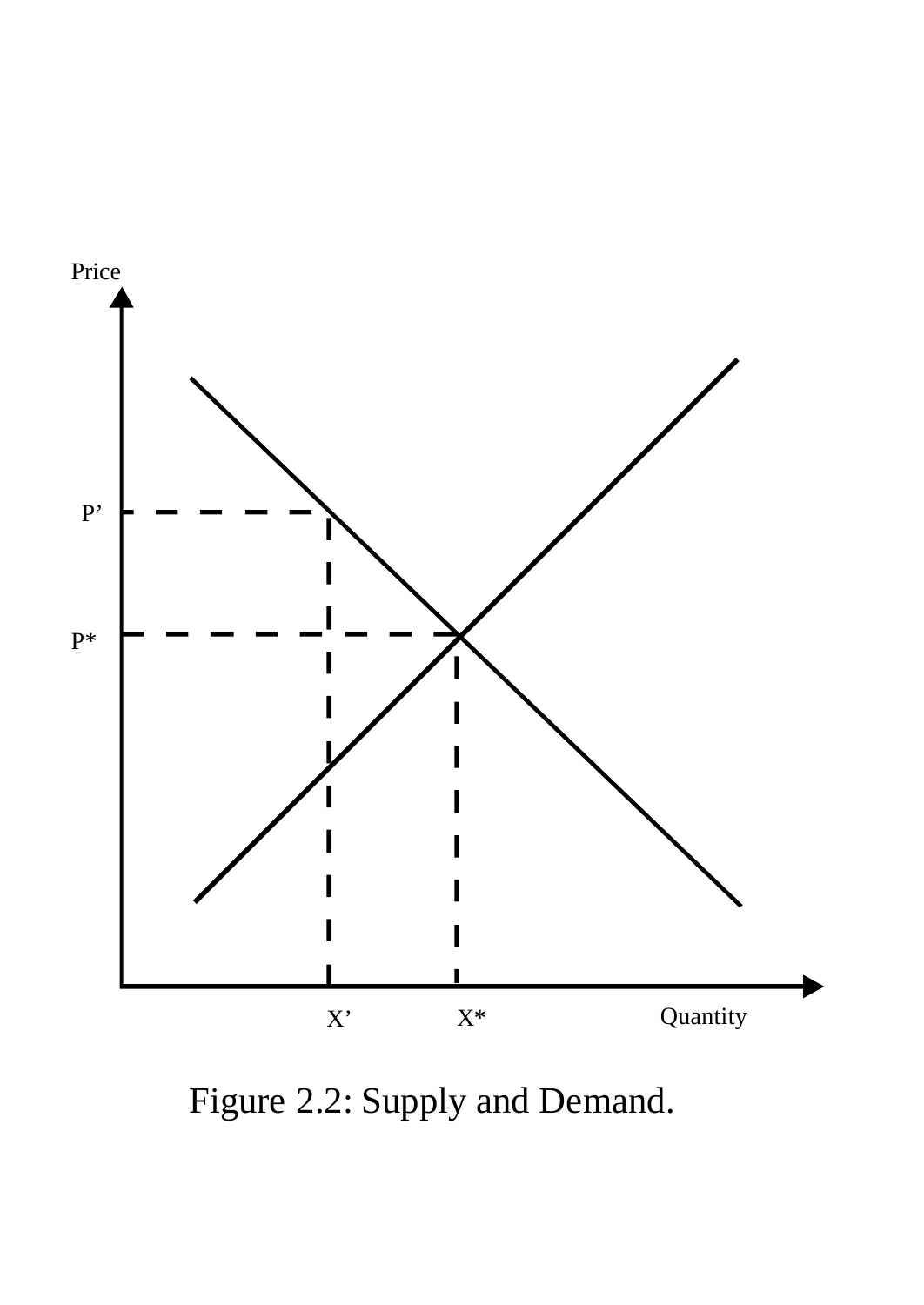

Figure 2.3. The non-existence of competitive equilibrium.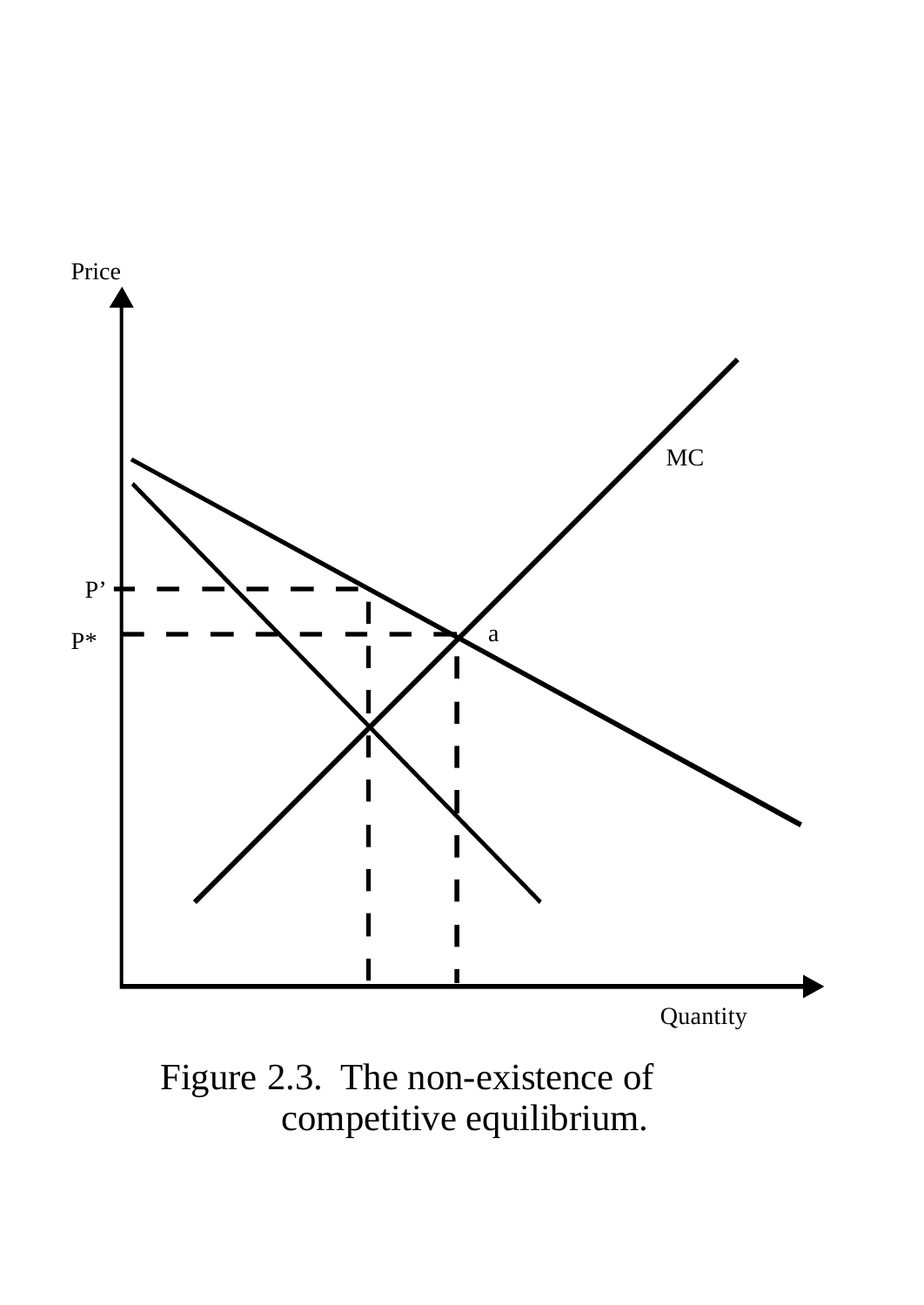



Figure 2.4. Income expenditure equilibrium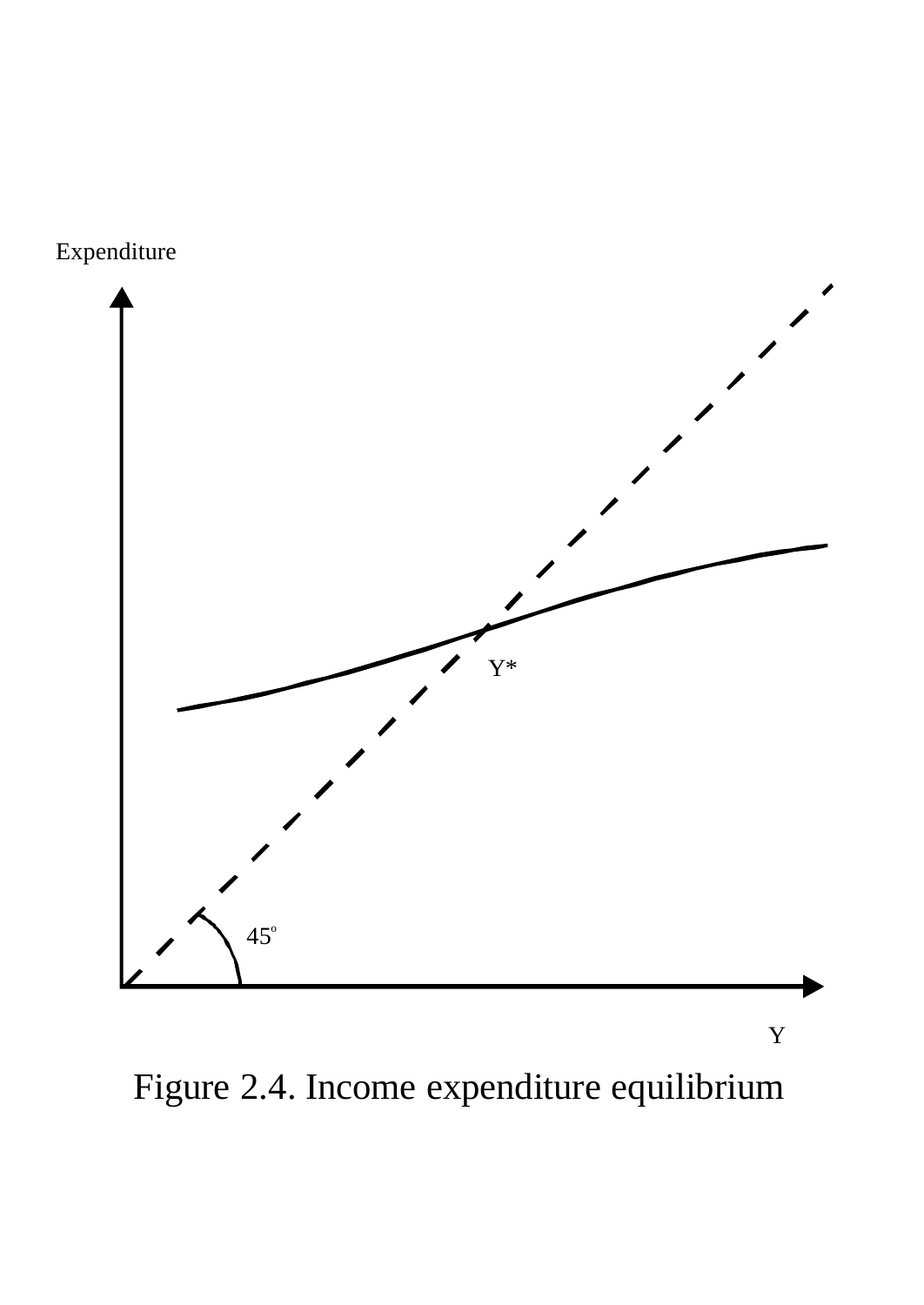

Figure 2.5: Cournot Oligopoly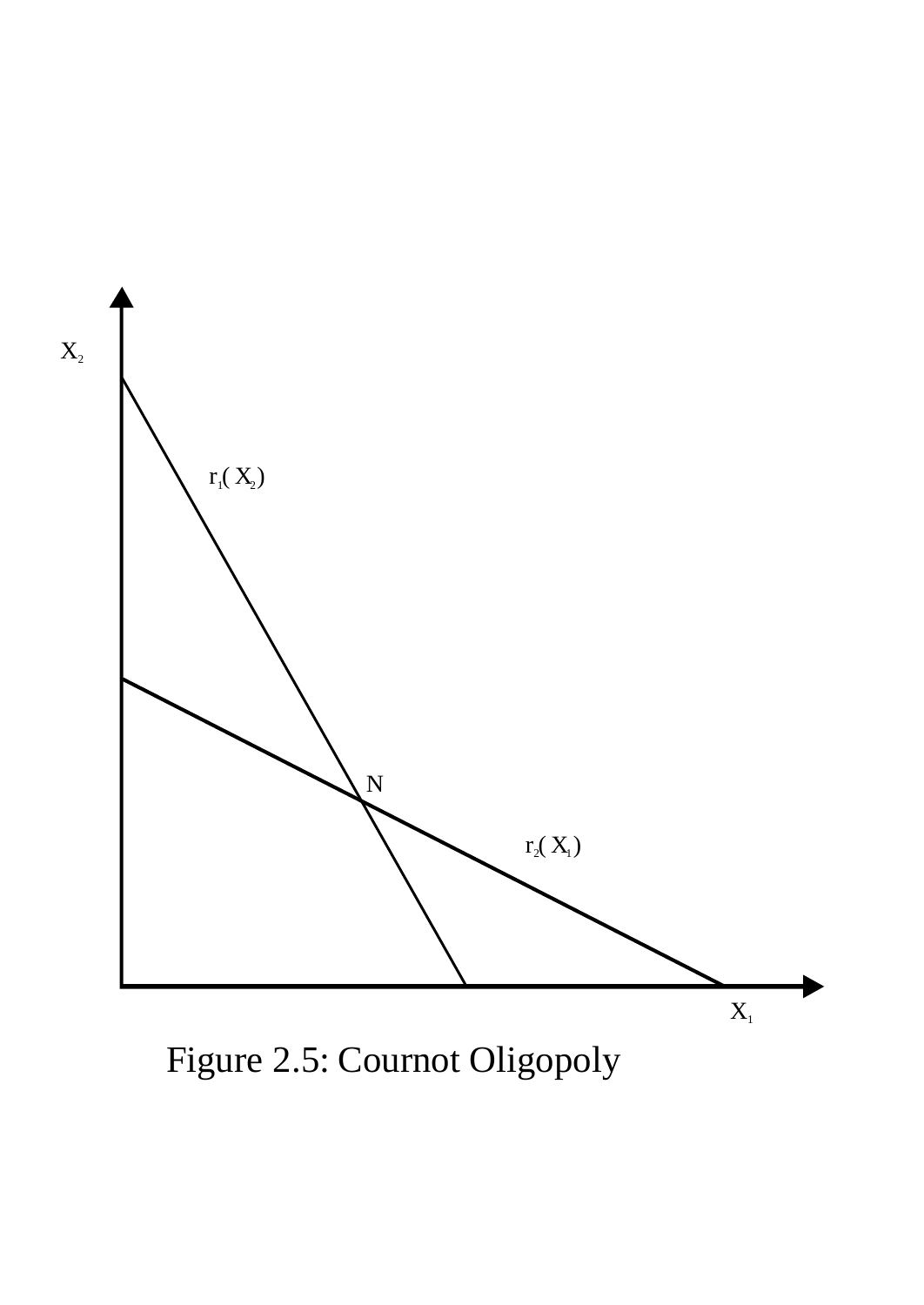

Figure 2.6:Convergence to Cournot Oligopoly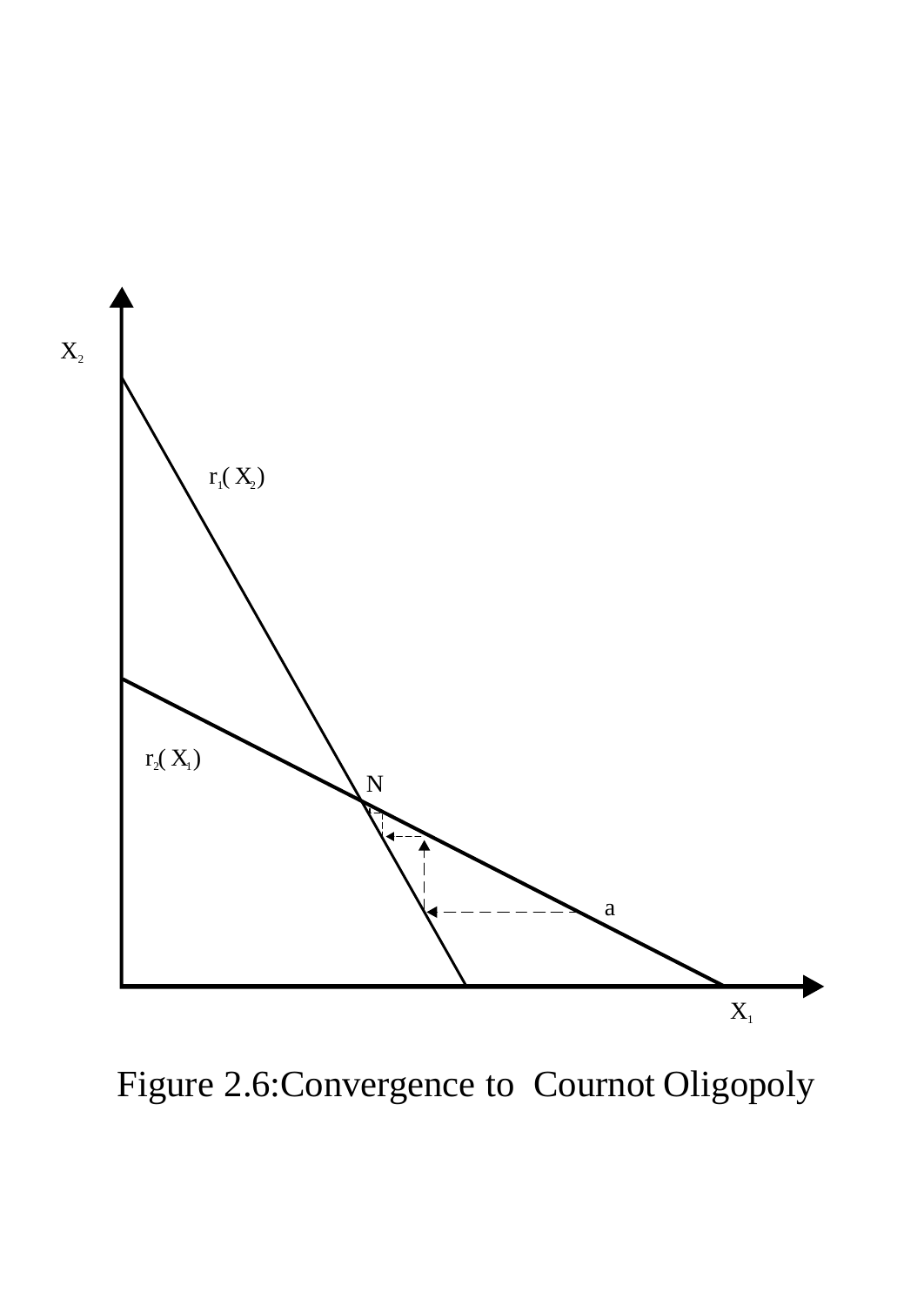

Figure 2.7: Deviations from Equilibrium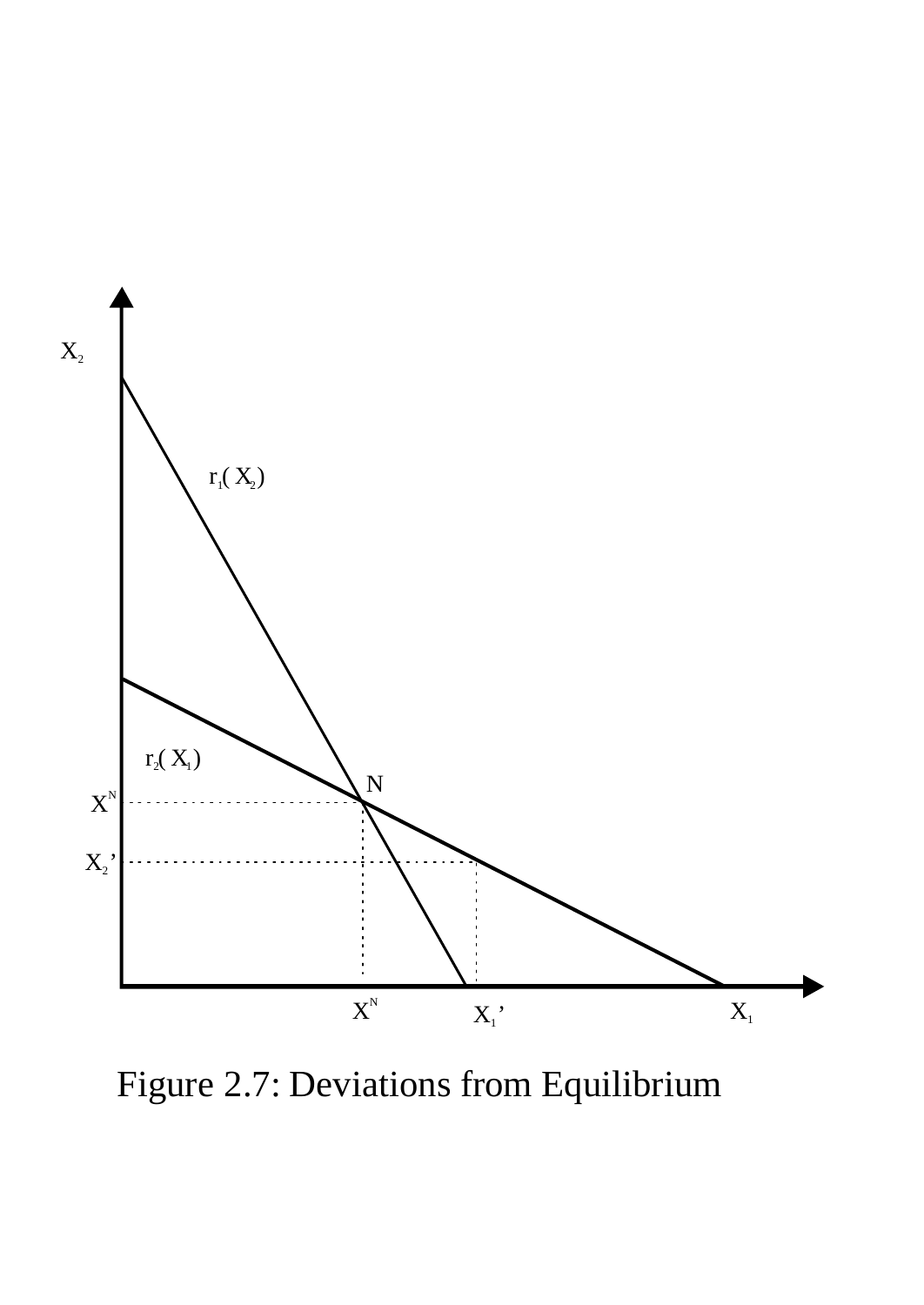

Figure 2.7: Where ignorance is bliss.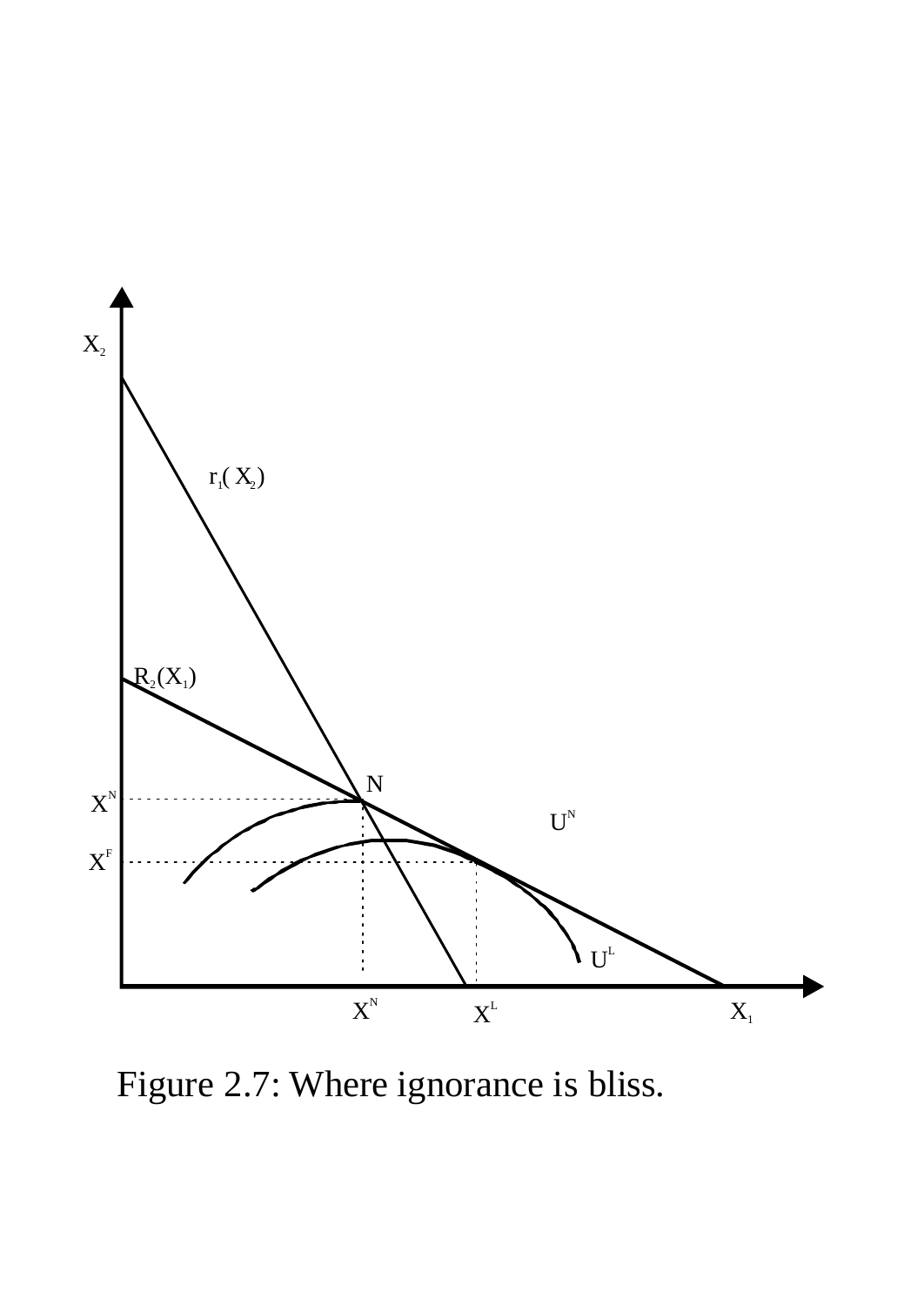

Figure 2.9: A Signalling Equilibrium.